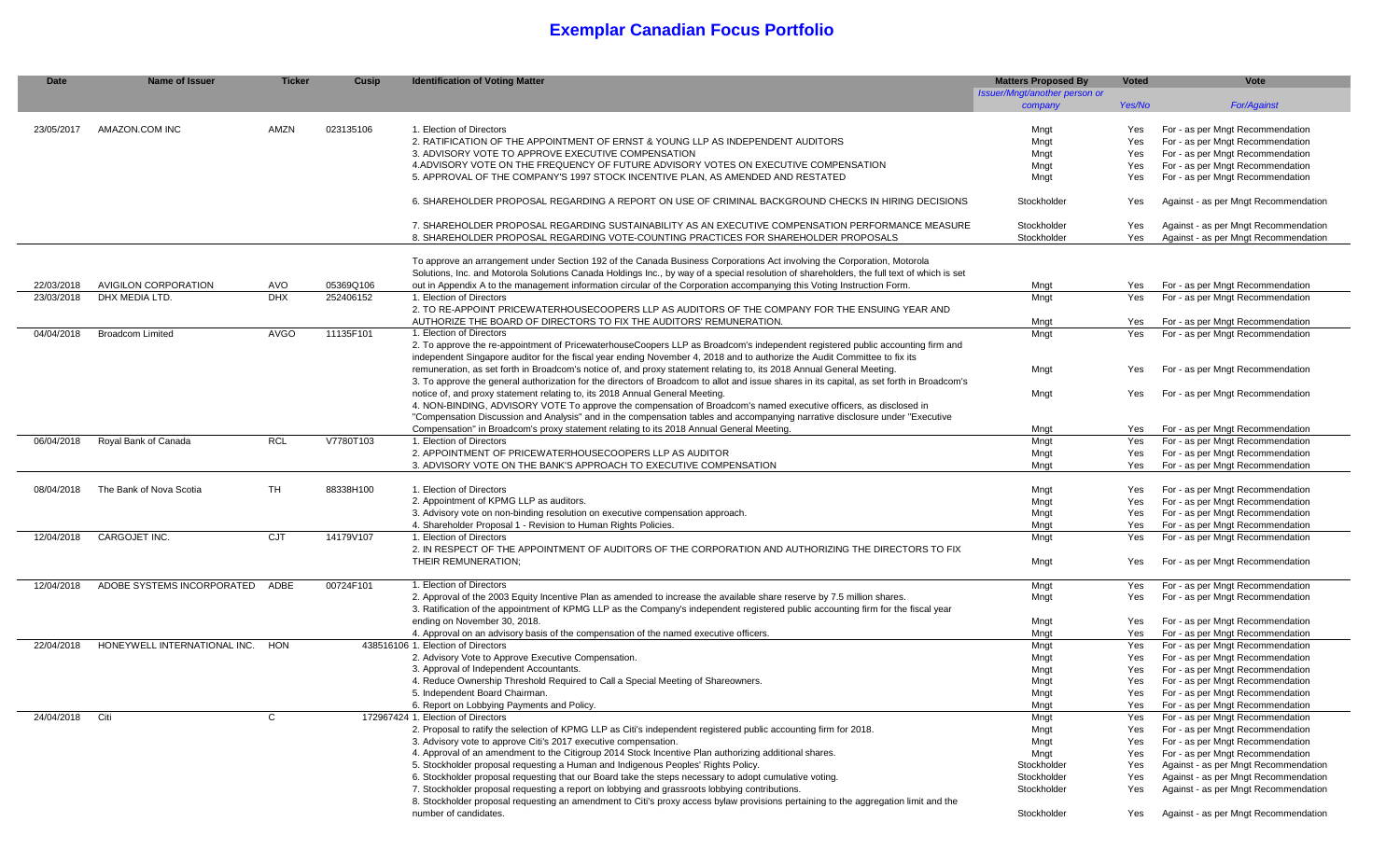|            |                                   |            |           | 9. Stockholder proposal requesting that the Board adopt a policy prohibiting the vesting of equity-based awards for senior executives<br>due to a voluntary resignation to enter government service. | Stockholder  | Yes | Against - as per Mngt Recommendation                                 |
|------------|-----------------------------------|------------|-----------|------------------------------------------------------------------------------------------------------------------------------------------------------------------------------------------------------|--------------|-----|----------------------------------------------------------------------|
|            |                                   |            |           | 10. Stockholder proposal requesting that the Board amend Citi's bylaws to give holders in the aggregate of 15% of Citi's outstanding                                                                 |              |     |                                                                      |
|            | PRAIRIESKY ROYALTY LTD.           | <b>PSK</b> | 739721108 | common stock the power to call a special meeting.<br>1. Election of Directors                                                                                                                        | Stockholder  | Yes | Against - as per Mngt Recommendation                                 |
| 24/04/2018 |                                   |            |           | 2. Appointment of KPMG LLP, Chartered Accountants as Auditors of the Company for the ensuing year and authorizing the Directors                                                                      | Mngt         | Yes | For - as per Mngt Recommendation                                     |
|            |                                   |            |           | to fix their remuneration.                                                                                                                                                                           | Mngt         | Yes | For - as per Mngt Recommendation                                     |
|            |                                   |            |           | 3. To consider and if deemed advisable, to pass an ordinary resolution, the full text of which is set forth in the information circular and                                                          |              |     |                                                                      |
|            |                                   |            |           | proxy statement of the Company dated March 8, 2018 (the "Information Circular") approving the unallocated share unit awards under                                                                    |              |     |                                                                      |
|            |                                   |            |           | the Company's share unit incentive plan.                                                                                                                                                             | Mngt         | Yes | For - as per Mngt Recommendation                                     |
|            |                                   |            |           | 4. To consider a non-binding advisory resolution, the full text of which is set forth in the Information Circular, approving the Company's                                                           |              |     |                                                                      |
|            |                                   |            |           | approach to executive compensation.                                                                                                                                                                  | Mngt         | Yes | For - as per Mngt Recommendation                                     |
| 24/04/2018 | <b>IBM</b>                        | IBM        |           | 459200101 1. Election of Directors                                                                                                                                                                   | Mngt         | Yes | For - as per Mngt Recommendation                                     |
|            |                                   |            |           | 2. Ratification of Appointment of Independent Registered Public Accounting Firm                                                                                                                      | Mngt         | Yes | For - as per Mngt Recommendation                                     |
|            |                                   |            |           | 3. Advisory Vote on Executive Compensation                                                                                                                                                           | Mngt         | Yes | For - as per Mngt Recommendation                                     |
|            |                                   |            |           | 4. Stockholder Proposal on Lobbying Disclosure                                                                                                                                                       | Stockholder  | Yes | Against - as per Mngt Recommendation                                 |
|            |                                   |            |           | 5. Stockholder Proposal on Shareholder Ability to Call a Special Shareholder Meeting                                                                                                                 | Stockholder  | Yes | Against - as per Mngt Recommendation                                 |
|            |                                   |            |           | 6. Stockholder Proposal to Have an Independent Board Chairman                                                                                                                                        | Stockholder  | Yes | Against - as per Mngt Recommendation                                 |
| 25/04/2018 | TEXTRON INC.                      | <b>TXT</b> |           | 883203101 1. Election of Directors                                                                                                                                                                   | Mngt         | Yes | For - as per Mngt Recommendation                                     |
|            |                                   |            |           | 2. Approval of the advisory (non-binding) resolution to approve executive compensation.                                                                                                              | Mngt         | Yes | For - as per Mngt Recommendation                                     |
|            |                                   |            |           | 3. Ratification of appointment of independent registered public accounting firm.                                                                                                                     | Mngt         | Yes | For - as per Mngt Recommendation                                     |
|            |                                   |            |           | 4. Shareholder proposal regarding shareholder action by written consent.                                                                                                                             | Mngt         | Yes | For - as per Mngt Recommendation                                     |
|            |                                   |            |           | 5. Shareholder proposal regarding director tenure limit.                                                                                                                                             | Mngt         | Yes | For - as per Mngt Recommendation                                     |
| 26/04/2018 | NEWMONT MINING CORPORATION NEM    |            |           | 651639106 1. Election of Directors                                                                                                                                                                   | Mngt         | Yes | For - as per Mngt Recommendation                                     |
|            |                                   |            |           | 2. Approve, on an Advisory Basis, Named Executive Officer Compensation.                                                                                                                              | Mngt         | Yes | For - as per Mngt Recommendation                                     |
| 26/04/2018 | TOROMONT INDUSTRIES LTD.          | TIH        |           | 3. Ratify Appointment of Independent Registered Public Accounting Firm for 2018.<br>891102105 1. Election of Directors                                                                               | Mngt<br>Mngt | Yes | For - as per Mngt Recommendation<br>For - as per Mngt Recommendation |
|            |                                   |            |           | 2. To appoint Ernst & Young LLP, Chartered Professional Accountants, as auditors of the Corporation until the next annual general                                                                    |              | Yes |                                                                      |
|            |                                   |            |           | meeting at a remuneration to be fixed by the Directors of the Corporation.                                                                                                                           | Mngt         | Yes | For - as per Mngt Recommendation                                     |
|            |                                   |            |           | 3. To approve a resolution for the new Shareholder Rights Plan of the Corporation, as described on page 51 of the Corporation's                                                                      |              |     |                                                                      |
|            |                                   |            |           | Circular.                                                                                                                                                                                            | Mngt         | Yes | For - as per Mngt Recommendation                                     |
|            |                                   |            |           | 4. To approve a non-binding resolution accepting the Corporation's approach to executive compensation, as described on page 5 of                                                                     |              |     |                                                                      |
|            |                                   |            |           | the Corporation's Circular.                                                                                                                                                                          | Mngt         | Yes | For - as per Mngt Recommendation                                     |
|            |                                   |            |           |                                                                                                                                                                                                      |              |     |                                                                      |
|            |                                   |            |           | 5. To vote in the discretion of the proxyholder on any amendments or variations to the matters identified in the accompanying Notice of                                                              |              |     |                                                                      |
|            |                                   |            |           | Annual & Special Meeting of Shareholders or in respect of such other matters as are presented for action at the Meeting.                                                                             | Mngt         | Yes | For - as per Mngt Recommendation                                     |
| 26/04/2018 | <b>VERMILION ENERGY</b>           | <b>VET</b> |           | 923725105 1. To set the number of directors at 9 (Nine).                                                                                                                                             | Mngt         | Yes | For - as per Mngt Recommendation                                     |
|            |                                   |            |           | 2. Election of Directors                                                                                                                                                                             | Mngt         | Yes | For - as per Mngt Recommendation                                     |
|            |                                   |            |           | 3. Appointment of Deloitte LLP as Auditors of the Corporation for the ensuing year and authorizing the Directors to fix their                                                                        |              |     |                                                                      |
|            |                                   |            |           | remuneration                                                                                                                                                                                         | Mngt         | Yes | For - as per Mngt Recommendation                                     |
|            |                                   |            |           | 4. Approving a security based compensation arrangement providing for five year treasury-based share awards for our President and                                                                     |              |     |                                                                      |
|            |                                   |            |           | Chief Executive Officer. This arrangement is a component of the overall compensation structure designed to retain and incentivize a                                                                  |              |     |                                                                      |
|            |                                   |            |           | key employee.                                                                                                                                                                                        | Mngt         | Yes | For - as per Mngt Recommendation                                     |
|            |                                   |            |           | 5. Advisory resolution to accept the approach to executive compensation disclosed in the 2018 Proxy Statement and Information                                                                        |              |     |                                                                      |
|            |                                   |            |           | Circular.<br>1. Election of Directors                                                                                                                                                                | Mngt         | Yes | For - as per Mngt Recommendation                                     |
| 26/04/2018 | METHANEX CORPORATION              | MX         | 59151K108 | 2. To re-appoint KPMG LLP, Chartered Professional Accountants, as auditors of the Company for the ensuing year and authorize the                                                                     | Mngt         | Yes | For - as per Mngt Recommendation                                     |
|            |                                   |            |           | Board of Directors to fix the remuneration of the auditors.                                                                                                                                          | Mngt         | Yes | For - as per Mngt Recommendation                                     |
|            |                                   |            |           | 3. The advisory resolution accepting the Company's approach to executive compensation as disclosed in the accompanying                                                                               |              |     |                                                                      |
|            |                                   |            |           | <b>Information Circular</b>                                                                                                                                                                          | Mngt         | Yes | For - as per Mngt Recommendation                                     |
| 26/04/2018 | HUSKY ENERGY INC.                 | <b>HSE</b> |           | 448055103 1. Election of Directors                                                                                                                                                                   | Mngt         | Yes | For - as per Mngt Recommendation                                     |
|            |                                   |            |           | 2. The appointment of KPMG LLP as auditors of the Corporation.                                                                                                                                       | Mngt         | Yes | For - as per Mngt Recommendation                                     |
| 27/04/2018 | <b>AGNICO EAGLE MINES LIMITED</b> | AEM        |           | 8474108 1. Election of Directors                                                                                                                                                                     | Mngt         | Yes | For - as per Mngt Recommendation                                     |
|            |                                   |            |           | 2. Appointment of Ernst & Young LLP as Auditors of the Company for the ensuing year and authorizing the Directors to fix their                                                                       |              |     |                                                                      |
|            |                                   |            |           | remuneration.                                                                                                                                                                                        | Mngt         | Yes | For - as per Mngt Recommendation                                     |
|            |                                   |            |           | 3. Consideration of and, if deemed advisable, the passing of an ordinary resolution approving an amendment to the Company's Stock                                                                    |              |     |                                                                      |
|            |                                   |            |           | Option Plan.                                                                                                                                                                                         |              |     |                                                                      |
|            |                                   |            |           |                                                                                                                                                                                                      | Mngt         | Yes | For - as per Mngt Recommendation                                     |
|            |                                   |            |           | 4. Consideration of and, if deemed advisable, the passing of an ordinary resolution confirming the adoption of the amended and                                                                       |              |     |                                                                      |
|            |                                   |            |           | restated by-laws of the Company.                                                                                                                                                                     | Mngt         | Yes | For - as per Mngt Recommendation                                     |
|            |                                   |            |           | 5. Consideration of and, if deemed advisable, the passing of a non-binding, advisory resolution accepting the Company's approach to                                                                  |              |     |                                                                      |
|            |                                   |            |           | executive compensation.                                                                                                                                                                              | Mngt         | Yes | For - as per Mngt Recommendation                                     |
| 27/04/2018 | TRANSCANADA CORPORATION           | <b>TRP</b> | 89353D107 | 1. Election of Directors                                                                                                                                                                             | Mngt         | Yes | For - as per Mngt Recommendation                                     |
|            |                                   |            |           | 2. RESOLUTION TO APPOINT KPMG LLP, CHARTERED PROFESSIONAL ACCOUNTANTS AS AUDITORS AND AUTHORIZE THE                                                                                                  |              |     |                                                                      |
|            |                                   |            |           | DIRECTORS TO FIX THEIR REMUNERATION.                                                                                                                                                                 | Mngt         | Yes | For - as per Mngt Recommendation                                     |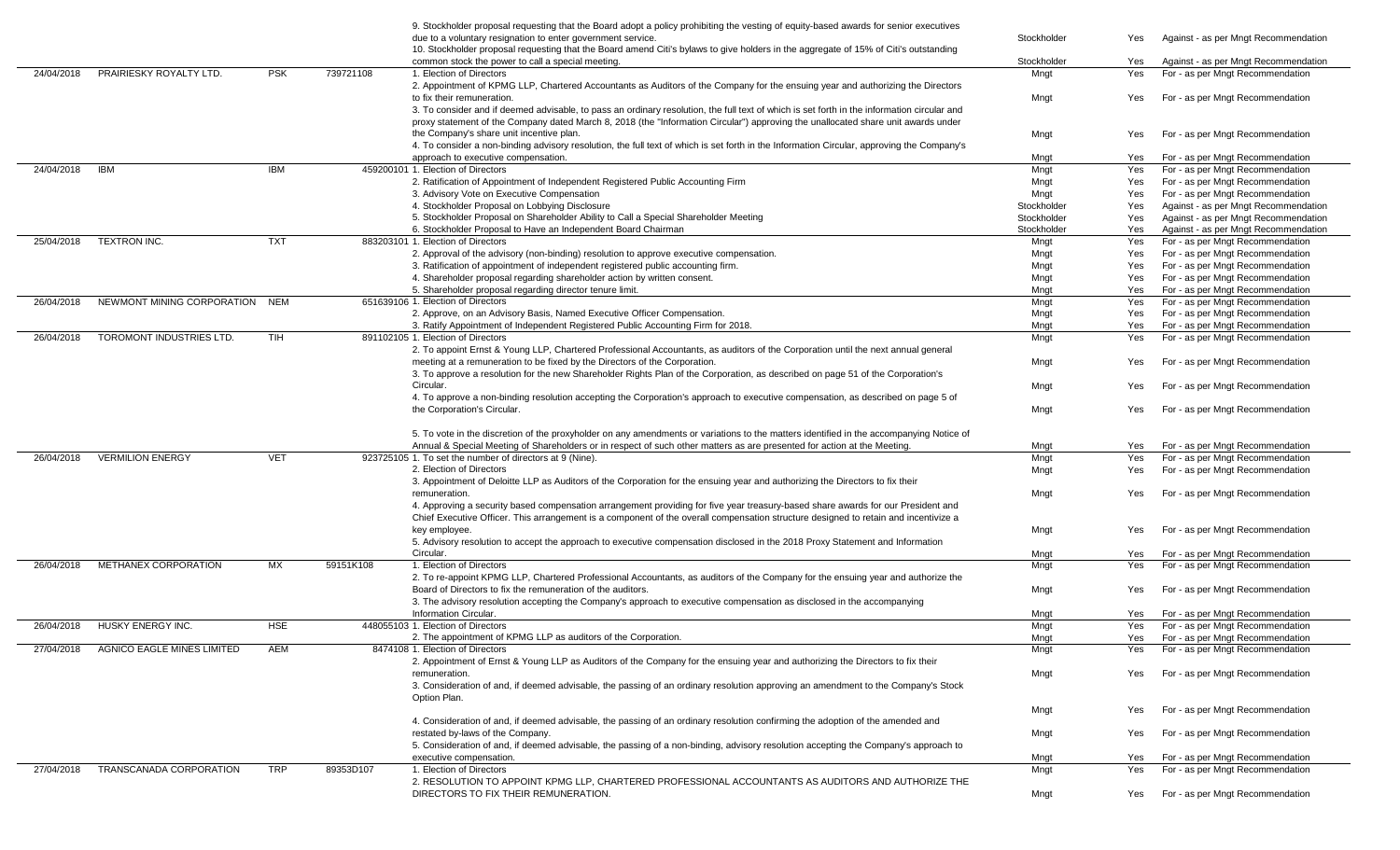3. RESOLUTION TO ACCEPT TRANSCANADA'S APPROACH TO EXECUTIVE COMPENSATION, AS DESCRIBED IN THE MANAGEMENT INFORMATION CIRCULAR.

|            |                                     |            |           |                                                                                                                                                                                               | Mngt        | Yes        | For - as per Mngt Recommendation     |
|------------|-------------------------------------|------------|-----------|-----------------------------------------------------------------------------------------------------------------------------------------------------------------------------------------------|-------------|------------|--------------------------------------|
|            |                                     |            |           | 4. RESOLUTION TO CONSIDER THE SHAREHOLDER PROPOSAL REGARDING CLIMATE CHANGE DISCLOSURE, AS SET                                                                                                |             |            |                                      |
|            |                                     |            |           | FORTH IN SCHEDULE A OF THE MANAGEMENT INFORMATION CIRCULAR.                                                                                                                                   | Mngt        | Yes        | For - as per Mngt Recommendation     |
| 30/04/2018 | UNITED TECHNOLOGIES                 | <b>UAL</b> |           | 910047109 1. Election of Directors                                                                                                                                                            | Mngt        | Yes        | For - as per Mngt Recommendation     |
|            |                                     |            |           | 2. Advisory Vote to Approve Executive Compensation.                                                                                                                                           | Mngt        | Yes        | For - as per Mngt Recommendation     |
|            |                                     |            |           | 3. Approve the UTC 2018 Long-Term Incentive Plan.                                                                                                                                             |             |            |                                      |
|            |                                     |            |           |                                                                                                                                                                                               | Mngt        | Yes        | For - as per Mngt Recommendation     |
|            |                                     |            |           | 4. Appoint PricewaterhouseCoopers LLP to Serve as Independent Auditor for 2018.                                                                                                               | Mngt        | Yes        | For - as per Mngt Recommendation     |
|            |                                     |            |           | 5. Approve an Amendment to the Restated Certificate of Incorporation to Eliminate Supermajority Voting for Certain Business                                                                   |             |            |                                      |
|            |                                     |            |           | Combinations.                                                                                                                                                                                 | Mngt        | Yes        | For - as per Mngt Recommendation     |
|            |                                     |            |           | 6. Shareowner Proposal: Reduce Threshold to Call Special Meetings from 25% to 10%.                                                                                                            | Stockholder | Yes        | Against - as per Mngt Recommendation |
| 27/04/2018 | A&W REVENUE ROYALTIES INCOME I AW-U |            |           | 255109 1. Election of Directors                                                                                                                                                               | Mngt        | Yes        | For - as per Mngt Recommendation     |
|            |                                     |            |           |                                                                                                                                                                                               |             |            |                                      |
|            |                                     |            |           | 2. TO APPOINT PRICEWATERHOUSECOOPERS LLP, CHARTERED ACCOUNTANTS, AS AUDITORS OF THE FUND FOR THE                                                                                              |             |            |                                      |
|            |                                     |            |           | ENSUING YEAR AND TO AUTHORIZE THE TRUSTEES TO FIX THEIR REMUNERATION.                                                                                                                         | Mngt        | Yes        | For - as per Mngt Recommendation     |
|            |                                     |            |           | 3. TO CONSIDER, AND IF SOUGHT FIT, TO APPROVE A SPECIAL RESOLUTION AMENDING THE AMENDED AND RESTATED                                                                                          |             |            |                                      |
|            |                                     |            |           | DECLARATION OF TRUST OF THE FUND DATED MAY 3, 2011 TO AMEND THE QUORUM REQUIREMENT FOR MEETINGS OF                                                                                            |             |            |                                      |
|            |                                     |            |           | UNITHOLDERS OF THE FUND TO TWO OR MORE INDIVIDUALS PRESENT IN PERSON EITHER HOLDING PERSONALLY OR                                                                                             |             |            |                                      |
|            |                                     |            |           | REPRESENTING AS PROXIES NOT LESS IN AGGREGATE THAN 5% (CURRENTLY 10%) OF THE VOTES ATTACHED TO THE                                                                                            |             |            |                                      |
|            |                                     |            |           | TOTAL OF THE UNITS OF THE FUND, ALL AS MORE PARTICULARLY DESCRIBED IN THE ACCOMPANYING INFORMATION                                                                                            |             |            |                                      |
|            |                                     |            |           | CIRCULAR OF THE FUND.                                                                                                                                                                         |             |            |                                      |
|            |                                     |            |           |                                                                                                                                                                                               | Mngt        | <b>Yes</b> | For - as per Mngt Recommendation     |
|            |                                     |            |           | 4. TO CONSIDER, AND IF SOUGHT FIT, TO APPROVE A SPECIAL RESOLUTION AMENDING THE AMENDED AND RESTATED                                                                                          |             |            |                                      |
|            |                                     |            |           |                                                                                                                                                                                               |             |            |                                      |
|            |                                     |            |           | DECLARATION OF TRUST OF THE FUND DATED MAY 3, 2011 TO CLARIFY THAT, FOR CERTAINTY AND NOTWITHSTANDING                                                                                         |             |            |                                      |
|            |                                     |            |           | ANY OTHER PROVISION OF THE DECLARATION OF TRUST, THE FUND IS PERMITTED TO UTILIZE THE "NOTICE AND                                                                                             |             |            |                                      |
|            |                                     |            |           | ACCESS" DELIVERY PROCEDURES SET OUT IN NATIONAL INSTRUMENT 54-101 - COMMUNICATION WITH BENEFICIAL                                                                                             |             |            |                                      |
|            |                                     |            |           | OWNERS OF SECURITIES OF A REPORTING ISSUER, ALL AS MORE PARTICULARLY DESCRIBED IN THE INFORMATION                                                                                             |             |            |                                      |
|            |                                     |            |           | <b>CIRCULAR OF THE FUND.</b>                                                                                                                                                                  | Mngt        | Yes        | For - as per Mngt Recommendation     |
| 30/04/2018 | <b>AIR CANADA</b>                   | AC         |           | 8911877 1. Election of Directors                                                                                                                                                              | Mngt        | Yes        | For - as per Mngt Recommendation     |
|            |                                     |            |           | 2. APPOINTMENT OF PRICEWATERHOUSECOOPERS LLP, AS AUDITORS                                                                                                                                     | Mngt        | Yes        | For - as per Mngt Recommendation     |
|            |                                     |            |           | 3. ADVISORY VOTE ON EXECUTIVE COMPENSATION                                                                                                                                                    |             |            |                                      |
|            |                                     |            |           | CONSIDERATION AND APPROVAL IN AN ADVISORY, NON-BINDING CAPACITY OF A RESOLUTION, IN THE FORM SET OUT IN                                                                                       |             |            |                                      |
|            |                                     |            |           | SCHEDULE "A" OF THE MANAGEMENT PROXY CIRCULAR, IN RESPECT OF AIR CANADA'S APPROACH TO EXECUTIVE                                                                                               |             |            |                                      |
|            |                                     |            |           | COMPENSATION, AS MORE PARTICULARLY DESCRIBED IN THE MANAGEMENT PROXY CIRCULAR.                                                                                                                |             |            |                                      |
|            |                                     |            |           |                                                                                                                                                                                               | Mngt        | Yes        | For - as per Mngt Recommendation     |
| 02/05/2018 | SUNCOR ENERGY INC.                  | <b>SU</b>  |           | 867224107 1. Election of Directors                                                                                                                                                            | Mngt        | Yes        | For - as per Mngt Recommendation     |
|            |                                     |            |           | 2. Re-appointment of PricewaterhouseCoopers LLP as auditor of Suncor Energy Inc. for the ensuing year.                                                                                        | Mngt        | Yes        | For - as per Mngt Recommendation     |
|            |                                     |            |           | 3. To accept the approach to executive compensation disclosed in the Management Proxy Circular of Suncor Energy Inc. dated March                                                              |             |            |                                      |
|            |                                     |            |           | 1, 2018.                                                                                                                                                                                      | Mngt        | Yes        | For - as per Mngt Recommendation     |
|            |                                     |            |           |                                                                                                                                                                                               |             |            |                                      |
| 03/05/2018 | <b>INTERFOR CORPORATION</b>         | <b>IFP</b> | 45868C109 | 1. BE IT RESOLVED THAT under Article 11.1 of the Articles of the Company, the number of directors of the Company be set at nine.*                                                             | Mngt        | Yes        | For - as per Mngt Recommendation     |
|            |                                     |            |           | 2. Election of Directors                                                                                                                                                                      | Mngt        | Yes        | For - as per Mngt Recommendation     |
|            |                                     |            |           | 3. BE IT RESOLVED THAT KPMG LLP be appointed as auditor of the Company to hold office until the conclusion of the next annual                                                                 |             |            |                                      |
|            |                                     |            |           | general meeting at a remuneration to be set by the Board of Directors of the Company.                                                                                                         | Mngt        | Yes        | For - as per Mngt Recommendation     |
|            |                                     |            |           | 4. BE IT RESOLVED THAT, on an advisory basis only and not to diminish the role and responsibilities of the Board of Directors, the                                                            |             |            |                                      |
|            |                                     |            |           | shareholders accept the approach to executive compensation disclosed in the management information circular of the Company dated                                                              |             |            |                                      |
|            |                                     |            |           |                                                                                                                                                                                               |             |            |                                      |
|            |                                     |            |           | March 16, 2018 delivered in connection with the 2018 annual general meeting of shareholders.                                                                                                  | Mngt        | Yes        | For - as per Mngt Recommendation     |
| 03/05/2018 | STELLA-JONES INC.                   | SJ         | 85853F105 | 1. Election of Directors                                                                                                                                                                      | Mngt        | Yes        | For - as per Mngt Recommendation     |
|            |                                     |            |           | 2. Appointment of PricewaterhouseCoopers LLP as Auditors of the Corporation for the ensuing year and authorizing the Directors to fix                                                         |             |            |                                      |
|            |                                     |            |           | their remuneration.                                                                                                                                                                           | Mngt        | Yes        | For - as per Mngt Recommendation     |
| 03/05/2018 | MANULIFE FINANCIAL CORPORATION MFC  |            | 56501R106 | 1. Election of Directors                                                                                                                                                                      | Mngt        | Yes        | For - as per Mngt Recommendation     |
|            |                                     |            |           | 2. Appointment of Ernst & Young LLP as Auditors.                                                                                                                                              | Mngt        | Yes        | For - as per Mngt Recommendation     |
|            |                                     |            |           |                                                                                                                                                                                               |             |            | For - as per Mngt Recommendation     |
|            |                                     |            |           |                                                                                                                                                                                               |             |            |                                      |
|            |                                     |            |           | 3. Advisory resolution accepting approach to executive compensation.                                                                                                                          | Mngt        | Yes        |                                      |
|            |                                     |            |           | 4A. Shareholder Proposal No. 1.                                                                                                                                                               | Stockholder | Yes        | Against - as per Mngt Recommendation |
|            |                                     |            |           | 4B. Shareholder Proposal No. 2.                                                                                                                                                               | Stockholder | Yes        | Against - as per Mngt Recommendation |
| 04/05/2018 | <b>ENERFLEX LTD.</b>                | <b>EFX</b> | 29269R105 | 1. Election of Directors                                                                                                                                                                      | Mngt        | Yes        | For - as per Mngt Recommendation     |
|            |                                     |            |           | 2. Appointment of Ernst & Young LLP as Auditors and authorizing the Board of Directors to fix their remuneration.                                                                             | Mngt        | Yes        | For - as per Mngt Recommendation     |
|            |                                     |            |           | 3. Accept the approach to executive compensation described in the accompanying Management Information Circular.                                                                               | Mngt        | Yes        | For - as per Mngt Recommendation     |
| 04/05/2018 | <b>CHORUS AVIATION INC.</b>         | <b>CHR</b> | 17040T300 | 1. Election of Directors                                                                                                                                                                      | Mngt        | Yes        | For - as per Mngt Recommendation     |
|            |                                     |            |           | 2. APPOINTMENT OF PRICEWATERHOUSECOOPERS LLP AS EXTERNAL AUDITORS FOR THE ENSUING YEAR.                                                                                                       | Mngt        | Yes        | For - as per Mngt Recommendation     |
|            |                                     |            |           | 3. APPROVAL OF A RESOLUTION AUTHORIZING THE AMENDMENT AND RESTATEMENT OF CHORUS' LONG TERM                                                                                                    |             |            |                                      |
|            |                                     |            |           | INCENTIVE PLAN TO PROVIDE FOR AN AUTOMATIC 10 BUSINESS DAY EXTENSION OF THE EXPIRY DATE OF SHARE                                                                                              |             |            |                                      |
|            |                                     |            |           | OPTIONS THAT EXPIRE DURING OR SHORTLY AFTER A TRADING BLACKOUT, AS MORE PARTICULARLY DESCRIBED IN THE                                                                                         |             |            |                                      |
|            |                                     |            |           | ACCOMPANYING MANAGEMENT PROXY CIRCULAR.                                                                                                                                                       |             | Yes        |                                      |
|            |                                     |            |           |                                                                                                                                                                                               | Mngt        |            | For - as per Mngt Recommendation     |
|            |                                     |            |           |                                                                                                                                                                                               |             |            |                                      |
|            |                                     |            |           | 4. APPROVAL OF AN ADVISORY, NON-BINDING RESOLUTION IN RESPECT OF CHORUS' APPROACH TO EXECUTIVE<br>COMPENSATION, AS MORE PARTICULARLY DESCRIBED IN THE ACCOMPANYING MANAGEMENT PROXY CIRCULAR. | Mngt        | Yes        | For - as per Mngt Recommendation     |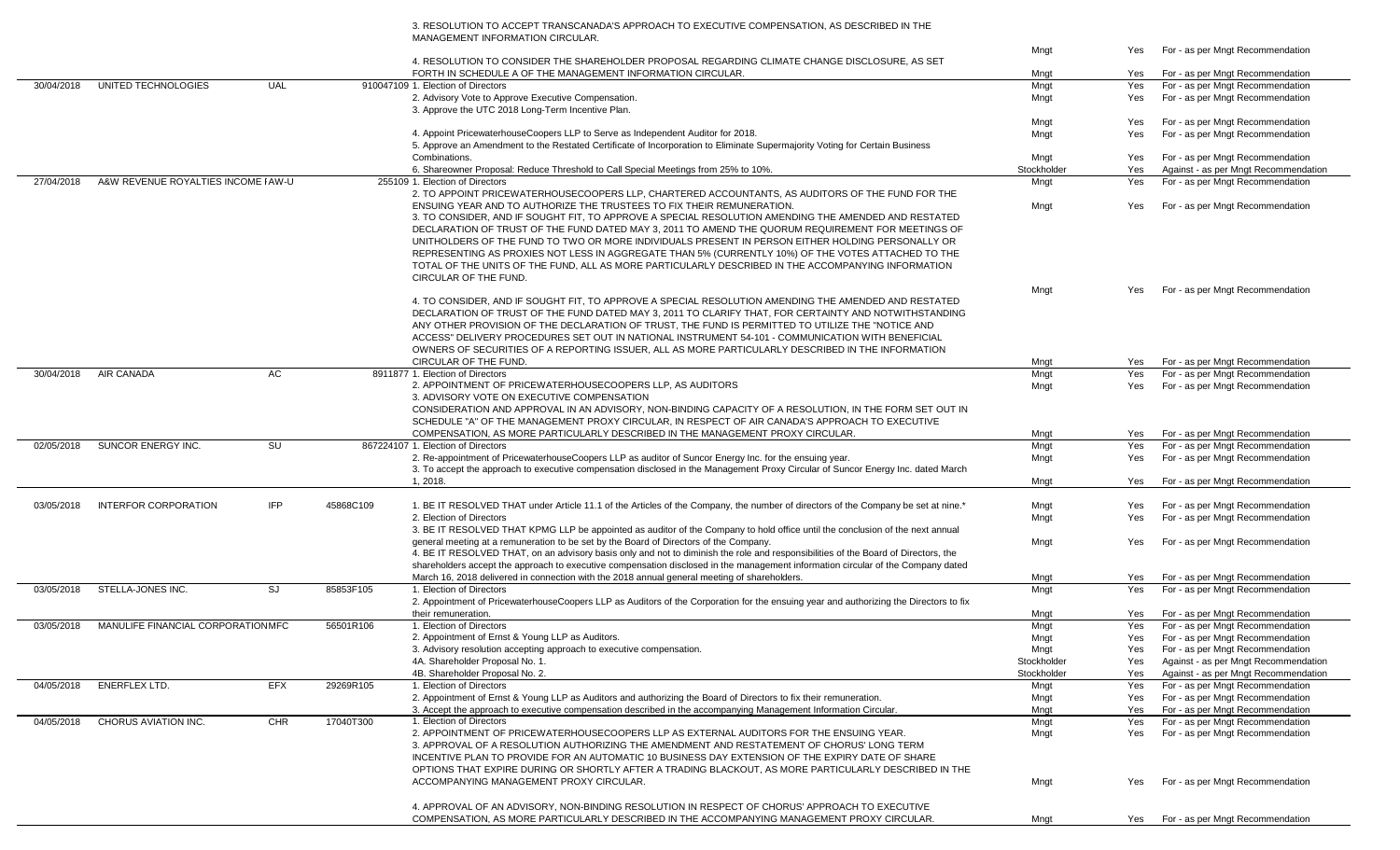| 08/05/2018<br>TRINIDAD DRILLING LTD.          | <b>TDG</b>  |           | 896356102 1. Election of Directors<br>2. Appointment of PricewaterhouseCoopers LLP, Chartered Accountants as Auditors of the Corporation for the ensuing year and                                 | Mngt         | Yes        | For - as per Mngt Recommendation                                     |
|-----------------------------------------------|-------------|-----------|---------------------------------------------------------------------------------------------------------------------------------------------------------------------------------------------------|--------------|------------|----------------------------------------------------------------------|
|                                               |             |           | authorizing the Directors to fix their remuneration.                                                                                                                                              | Mngt         | Yes        | For - as per Mngt Recommendation                                     |
|                                               |             |           | 3. Ratifying and confirming the amended and restated By-Law No. 1.                                                                                                                                | Mngt         | Yes        | For - as per Mngt Recommendation                                     |
| MORNEAU SHEPELL INC.<br>08/05/2018            | MSI         | 61767W104 | 1. Election of Directors                                                                                                                                                                          | Mngt         | Yes        | For - as per Mngt Recommendation                                     |
|                                               |             |           | 2. The re-appointment of KPMG LLP to act as auditors of the Company, and to authorize the directors to fix their remuneration.                                                                    | Mngt         | Yes        | For - as per Mngt Recommendation                                     |
|                                               |             |           | 3. A resolution, the text of which is set out in Schedule "A" of the accompanying Management Information Circular dated March 7, 2018                                                             |              |            |                                                                      |
|                                               |             |           | (the "Circular"), to approve amendments to the Company's by-laws, as more particularly described in the Circular                                                                                  | Mngt         | Yes        | For - as per Mngt Recommendation                                     |
| 18/05/2018 CSX Corporation                    | <b>CSX</b>  |           | 126408103 1. Election of Director.                                                                                                                                                                | Mngt         | Yes        | For - as per Mngt Recommendation                                     |
|                                               |             |           | 2. The ratification of the appointment of Ernst & Young LLP as the Independent Registered Public Accounting Firm for 2018.                                                                        | Mngt         | Yes        | For - as per Mngt Recommendation                                     |
|                                               |             |           | 3. Advisory (non-binding) resolution to approve compensation for the Company's named executive officers.                                                                                          | Mngt         | Yes        | For - as per Mngt Recommendation                                     |
|                                               |             |           | 4. The approval of the 2018 CSX Employee Stock Purchase Plan.<br>36752103 1. Election of Director.                                                                                                | Mngt         | Yes        | For - as per Mngt Recommendation                                     |
| 16/05/2018 ANTHEM, INC.                       | <b>ANTM</b> |           |                                                                                                                                                                                                   | Mngt         | Yes        | For - as per Mngt Recommendation                                     |
|                                               |             |           | 2. To ratify the appointment of Ernst & Young LLP as the independent registered public accounting firm for 2018.<br>3. Advisory vote to approve the compensation of our named executive officers. | Mngt<br>Mngt | Yes<br>Yes | For - as per Mngt Recommendation<br>For - as per Mngt Recommendation |
|                                               |             |           | 4. To approve proposed amendments to our Articles of Incorporation to allow shareholders owning 20% or more of our common stock                                                                   |              |            |                                                                      |
|                                               |             |           | to call special meetings of shareholders.                                                                                                                                                         | Mngt         | Yes        | For - as per Mngt Recommendation                                     |
|                                               |             |           | 5. Shareholder proposal to allow shareholders owning 10% or more of our common stock to call special meetings of shareholders.                                                                    | Mngt         | Yes        | Against - as per Mngt Recommendation                                 |
| 15/05/2018 ZOETIS INC.                        | <b>ZTS</b>  | 98978V103 | 1. Election of Director.                                                                                                                                                                          | Mngt         | Yes        | For - as per Mngt Recommendation                                     |
|                                               |             |           | 2. Advisory vote to approve our executive compensation (Say on Pay).                                                                                                                              | Mngt         | Yes        | For - as per Mngt Recommendation                                     |
|                                               |             |           | 3. Ratification of appointment of KPMG LLP as our independent registered public accounting firm for 2018.                                                                                         | Mngt         | Yes        | For - as per Mngt Recommendation                                     |
| 15/05/2018 BOYD GROUP INCOME FUND             | BYD-U       |           | 103309100 1. Election of Trustees.                                                                                                                                                                | Mngt         | Yes        | For - as per Mngt Recommendation                                     |
|                                               |             |           | 2. Election of Director                                                                                                                                                                           | Mngt         | Yes        | For - as per Mngt Recommendation                                     |
|                                               |             |           | 3. Appointment of Deloitte LLP, Chartered Professional Accountants as Auditors of the Boyd Group Income Fund for the ensuing year                                                                 |              |            |                                                                      |
|                                               |             |           | and authorizing the Trustees to fix their remuneration.                                                                                                                                           | Mngt         | Yes        | For - as per Mngt Recommendation                                     |
|                                               |             |           | 4. Resolution to amend Article 12 of the Trust Declaration, adding Section 12.12, Advance Notice of Nominations.                                                                                  | Mngt         | Yes        | For - as per Mngt Recommendation                                     |
| <b>ALTRIA GROUP INC.</b><br>15/05/2018        | <b>MO</b>   | 02209S103 | 1. Election of Director                                                                                                                                                                           | Mngt         | Yes        | For - as per Mngt Recommendation                                     |
|                                               |             |           | 2. Ratification of the Selection of Independent Registered Public Accounting Firm                                                                                                                 | Mngt         | Yes        | For - as per Mngt Recommendation                                     |
|                                               |             |           | 3. Non-Binding Advisory Vote to Approve the Compensation of Altria's Named Executive Officers                                                                                                     | Mngt         | Yes        | For - as per Mngt Recommendation                                     |
|                                               |             |           | 4. Shareholder Proposal - Reducing and Disclosing Nicotine Levels in Cigarette Brands<br>1. Election of Directors                                                                                 | Mngt         | Yes        | Against - as per Mngt Recommendation                                 |
| THE CHARLES SCHWAB CORPORATI(TH<br>15/05/2018 |             | 88338H100 | 2. Ratification of the selection of Deloitte & Touche LLP as independent auditors                                                                                                                 | Mngt<br>Mngt | Yes        | For - as per Mngt Recommendation<br>For - as per Mngt Recommendation |
|                                               |             |           | 3. Advisory vote to approve named executive officer compensation                                                                                                                                  | Mngt         | Yes<br>Yes | For - as per Mngt Recommendation                                     |
|                                               |             |           | 4. Approval of 2013 Stock Incentive Plan as Amended and Restated                                                                                                                                  | Mngt         | Yes        | For - as per Mngt Recommendation                                     |
|                                               |             |           | 5. Approval of Amended and Restated Bylaws to adopt a proxy access bylaw for director nominations by stockholders                                                                                 | Mngt         | Yes        | For - as per Mngt Recommendation                                     |
|                                               |             |           | 6. Stockholder Proposal requesting annual disclosure of EEO-1 data                                                                                                                                | Mngt         | Yes        | Against - as per Mngt Recommendation                                 |
|                                               |             |           | 7. Stockholder Proposal requesting disclosure of the company's political contributions and expenditures, recipients, and related policies                                                         |              |            |                                                                      |
|                                               |             |           | and procedures                                                                                                                                                                                    | Mngt         | Yes        | Against - as per Mngt Recommendation                                 |
| NEWELL BRANDS INC.<br>15/05/2018              | <b>NWL</b>  |           | 651229106 1. Election of Directors                                                                                                                                                                | Mngt         | Yes        | For - as per Mngt Recommendation                                     |
|                                               |             |           | 2. Company's proposal to Ratify the appointment of PricewaterhouseCoopers LLP as the Company's independent registered public                                                                      |              |            |                                                                      |
|                                               |             |           | accounting firm for the year 2018.                                                                                                                                                                | Mngt         | Yes        | For - as per Mngt Recommendation                                     |
|                                               |             |           | 3. Company's proposal of an advisory resolution to approve executive compensation.                                                                                                                | Mngt         | Yes        | For - as per Mngt Recommendation                                     |
|                                               |             |           | 4. Stockholder proposal regarding the stockholder right to act by written consent.                                                                                                                | Mngt         | Yes        | For - as per Mngt Recommendation                                     |
| MONDELEZ INTERNATIONAL, INC.<br>16/05/2018    | <b>MDLZ</b> | 609207105 | 1. Election of Directors                                                                                                                                                                          | Mngt         | Yes        | For - as per Mngt Recommendation                                     |
|                                               |             |           | 2. Advisory Vote to Approve Executive Compensation.                                                                                                                                               | Mngt         | Yes        | For - as per Mngt Recommendation                                     |
|                                               |             |           | 3. Ratification of PricewaterhouseCoopers LLP as Independent Registered Public Accountants for Fiscal Year Ending December 31,                                                                    |              |            |                                                                      |
|                                               |             |           | 2018.                                                                                                                                                                                             | Mngt         | Yes        | For - as per Mngt Recommendation                                     |
|                                               |             |           | 4. Report on Non-Recyclable Packaging.<br>5. Create a Committee to Prepare a Report Regarding the Impact of Plant Closures on Communities and Alternatives to Help Mitigate                       | Mngt         | Yes        | Against - as per Mngt Recommendation                                 |
|                                               |             |           | the Effects.                                                                                                                                                                                      |              |            |                                                                      |
|                                               |             |           |                                                                                                                                                                                                   |              |            |                                                                      |
|                                               |             |           |                                                                                                                                                                                                   | Mngt         | Yes        | Against - as per Mngt Recommendation                                 |
| NORTHROP GRUMMAN CORPORATIC NOC<br>16/05/2018 |             |           | 666807102 1. Election of Directors                                                                                                                                                                | Mngt         | Yes        | For - as per Mngt Recommendation                                     |
|                                               |             |           | 2. Proposal to approve, on an advisory basis, the compensation of the Company's Named Executive Officers.                                                                                         | Mngt         | Yes        | For - as per Mngt Recommendation                                     |
|                                               |             |           | 3. Proposal to ratify the appointment of Deloitte & Touche LLP as the Company's Independent Auditor for fiscal year ending December                                                               |              |            |                                                                      |
|                                               |             |           | 31, 2018.                                                                                                                                                                                         | Mngt         | Yes        | For - as per Mngt Recommendation                                     |
|                                               |             |           | 4. Proposal to modify the ownership threshold for shareholders to call a special meeting.                                                                                                         | Mngt         | Yes        | Against - as per Mngt Recommendation                                 |
| PAYPAL HOLDINGS, INC.<br>23/05/2018           | PYPL        | 70450Y103 | 1. Election of Directors                                                                                                                                                                          | Mngt         | Yes        | For - as per Mngt Recommendation                                     |
|                                               |             |           | 2. Advisory vote to approve the compensation of our named executive officers.                                                                                                                     | Mngt         | Yes        | For - as per Mngt Recommendation                                     |
|                                               |             |           | 3. Approval of the PayPal Holdings, Inc. Amended and Restated 2015 Equity Incentive Award Plan.                                                                                                   | Mngt         | Yes        | For - as per Mngt Recommendation                                     |
|                                               |             |           | 4. Approval of the PayPal Holdings, Inc. Amended and Restated Employee Stock Purchase Plan.                                                                                                       | Mngt         | Yes        | For - as per Mngt Recommendation                                     |
|                                               |             |           | 5. Ratification of the appointment of PricewaterhouseCoopers LLP as our independent auditor for 2018.                                                                                             | Mngt         | Yes        | For - as per Mngt Recommendation                                     |
|                                               |             |           | 6. Stockholder proposal regarding stockholder proxy access enhancement.                                                                                                                           | Mngt         | Yes        | Against - as per Mngt Recommendation                                 |
|                                               |             |           | 7. Stockholder proposal regarding political transparency.                                                                                                                                         | Mngt         | Yes        | Against - as per Mngt Recommendation                                 |
|                                               |             |           | 8. Stockholder proposal regarding human and indigenous peoples' rights.                                                                                                                           | Mngt         | Yes        | Against - as per Mngt Recommendation                                 |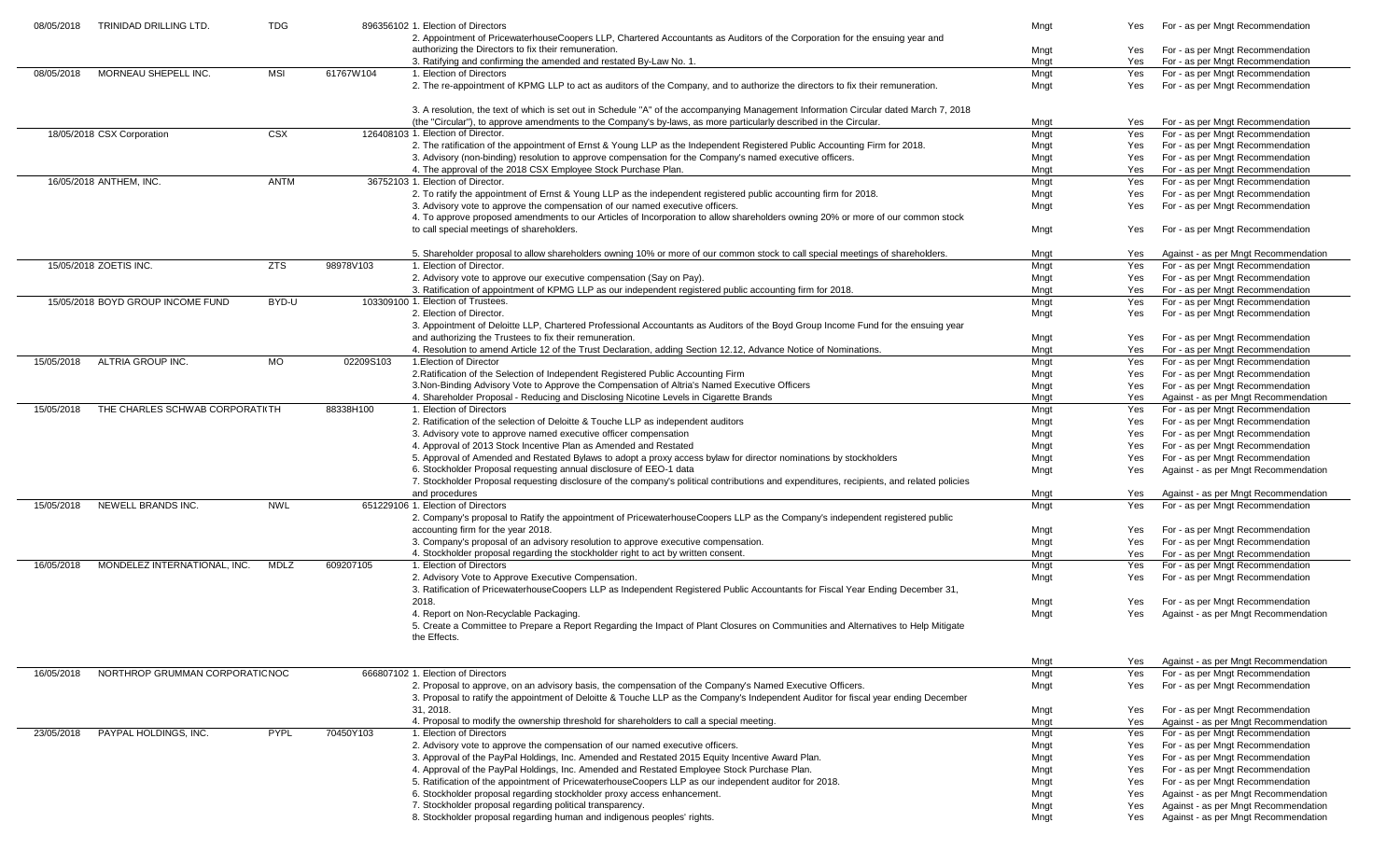| 23/05/2018 | NORTHLAND POWER INC.               | <b>NPI</b>  |           | 666511100 1. Election of Director                                                                                                       | Mngt | Yes | For - as per Mngt Recommendation     |
|------------|------------------------------------|-------------|-----------|-----------------------------------------------------------------------------------------------------------------------------------------|------|-----|--------------------------------------|
|            |                                    |             |           | 2. The reappointment of Ernst & Young LLP as auditors of the Corporation and authorization of the directors to fix the auditors'        |      |     |                                      |
|            |                                    |             |           | remuneration.                                                                                                                           | Mngt | Yes | For - as per Mngt Recommendation     |
|            |                                    |             |           | 3. The resolution to accept Northland's approach to executive compensation.                                                             | Mngt | Yes | For - as per Mngt Recommendation     |
|            |                                    |             |           | 1. Election of Director                                                                                                                 |      |     |                                      |
| 24/05/2018 | <b>MORGAN STANLEY</b>              | MS          | 617446448 |                                                                                                                                         | Mngt | Yes | For - as per Mngt Recommendation     |
|            |                                    |             |           | 2. To ratify the appointment of Deloitte & Touche LLP as independent auditor                                                            | Mngt | Yes | For - as per Mngt Recommendation     |
|            |                                    |             |           | 3. To approve the compensation of executives as disclosed in the proxy statement (non-binding advisory vote)                            | Mngt | Yes | For - as per Mngt Recommendation     |
|            |                                    |             |           | 4. Shareholder proposal regarding a policy to prohibit vesting of deferred equity awards for senior executives who resign to enter      |      |     |                                      |
|            |                                    |             |           | government service                                                                                                                      | Mngt | Yes | Against - as per Mngt Recommendation |
| 24/05/2018 | <b>BUNGE LIMITED</b>               | BG          | G16962105 | 1. Election of Directors                                                                                                                | Mngt | Yes | For - as per Mngt Recommendation     |
|            |                                    |             |           | 2. To appoint Deloitte & Touche LLP as Bunge Limited's independent auditors for the fiscal year ending December 31, 2018 and to         |      |     |                                      |
|            |                                    |             |           | authorize the audit committee of the Board of Directors to determine the independent auditors' fees                                     | Mngt | Yes | For - as per Mngt Recommendation     |
|            |                                    |             |           | 3. Advisory vote to approve executive compensation.                                                                                     | Mngt | Yes | For - as per Mngt Recommendation     |
| 24/05/2018 | PURE MULTI-FAMILY REIT LP          | <b>HACK</b> | 26924G201 | 1. To fix the number of directors (the "Directors") of Pure Multi-Family REIT (GP) Inc. at seven.                                       | Mngt | Yes | For - as per Mngt Recommendation     |
|            |                                    |             |           | 2. Election of Directors                                                                                                                |      |     |                                      |
|            |                                    |             |           |                                                                                                                                         | Mngt | Yes | For - as per Mngt Recommendation     |
|            |                                    |             |           | 3. Appointment of KPMG LLP, Chartered Accountants, as auditor of Pure Multi-Family REIT LP ("Pure Multi-Family") for the ensuing        |      |     |                                      |
|            |                                    |             |           | year and to authorize the Directors to fix their remuneration.                                                                          | Mngt | Yes | For - as per Mngt Recommendation     |
|            |                                    |             |           |                                                                                                                                         |      |     |                                      |
|            |                                    |             |           | 4. To consider, and if thought fit, to pass an ordinary resolution authorizing and approving certain amendments to Pure Multi-Family's  |      |     |                                      |
|            |                                    |             |           | Limited Partnership Agreement dated May 8, 2012, as amended and restated May 28, 2015 and as amended August 21, 2015 (as                |      |     |                                      |
|            |                                    |             |           | amended, the "LP Agreement") to remove Pure MultiFamily Management Limited Partnership as a general partner of Pure Multi-Family        |      |     |                                      |
|            |                                    |             |           | (the "Managing General Partner Amendment") and to make such additional and/or alternative amendments to the LP Agreement as             |      |     |                                      |
|            |                                    |             |           | are necessary or desirable to facilitate the Managing General Partner Amendment or otherwise, as more particularly described in, and    |      |     |                                      |
|            |                                    |             |           | subject to, the accompanying Information Circular dated April 9, 2018 (the "Information Circular").                                     | Mngt | Yes | For - as per Mngt Recommendation     |
|            |                                    |             |           |                                                                                                                                         |      |     |                                      |
|            |                                    |             |           | 5. To consider, and if thought fit, to pass a special resolution authorizing and approving certain amendments to the LP Agreement to    |      |     |                                      |
|            |                                    |             |           | remove certain restrictions on the Class B Units contained therein (the "Class B Amendment") and to make such additional and/or         |      |     |                                      |
|            |                                    |             |           | alternative amendments to the LP Agreement as are necessary or desirable to facilitate the Class B Amendment or otherwise, as more      |      |     |                                      |
|            |                                    |             |           | particularly described in, and subject to, the accompanying Information Circular.                                                       | Mngt | Yes | For - as per Mngt Recommendation     |
|            |                                    |             |           | 6. To consider, and if thought fit, to pass an ordinary resolution authorizing and approving, certain amendments to Pure Multi-Family's |      |     |                                      |
|            |                                    |             |           | Restricted Unit Plan, as more particularly described in, and subject to, the accompanying Information Circular.                         | Mngt | Yes | For - as per Mngt Recommendation     |
|            |                                    |             |           | 7. To transact such further and other business as may properly come before the meeting or any adjournment thereof.                      | Mngt | Yes | For - as per Mngt Recommendation     |
| 24/05/2018 | WASTE CONNECTIONS, INC.            | <b>WCN</b>  | 94106B101 | 1. Election of Directors                                                                                                                | Mngt | Yes | For - as per Mngt Recommendation     |
|            |                                    |             |           | 2. Appointment of Grant Thornton LLP as our independent registered public accounting firm until the close of the 2018 Annual Meeting    |      |     |                                      |
|            |                                    |             |           | of Shareholders of the Company and authorization of our Board of Directors to fix the remuneration of the independent registered        |      |     |                                      |
|            |                                    |             |           | public accounting firm.                                                                                                                 |      | Yes | For - as per Mngt Recommendation     |
|            |                                    |             |           |                                                                                                                                         | Mngt |     |                                      |
|            |                                    |             |           | 3. Approval, on a non-binding, advisory basis, of the compensation of our named executive officers as disclosed in the Proxy            |      |     |                                      |
|            |                                    |             |           | Statement ("say on pay").                                                                                                               | Mngt | Yes | For - as per Mngt Recommendation     |
|            |                                    |             |           | 4. Shareholder proposal to urge the adoption of a senior executive equity compensation retention requirement until retirement.          | Mngt | Yes | Against - as per Mngt Recommendation |
| 01/06/2018 | AKAMAI TECHNOLOGIES, INC.          | AKAM        | 00971T101 | 1. Election of Directors                                                                                                                | Mngt | Yes | For - as per Mngt Recommendation     |
|            |                                    |             |           | 2. To approve amendments to our Certificate of Incorporation to declassify the Board of Directors.                                      | Mngt | Yes | For - as per Mngt Recommendation     |
|            |                                    |             |           | 3. To approve, on an advisory basis, our named executive officer compensation.                                                          | Mngt | Yes | For - as per Mngt Recommendation     |
|            |                                    |             |           |                                                                                                                                         |      |     |                                      |
|            |                                    |             |           | 4. To ratify the selection of PricewaterhouseCoopers LLP as our independent auditors for the fiscal year ending December 31, 2018.      | Mngt | Yes | For - as per Mngt Recommendation     |
| 04/06/2018 | UNITEDHEALTH GROUP INCORPORA UNH   |             | 91324P102 | 1. Election of Directors                                                                                                                | Mngt | Yes | For - as per Mngt Recommendation     |
|            |                                    |             |           | 2. Advisory approval of the Company's executive compensation.                                                                           | Mngt | Yes | For - as per Mngt Recommendation     |
|            |                                    |             |           | 3. Ratification of the appointment of Deloitte & Touche LLP as the independent registered public accounting firm for the Company for    |      |     |                                      |
|            |                                    |             |           | the year ending December 31, 2018.                                                                                                      | Mngt | Yes | For - as per Mngt Recommendation     |
|            |                                    |             |           | 1. Election of Directors                                                                                                                |      |     |                                      |
| 30/05/2018 | TWITTER, INC.                      | <b>TWTR</b> | 90184L102 |                                                                                                                                         | Mngt | Yes | For - as per Mngt Recommendation     |
|            |                                    |             |           | 2. To approve, on an advisory basis, the compensation of our named executive officers.                                                  | Mngt | Yes | For - as per Mngt Recommendation     |
|            |                                    |             |           | 3. Ratification of the appointment of PricewaterhouseCoopers LLP as our independent registered public accounting firm for our fiscal    |      |     |                                      |
|            |                                    |             |           | year ending December 31, 2018.                                                                                                          | Mngt | Yes | For - as per Mngt Recommendation     |
|            |                                    |             |           | 4. A stockholder proposal regarding the formation of a public policy committee of the Board of Directors.                               | Mngt | Yes | Against - as per Mngt Recommendation |
|            |                                    |             |           | 5. A stockholder proposal regarding a report on our content enforcement policies.                                                       | Mngt | Yes | Against - as per Mngt Recommendation |
| 30/05/2018 | SHOPIFY INC.                       | <b>SHOP</b> | 82509L107 | 1. Election of Directors                                                                                                                | Mngt | Yes | For - as per Mngt Recommendation     |
|            |                                    |             |           | 2. Resolution approving the re-appointment of PricewaterhouseCoopers LLP as auditors of the Company and authorizing the Board of        |      |     |                                      |
|            |                                    |             |           | Directors to fix their remuneration.                                                                                                    | Mngt | Yes | For - as per Mngt Recommendation     |
|            |                                    |             |           | 3. Resolution approving the amendment and restatement of the Company's Stock Option Plan and approving all unallocated options          |      |     |                                      |
|            |                                    |             |           | under the Stock Option Plan, as amended, all as disclosed in the Management Information Circular for the Meeting.                       | Mngt | Yes | For - as per Mngt Recommendation     |
|            |                                    |             |           |                                                                                                                                         |      |     |                                      |
|            |                                    |             |           |                                                                                                                                         |      |     |                                      |
|            |                                    |             |           | 4. Resolution approving the amendment and restatement of the Company's Long Term Incentive Plan and approving all unallocated           |      |     |                                      |
|            |                                    |             |           | awards under the Long Term Incentive Plan, as amended, all as disclosed in the Management Information Circular for the Meeting.         | Mngt | Yes | For - as per Mngt Recommendation     |
|            |                                    |             |           | 5. Non-binding advisory resolution that the shareholders accept the Company's approach to executive compensation as disclosed in        |      |     |                                      |
|            |                                    |             |           | the Management Information Circular for the Meeting.                                                                                    | Mngt | Yes | For - as per Mngt Recommendation     |
| 05/06/2018 | COGNIZANT TECHNOLOGY SOLUTIOI CTSH |             |           | 192446102 1. Election of Director                                                                                                       | Mngt | Yes | For - as per Mngt Recommendation     |
|            |                                    |             |           | 2. Approve, on an advisory (non-binding) basis, the compensation of the Company's named executive officers.                             | Mngt | Yes | For - as per Mngt Recommendation     |
|            |                                    |             |           | 3. Ratify the appointment of PricewaterhouseCoopers LLP as the Company's independent registered public accounting firm for the          |      |     |                                      |
|            |                                    |             |           | year ending December 31, 2018.                                                                                                          | Mngt | Yes | For - as per Mngt Recommendation     |
|            |                                    |             |           |                                                                                                                                         |      |     |                                      |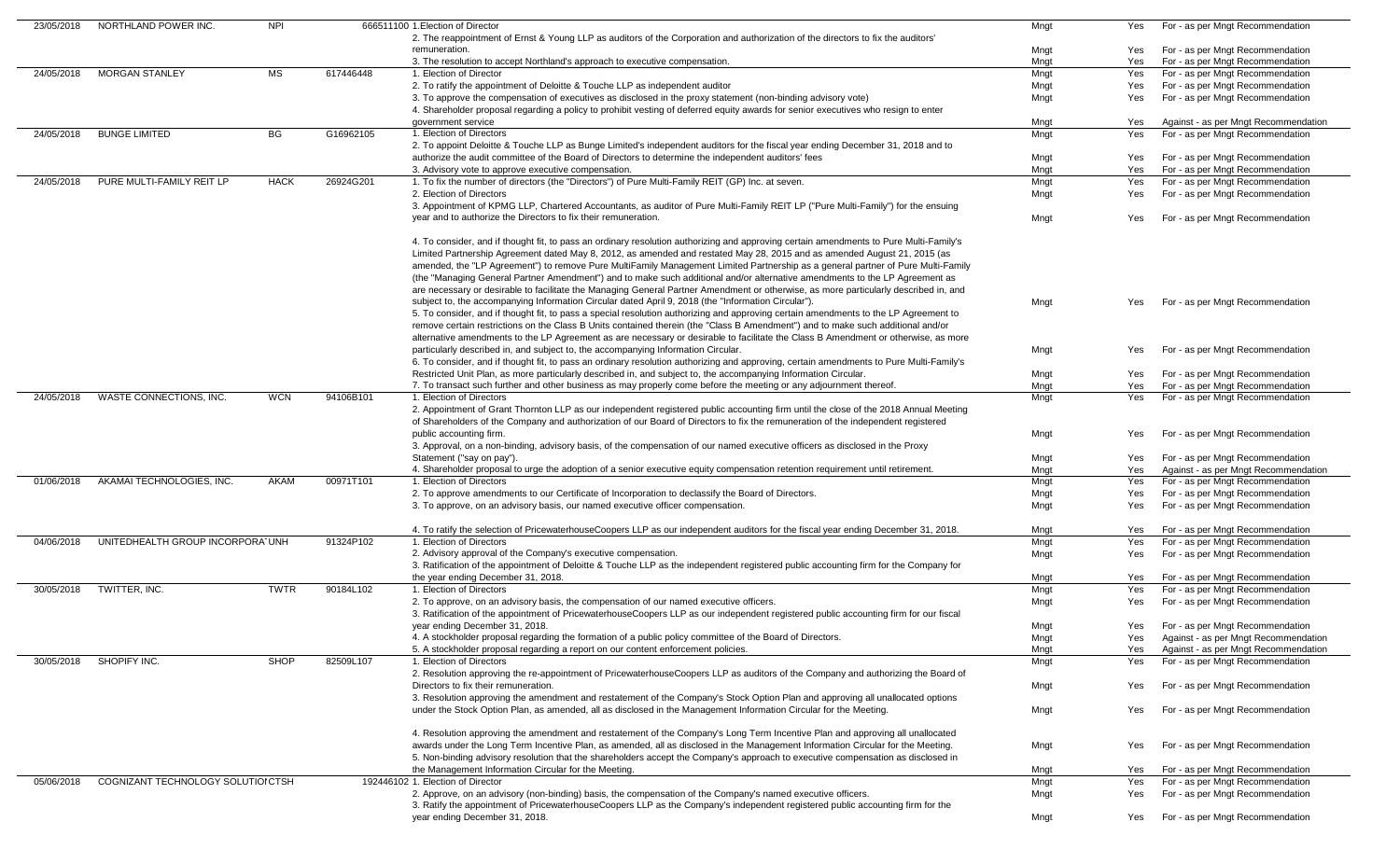|            |                                  |            |           | 4. Approve an amendment and restatement of the Company's 2004 Employee Stock Purchase Plan.                                                                                                                                                                                | Mngt | Yes | For - as per Mngt Recommendation                                     |
|------------|----------------------------------|------------|-----------|----------------------------------------------------------------------------------------------------------------------------------------------------------------------------------------------------------------------------------------------------------------------------|------|-----|----------------------------------------------------------------------|
|            |                                  |            |           | 5a. Approve the proposal to eliminate the supermajority voting requirements in the Company's Certificate of Incorporation with respect                                                                                                                                     |      |     |                                                                      |
|            |                                  |            |           | to: Amending the Company's By-laws.                                                                                                                                                                                                                                        | Mngt | Yes | For - as per Mngt Recommendation                                     |
|            |                                  |            |           | 5b. Approve the proposal to eliminate the supermajority voting requirements in the Company's Certificate of Incorporation with respect                                                                                                                                     |      |     |                                                                      |
|            |                                  |            |           | to: Removing directors.                                                                                                                                                                                                                                                    | Mngt | Yes | For - as per Mngt Recommendation                                     |
|            |                                  |            |           | 5c. Approve the proposal to eliminate the supermajority voting requirements in the Company's Certificate of Incorporation with respect                                                                                                                                     |      |     |                                                                      |
|            |                                  |            |           | to: Amending certain provisions of the Company's Certificate of Incorporation.                                                                                                                                                                                             | Mngt | Yes | For - as per Mngt Recommendation                                     |
|            |                                  |            |           | 6. Stockholder proposal requesting that the Board of Directors take the steps necessary to permit stockholder action by written                                                                                                                                            |      |     |                                                                      |
|            |                                  |            |           | consent.                                                                                                                                                                                                                                                                   | Mngt | Yes | Against - as per Mngt Recommendation                                 |
|            |                                  |            |           | 7. Stockholder proposal requesting that the Board of Directors take the steps necessary to lower the ownership threshold for<br>stockholders to call a special meeting.                                                                                                    | Mngt | Yes | Against - as per Mngt Recommendation                                 |
| 50/30/18   | STORAGEVAULT CANADA INC.         | SVI        | 86212H105 | 1. To Set the Number of Directors at Five.                                                                                                                                                                                                                                 | Mngt | Yes | For - as per Mngt Recommendation                                     |
|            |                                  |            |           | 2. Election of Directors                                                                                                                                                                                                                                                   | Mngt | Yes | For - as per Mngt Recommendation                                     |
|            |                                  |            |           |                                                                                                                                                                                                                                                                            |      |     |                                                                      |
|            |                                  |            |           | 3. Appointment of MNP LLP as Auditors of the Corporation for the ensuing year and authorizing the Directors to fix their remuneration.                                                                                                                                     | Mngt | Yes | For - as per Mngt Recommendation                                     |
|            |                                  |            |           | 4. An ordinary resolution, as more particularly set forth in the accompanying management information circular (the "Circular"), re-                                                                                                                                        |      |     |                                                                      |
|            |                                  |            |           | approving the stock option plan of the Corporation.                                                                                                                                                                                                                        | Mngt | Yes | For - as per Mngt Recommendation                                     |
|            |                                  |            |           | 5. An ordinary resolution, as more particularly set forth in the Circular, approving the equity incentive plan of the Corporation.                                                                                                                                         | Mngt | Yes | For - as per Mngt Recommendation                                     |
| 31/05/2018 | <b>RAYTHEON COMPANY</b>          | <b>RTN</b> | 755111507 | . Election of Directors                                                                                                                                                                                                                                                    | Mngt | Yes | For - as per Mngt Recommendation                                     |
|            |                                  |            |           | 2. Advisory vote to approve named executive officer compensation                                                                                                                                                                                                           | Mngt | Yes | For - as per Mngt Recommendation                                     |
|            |                                  |            |           | 3. Ratification of Independent Auditors                                                                                                                                                                                                                                    | Mngt | Yes | For - as per Mngt Recommendation                                     |
|            |                                  |            |           | 4. Shareholder proposal to amend the proxy access by-law                                                                                                                                                                                                                   | Mngt | Yes | Against - as per Mngt Recommendation                                 |
| 31/05/2018 | SOLIUM CAPITAL INC.              | <b>SUM</b> | 83425Q105 | 1. Election of Directors                                                                                                                                                                                                                                                   | Mngt | Yes | For - as per Mngt Recommendation                                     |
|            |                                  |            |           | 2. Appointment of Deloitte LLP as Auditors of the Company for the ensuing year and authorizing the board of directors of Solium                                                                                                                                            |      |     |                                                                      |
|            |                                  |            |           | Capital Inc. to fix their remuneration.                                                                                                                                                                                                                                    | Mngt | Yes | For - as per Mngt Recommendation                                     |
|            |                                  |            |           | 3. To approve, with or without amendment, an ordinary resolution, the full text of which is set forth in the accompanying Information                                                                                                                                      |      |     |                                                                      |
|            |                                  |            |           | Circular, approving the Company's stock option plan, all as more particularly described in the Information Circular.                                                                                                                                                       | Mngt | Yes | For - as per Mngt Recommendation                                     |
| 31/05/2018 | PARKLAWN CORPORATION             | <b>PLC</b> | 700563208 | 1. Election of Directors                                                                                                                                                                                                                                                   | Mngt | Yes | For - as per Mngt Recommendation                                     |
|            |                                  |            |           | 2. Appointment of MNP LLP as Auditors of the Corporation for the ensuing year and authorizing the Directors to fix their remuneration.                                                                                                                                     | Mngt | Yes | For - as per Mngt Recommendation                                     |
| 12/06/2018 | SALESFORCE.COM, INC.             | <b>CRM</b> | 79466L302 | 1. Election of Directors                                                                                                                                                                                                                                                   | Mngt | Yes | For - as per Mngt Recommendation                                     |
|            |                                  |            |           |                                                                                                                                                                                                                                                                            |      |     |                                                                      |
|            |                                  |            |           | 2. Amendment and restatement of our Certificate of Incorporation to allow stockholders to request special meetings of the stockholders.                                                                                                                                    | Mngt | Yes | For - as per Mngt Recommendation                                     |
|            |                                  |            |           | 3. Amendment and restatement of our 2013 Equity Incentive Plan to, among other things, increase the number of shares authorized for                                                                                                                                        |      |     |                                                                      |
|            |                                  |            |           | issuance by 40 million shares.                                                                                                                                                                                                                                             | Mngt | Yes | For - as per Mngt Recommendation                                     |
|            |                                  |            |           | 4. Ratification of the appointment of Ernst & Young LLP as our independent registered public accounting firm for the fiscal year ending                                                                                                                                    |      |     |                                                                      |
|            |                                  |            |           | January 31, 2019.                                                                                                                                                                                                                                                          | Mngt | Yes | For - as per Mngt Recommendation                                     |
|            |                                  |            |           | 5. An advisory vote to approve the fiscal 2018 compensation of our named executive officers.                                                                                                                                                                               | Mngt | Yes | For - as per Mngt Recommendation                                     |
|            |                                  |            |           | 6. A stockholder proposal requesting the elimination of supermajority voting requirements.                                                                                                                                                                                 | Mngt | Yes | Against - as per Mngt Recommendation                                 |
|            |                                  |            |           | 7. A stockholder proposal requesting a report on Salesforce's criteria for investing in, operating in and withdrawing from high-risk                                                                                                                                       |      |     |                                                                      |
|            |                                  |            |           | regions.                                                                                                                                                                                                                                                                   | Mngt | Yes | Against - as per Mngt Recommendation                                 |
| 31/05/2018 | THE DESCARTES SYSTEMS GROUP IITH |            | 88338H100 | 1. Election of Director                                                                                                                                                                                                                                                    | Mngt | Yes | For - as per Mngt Recommendation                                     |
|            |                                  |            |           | 2. Appointment of KPMG LLP, Chartered Professional Accountants, Licensed Public Accountants, as auditors of the Corporation to<br>hold office until the next annual meeting of shareholders or until a successor is appointed.                                             |      |     |                                                                      |
|            |                                  |            |           | 3. Approval of the Say-On-Pay Resolution as set out on page 17 of the Corporation's Management Information Circular dated May 1,                                                                                                                                           | Mngt | Yes | For - as per Mngt Recommendation                                     |
|            |                                  |            |           | 2018.                                                                                                                                                                                                                                                                      | Mngt | Yes | For - as per Mngt Recommendation                                     |
| 06/06/2018 | THOMSON REUTERS CORPORATION TRI  |            |           | 884903105 1. Election of Directors                                                                                                                                                                                                                                         | Mngt | Yes | For - as per Mngt Recommendation                                     |
|            |                                  |            |           | 2. To appoint PricewaterhouseCoopers LLP as auditor and to authorize the directors to fix the auditor's remuneration.                                                                                                                                                      | Mngt | Yes | For - as per Mngt Recommendation                                     |
|            |                                  |            |           | 3. To approve amendments to the Thomson Reuters Corporation Articles of Amalgamation described in the accompanying                                                                                                                                                         |      |     |                                                                      |
|            |                                  |            |           | Management Proxy Circular.                                                                                                                                                                                                                                                 | Mngt | Yes | For - as per Mngt Recommendation                                     |
|            |                                  |            |           | 4. To accept, on an advisory basis, the approach to executive compensation described in the accompanying Management Proxy                                                                                                                                                  |      |     |                                                                      |
|            |                                  |            |           | Circular.                                                                                                                                                                                                                                                                  | Mngt | Yes | For - as per Mngt Recommendation                                     |
| 19/06/2018 | SQUARE, INC.                     | SQ         |           | 852234103 1. Election of Directors                                                                                                                                                                                                                                         | Mngt | Yes | For - as per Mngt Recommendation                                     |
|            |                                  |            |           | 2. Advisory vote on the compensation of our named executive officers.                                                                                                                                                                                                      | Mngt | Yes | For - as per Mngt Recommendation                                     |
|            |                                  |            |           | 3. Ratification of appointment of KPMG LLP as our independent registered public accounting firm for our fiscal year ending December                                                                                                                                        |      |     |                                                                      |
|            |                                  |            |           | 31, 2018.                                                                                                                                                                                                                                                                  | Mngt | Yes | For - as per Mngt Recommendation                                     |
| 07/06/2018 | DOLLARAMA INC.                   | <b>DOL</b> | 25675T107 | . Election of Directors                                                                                                                                                                                                                                                    | Mngt | Yes | For - as per Mngt Recommendation                                     |
|            |                                  |            |           | 2. Appointment of PricewaterhouseCoopers LLP, Chartered Professional Accountants, as Auditor of the Corporation for the ensuing                                                                                                                                            |      |     |                                                                      |
|            |                                  |            |           | year and authorizing the Directors to fix its remuneration.                                                                                                                                                                                                                | Mngt | Yes | For - as per Mngt Recommendation                                     |
|            |                                  |            |           | 3. Adoption of a special resolution authorizing an amendment to the articles of the Corporation pursuant to Section 173 of the Canada<br>Business Corporations Act to subdivide the number of common shares of the Corporation, whether issued or unissued, on a three for |      |     |                                                                      |
|            |                                  |            |           | one basis, such that each common share will become three common shares, as more particularly described in the accompanying                                                                                                                                                 |      |     |                                                                      |
|            |                                  |            |           | Management Proxy Circular.                                                                                                                                                                                                                                                 | Mngt | Yes | For - as per Mngt Recommendation                                     |
|            |                                  |            |           | 4. Adoption of an advisory non-binding resolution in respect of the Corporation's approach to executive compensation, as more                                                                                                                                              |      |     |                                                                      |
|            |                                  |            |           |                                                                                                                                                                                                                                                                            |      |     |                                                                      |
|            |                                  |            |           |                                                                                                                                                                                                                                                                            | Mngt | Yes |                                                                      |
| 20/06/2018 | BOX, INC.                        | AVO CN     | 05369Q106 | particularly described in the accompanying Management Proxy Circular.<br>. Election of Director                                                                                                                                                                            | Mngt | Yes | For - as per Mngt Recommendation<br>For - as per Mngt Recommendation |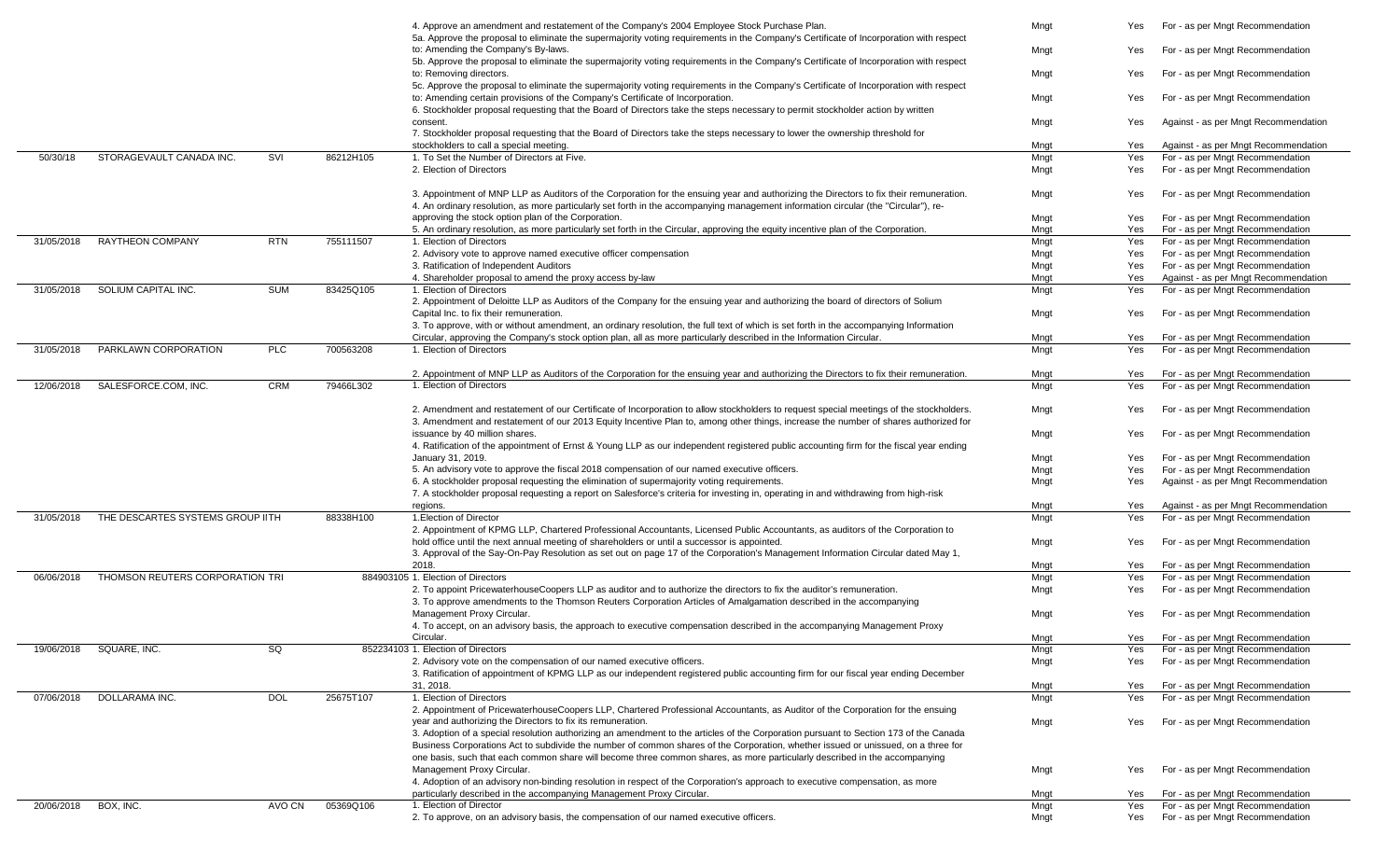|            |                                         |              |           | 3. Ratification of the appointment of Ernst & Young LLP as our independent registered public accounting firm for our fiscal year ending |      |     |                                  |
|------------|-----------------------------------------|--------------|-----------|-----------------------------------------------------------------------------------------------------------------------------------------|------|-----|----------------------------------|
|            |                                         |              |           | January 31, 2019.                                                                                                                       | Mngt | Yes | For - as per Mngt Recommendation |
| 08/06/2018 | <b>GLOBAL X COPPER MINERS ETF</b>       | <b>COPX</b>  | 37954Y830 | 1. To approve a new investment advisory agreement for each Fund.                                                                        | Mngt | Yes | For - as per Mngt Recommendation |
|            |                                         |              |           | 2. Election of Directors                                                                                                                | Mngt | Yes | For - as per Mngt Recommendation |
| 26/06/2018 | MASTERCARD INCORPORATED                 | MA           | 57636Q104 | 1. Election of Directors                                                                                                                | Mngt | Yes | For - as per Mngt Recommendation |
|            |                                         |              |           | 2. Advisory approval of Mastercard's executive compensation                                                                             | Mngt | Yes | For - as per Mngt Recommendation |
|            |                                         |              |           | 3. Ratification of the appointment of PricewaterhouseCoopers LLP as the independent registered public accounting firm for Mastercard    |      |     |                                  |
|            |                                         |              |           | for 2018                                                                                                                                | Mngt | Yes | For - as per Mngt Recommendation |
| 13/06/2018 | BRADMER PHARMACEUTICALS INC.            |              |           | 1. The extraordinary resolution of Receiptholders (the "Extension Resolution") in the form attached as Appendix "A" hereto and to the   |      |     |                                  |
|            |                                         |              |           | information circular of the Company dated May 14, 2018 (the "Circular"), to extend the "Release Deadline" set out in the Subscription   |      |     |                                  |
|            |                                         |              |           | Receipt Agreement from 5:00 p.m. (Toronto time) on June 14, 2018 until 5:00 p.m. (Toronto time) on August 13, 2018. Details             |      |     |                                  |
|            |                                         |              |           | regarding the Meeting and the Extension Resolution, including the reasons for the Extension Resolution, can be found in the Circular    |      |     |                                  |
|            |                                         | <b>BMR/R</b> | 10463R125 | which has been sent to Receiptholders and is available on SEDAR as www.sedar.com.                                                       | Mngt | Yes | For - as per Mngt Recommendation |
| 13/06/2018 | K-BRO LINEN INC.                        | <b>KBL</b>   | 48243M107 | 1. Election of Directors                                                                                                                | Mngt | Yes | For - as per Mngt Recommendation |
|            |                                         |              |           | 2. To appoint PricewaterhouseCoopers LLP as Auditors of the Corporation and authorize the Directors to fix the auditor's                |      |     |                                  |
|            |                                         |              |           | remuneration.                                                                                                                           | Mngt | Yes | For - as per Mngt Recommendation |
| 14/06/2018 | <b>VILLAGE FARMS INTERNATIONAL. INC</b> |              |           | 1. Appointment of PricewaterhouseCoopers LLP as Auditors of the Company for the ensuing year and authorizing the Directors to fix       |      |     |                                  |
|            |                                         | <b>VFF</b>   | 92707Y108 | their remuneration.                                                                                                                     | Mngt | Yes | For - as per Mngt Recommendation |
|            |                                         |              |           | 2. Election of Directors                                                                                                                | Mngt | Yes | For - as per Mngt Recommendation |
|            |                                         |              |           | 3. Ordinary resolution that the Compensation Plan, in the form attached as Appendix C to the Management Information Circular of the     |      |     |                                  |
|            |                                         |              |           | Company dated May 10, 2018                                                                                                              | Mngt | Yes | For - as per Mngt Recommendation |
| 15/06/2018 | KINAXIS INC.                            | <b>KXS</b>   | 49448Q109 | 1. Election of Directors                                                                                                                | Mngt | Yes | For - as per Mngt Recommendation |
|            |                                         |              |           | 2. Appointment of KPMG LLP as Auditors.                                                                                                 | Mngt | Yes | For - as per Mngt Recommendation |
| 21/06/2018 | LITHIUM AMERICAS CORP.                  | LAC          | 53680Q207 | 1. To set the number of Directors at ten (10).                                                                                          | Mngt | Yes | For - as per Mngt Recommendation |
|            |                                         |              |           | 2. Election of Director                                                                                                                 | Mngt | Yes | For - as per Mngt Recommendation |
|            |                                         |              |           | 3. Re-appointment of PricewaterhouseCoopers LLP, Chartered Professional Accountants, as Auditors of the Corporation for the             |      |     |                                  |
|            |                                         |              |           | ensuing year and authorizing the Directors to fix their remuneration.                                                                   | Mngt | Yes | For - as per Mngt Recommendation |
| 21/06/2018 | DIVERSIFIED ROYALTY CORP.               | <b>DIV</b>   |           | 255331100 1. Election of Directors                                                                                                      | Mngt | Yes | For - as per Mngt Recommendation |
|            |                                         |              |           | 2. To appoint KPMG LLP as auditors of the Corporation for the ensuing year and to authorize the directors of the Corporation to fix     |      |     |                                  |
|            |                                         |              |           | their remuneration.                                                                                                                     | Mngt | Yes | For - as per Mngt Recommendation |
| 21/06/2018 | NEO PERFORMANCE MATERIALS INC NEO       |              | 64046G106 | 1. Election of Directors                                                                                                                | Mngt | Yes | For - as per Mngt Recommendation |
|            |                                         |              |           | 2. Re-appointment of KPMG LLP as Auditors of the Corporation for the ensuing year and authorizing the board of directors of the         |      |     |                                  |
|            |                                         |              |           | Corporation to fix their remuneration.                                                                                                  | Mngt | Yes | For - as per Mngt Recommendation |
| 26/06/2018 | DIRTT ENVIRONMENTAL SOLUTIONS DRT       |              | 25490H106 | 1. To appoint PricewaterhouseCoopers LLP as auditor and to authorize the directors to fix the auditor's remuneration.                   | Mngt | Yes | For - as per Mngt Recommendation |
|            |                                         |              |           | 2. Election of Directors.                                                                                                               | Mngt | Yes | For - as per Mngt Recommendation |
|            |                                         |              |           | 3. To approve the amended advance notice provisions of the Corporation's amended and restated bylaws, as described in the               |      |     |                                  |
|            |                                         |              |           | Information Circular of the Corporation.                                                                                                | Mngt | Yes | For - as per Mngt Recommendation |
| 28/06/2018 | HELIUS MEDICAL TECHNOLOGIES, IN HSDT    |              | 42328V504 | 1. Election of Directors.                                                                                                               | Mngt | Yes | For - as per Mngt Recommendation |
|            |                                         |              |           | 2. To ratify the selection of BDO USA, LLP as the Company's independent registered public accounting firm for the fiscal year ending    |      |     |                                  |
|            |                                         |              |           | December 31, 2018.                                                                                                                      | Mngt | Yes | For - as per Mngt Recommendation |
|            |                                         |              |           | 3. To approve the reincorporation of the Company from the State of Wyoming to the State of Delaware.                                    | Mngt | Yes | For - as per Mngt Recommendation |
|            |                                         |              |           | 4. To ratify the prior stock option grant to Joyce LaViscount, the Company's Chief Financial Officer and Chief Operating Officer, to    |      |     |                                  |
|            |                                         |              |           | purchase 800,000 shares of common stock, on a pre-reverse stock split basis.                                                            | Mngt | Yes | For - as per Mngt Recommendation |
|            |                                         |              |           | 5. To approve the Company's 2018 Equity Incentive Plan.                                                                                 | Mngt | Yes | For - as per Mngt Recommendation |
|            |                                         |              |           |                                                                                                                                         |      |     |                                  |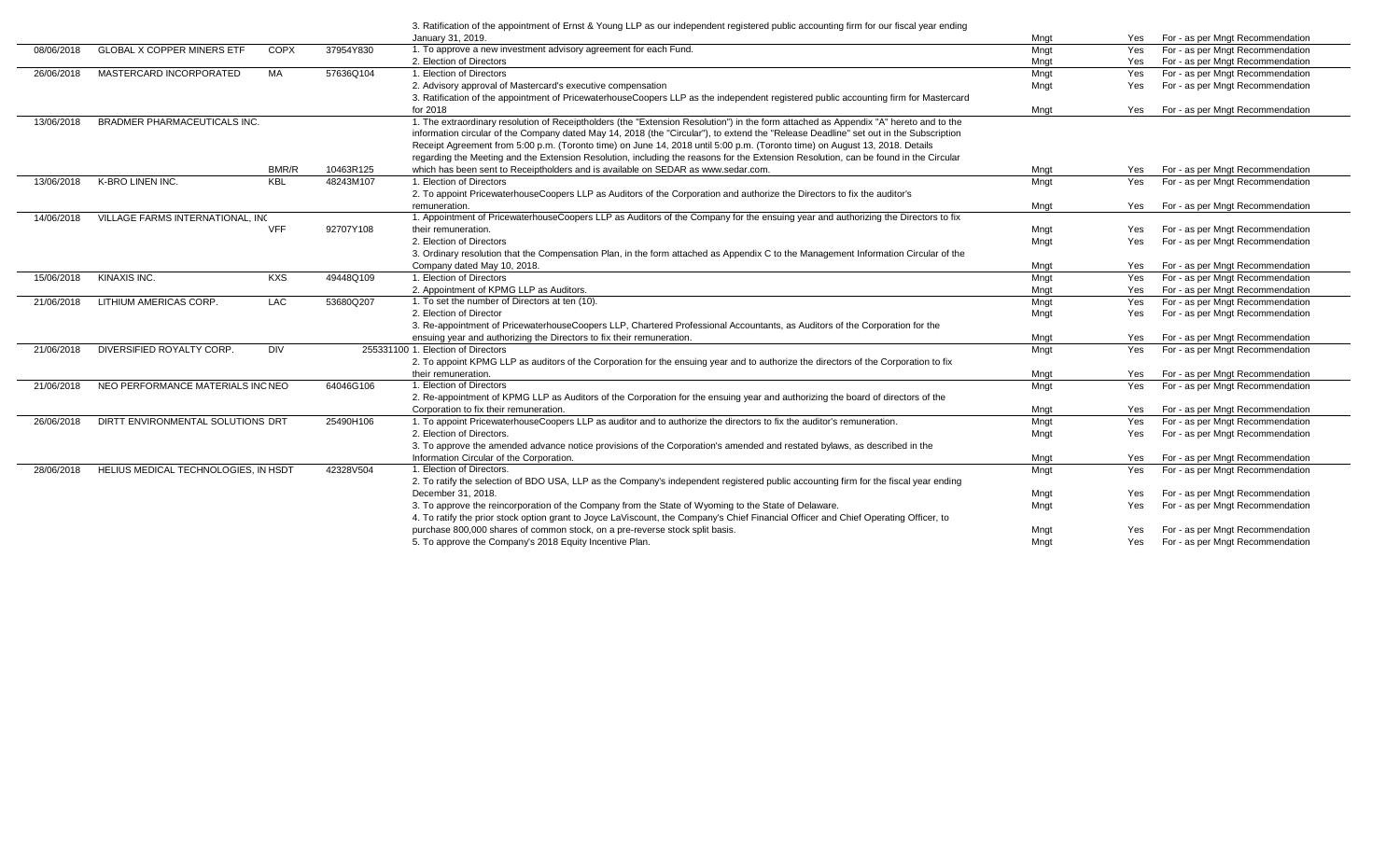## **Exemplar Performance Fund**

| <b>Date</b> | <b>Name of Issuer</b>             | <b>Ticker</b> | <b>Cusip</b> | <b>Identification of Voting Matter</b>                                                                                                                                                       | <b>Matters Proposed By</b> | <b>Voted</b> | <b>Vote</b>                                                          |
|-------------|-----------------------------------|---------------|--------------|----------------------------------------------------------------------------------------------------------------------------------------------------------------------------------------------|----------------------------|--------------|----------------------------------------------------------------------|
|             |                                   |               |              |                                                                                                                                                                                              | Issuer/Mngt/another person |              |                                                                      |
|             |                                   |               |              |                                                                                                                                                                                              | or company                 | Yes/No       | <b>For/Against</b>                                                   |
| 02/05/2017  | A&W REVENUE ROYALTIES IN-UTS      | AW-U          | 000255109    | 1. Election of Directors<br>2. TO RATIFY THE SELECTION OF PRICEWATERHOUSECOOPERS LLP AS THE                                                                                                  | Mngt                       | Yes          | For - as per Mngt Recommendation                                     |
|             |                                   |               |              | INDEPENDENT REGISTERED PUBLIC ACCOUNTING FIRM FOR THE COMPANY                                                                                                                                | Mngt                       | Yes          | For - as per Mngt Recommendation                                     |
|             |                                   |               |              |                                                                                                                                                                                              |                            |              |                                                                      |
|             |                                   |               |              |                                                                                                                                                                                              |                            |              |                                                                      |
|             |                                   |               |              | To consider and, if deemed advisable, to pass, with or without variation, a special resolution                                                                                               |                            |              |                                                                      |
|             |                                   |               |              | the full text of which is set forth in Appendix A to the accompanying information circular and                                                                                               |                            |              |                                                                      |
|             |                                   |               |              | proxy statement of Pure Technologies Ltd. (the "Information Circular"), to approve an                                                                                                        |                            |              |                                                                      |
|             |                                   |               |              | arrangement under Section 193 of the Business Corporations Act (Alberta), involving Pure                                                                                                     |                            |              |                                                                      |
| 22/01/2018  | PURE TECHNOLOGIES LTD             | <b>PUR</b>    | 745915108    | Technologies Ltd., Xylem Inc. and the shareholders and optionholders of Pure<br>Technologies Ltd., all as more particularly described in the Information Circular.                           | Mngt                       | Yes          | For - as per Mngt Recommendation                                     |
|             |                                   |               |              | To approve an arrangement under Section 192 of the Canada Business Corporations Act                                                                                                          |                            |              |                                                                      |
|             |                                   |               |              | involving the Corporation, Motorola Solutions, Inc. and Motorola Solutions Canada Holdings                                                                                                   |                            |              |                                                                      |
|             |                                   |               |              | Inc., by way of a special resolution of shareholders, the full text of which is set out in                                                                                                   |                            |              |                                                                      |
|             |                                   |               |              | Appendix A to the management information circular of the Corporation accompanying this                                                                                                       |                            |              |                                                                      |
| 22/03/2018  | <b>AVIGILON CORPORATION</b>       | AVO           | 05369Q106    | Voting Instruction Form.                                                                                                                                                                     | Mngt                       | Yes          | For - as per Mngt Recommendation                                     |
| 23/03/2018  | DHX MEDIA LTD.                    | <b>DHX</b>    | 252406152    | 1. Election of Directors                                                                                                                                                                     | Mngt                       | Yes          | For - as per Mngt Recommendation                                     |
|             |                                   |               |              | 2. TO RE-APPOINT PRICEWATERHOUSECOOPERS LLP AS AUDITORS OF THE                                                                                                                               |                            |              |                                                                      |
|             |                                   |               |              | COMPANY FOR THE ENSUING YEAR AND AUTHORIZE THE BOARD OF DIRECTORS                                                                                                                            |                            |              |                                                                      |
|             |                                   |               |              | TO FIX THE AUDITORS' REMUNERATION.                                                                                                                                                           | Mngt                       | Yes          | For - as per Mngt Recommendation                                     |
| 04/04/2018  | <b>Broadcom Limited</b>           | <b>AVGO</b>   | 11135F101    | 1. Election of Directors<br>2. To approve the re-appointment of PricewaterhouseCoopers LLP as Broadcom's                                                                                     | Mngt                       | Yes          | For - as per Mngt Recommendation                                     |
|             |                                   |               |              | independent registered public accounting firm and independent Singapore auditor for the                                                                                                      |                            |              |                                                                      |
|             |                                   |               |              | fiscal year ending November 4, 2018 and to authorize the Audit Committee to fix its                                                                                                          |                            |              |                                                                      |
|             |                                   |               |              | remuneration, as set forth in Broadcom's notice of, and proxy statement relating to, its 2018                                                                                                |                            |              |                                                                      |
|             |                                   |               |              | Annual General Meeting.                                                                                                                                                                      | Mngt                       | Yes          | For - as per Mngt Recommendation                                     |
|             |                                   |               |              | 3. To approve the general authorization for the directors of Broadcom to allot and issue                                                                                                     |                            |              |                                                                      |
|             |                                   |               |              | shares in its capital, as set forth in Broadcom's notice of, and proxy statement relating to, its                                                                                            |                            |              |                                                                      |
|             |                                   |               |              | 2018 Annual General Meeting.                                                                                                                                                                 | Mngt                       | Yes          | For - as per Mngt Recommendation                                     |
|             |                                   |               |              |                                                                                                                                                                                              |                            |              |                                                                      |
|             |                                   |               |              | 4. NON-BINDING, ADVISORY VOTE To approve the compensation of Broadcom's named                                                                                                                |                            |              |                                                                      |
|             |                                   |               |              | executive officers, as disclosed in "Compensation Discussion and Analysis" and in the<br>compensation tables and accompanying narrative disclosure under "Executive                          |                            |              |                                                                      |
|             |                                   |               |              | Compensation" in Broadcom's proxy statement relating to its 2018 Annual General Meeting.                                                                                                     | Mngt                       | Yes          | For - as per Mngt Recommendation                                     |
| 08/04/2018  | The Bank of Nova Scotia           | <b>TH</b>     | 88338H100    | 1. Election of Directors                                                                                                                                                                     | Mngt                       | Yes          | For - as per Mngt Recommendation                                     |
|             |                                   |               |              | 2. Appointment of KPMG LLP as auditors.                                                                                                                                                      | Mngt                       | Yes          | For - as per Mngt Recommendation                                     |
|             |                                   |               |              | 3. Advisory vote on non-binding resolution on executive compensation approach.                                                                                                               | Mngt                       | Yes          | For - as per Mngt Recommendation                                     |
| 12/04/2018  | ADOBE SYSTEMS INCORPORATED        | ADBE          | 00724F101    | 1. Election of Directors                                                                                                                                                                     | Mngt                       | Yes          | For - as per Mngt Recommendation                                     |
|             |                                   |               |              | 2. Approval of the 2003 Equity Incentive Plan as amended to increase the available share                                                                                                     |                            |              |                                                                      |
|             |                                   |               |              | reserve by 7.5 million shares.                                                                                                                                                               | Mngt                       | Yes          | For - as per Mngt Recommendation                                     |
|             |                                   |               |              | 3. Ratification of the appointment of KPMG LLP as the Company's independent registered                                                                                                       |                            |              |                                                                      |
|             |                                   |               |              | public accounting firm for the fiscal year ending on November 30, 2018.<br>4. Approval on an advisory basis of the compensation of the named executive officers.                             | Mngt<br>Mngt               | Yes<br>Yes   | For - as per Mngt Recommendation<br>For - as per Mngt Recommendation |
| 22/04/2018  | HONEYWELL INTERNATIONAL INC.      | HON           |              | 438516106 1. Election of Directors                                                                                                                                                           | Mngt                       | Yes          | For - as per Mngt Recommendation                                     |
|             |                                   |               |              | 2. Advisory Vote to Approve Executive Compensation.                                                                                                                                          | Mngt                       | Yes          | For - as per Mngt Recommendation                                     |
|             |                                   |               |              | 3. Approval of Independent Accountants.                                                                                                                                                      | Mngt                       | Yes          | For - as per Mngt Recommendation                                     |
|             |                                   |               |              | 4. Reduce Ownership Threshold Required to Call a Special Meeting of Shareowners.                                                                                                             | Mngt                       | Yes          | For - as per Mngt Recommendation                                     |
|             |                                   |               |              | 5. Independent Board Chairman.                                                                                                                                                               | Mngt                       | Yes          | For - as per Mngt Recommendation                                     |
|             |                                   |               |              | 6. Report on Lobbying Payments and Policy.                                                                                                                                                   | Mngt                       | Yes          | For - as per Mngt Recommendation                                     |
| 24/04/2018  | CANADIAN NATIONAL RAILWAY COMPANY | CEU           | 15713J104    | 1. Election of Directors                                                                                                                                                                     | Mngt                       | Yes          | For - as per Mngt Recommendation                                     |
|             |                                   |               |              | 2. APPOINTMENT OF KPMG LLP AS AUDITORS.                                                                                                                                                      | Mngt                       | Yes          | For - as per Mngt Recommendation                                     |
|             |                                   |               |              | 3. NON-BINDING ADVISORY RESOLUTION TO ACCEPT THE APPROACH TO                                                                                                                                 |                            |              |                                                                      |
|             |                                   |               |              | EXECUTIVE COMPENSATION DISCLOSED IN THE ACCOMPANYING MANAGEMENT                                                                                                                              |                            |              |                                                                      |
|             |                                   |               |              | INFORMATION CIRCULAR, THE FULL TEXT OF WHICH RESOLUTION IS SET OUT ON                                                                                                                        |                            |              |                                                                      |
|             |                                   |               |              | P. 9 OF THE ACCOMPANYING MANAGEMENT INFORMATION CIRCULAR.                                                                                                                                    | Mngt                       | Yes          | For - as per Mngt Recommendation                                     |
|             |                                   |               |              |                                                                                                                                                                                              | Mngt                       | Yes          | For - as per Mngt Recommendation                                     |
| 24/04/2018  | PRAIRIESKY ROYALTY LTD.           | <b>PSK</b>    | 739721108    | 1. Election of Directors                                                                                                                                                                     | Mngt                       | Yes          | For - as per Mngt Recommendation                                     |
|             |                                   |               |              | 2. Appointment of KPMG LLP, Chartered Accountants as Auditors of the Company for the                                                                                                         |                            |              |                                                                      |
|             |                                   |               |              | ensuing year and authorizing the Directors to fix their remuneration.                                                                                                                        | Mngt                       | Yes          | For - as per Mngt Recommendation                                     |
|             |                                   |               |              | 3. To consider and if deemed advisable, to pass an ordinary resolution, the full text of which<br>is set forth in the information circular and proxy statement of the Company dated March 8, |                            |              |                                                                      |
|             |                                   |               |              | 2018 (the "Information Circular") approving the unallocated share unit awards under the                                                                                                      |                            |              |                                                                      |
|             |                                   |               |              | Company's share unit incentive plan.                                                                                                                                                         | Mngt                       | Yes          | For - as per Mngt Recommendation                                     |
|             |                                   |               |              |                                                                                                                                                                                              |                            |              |                                                                      |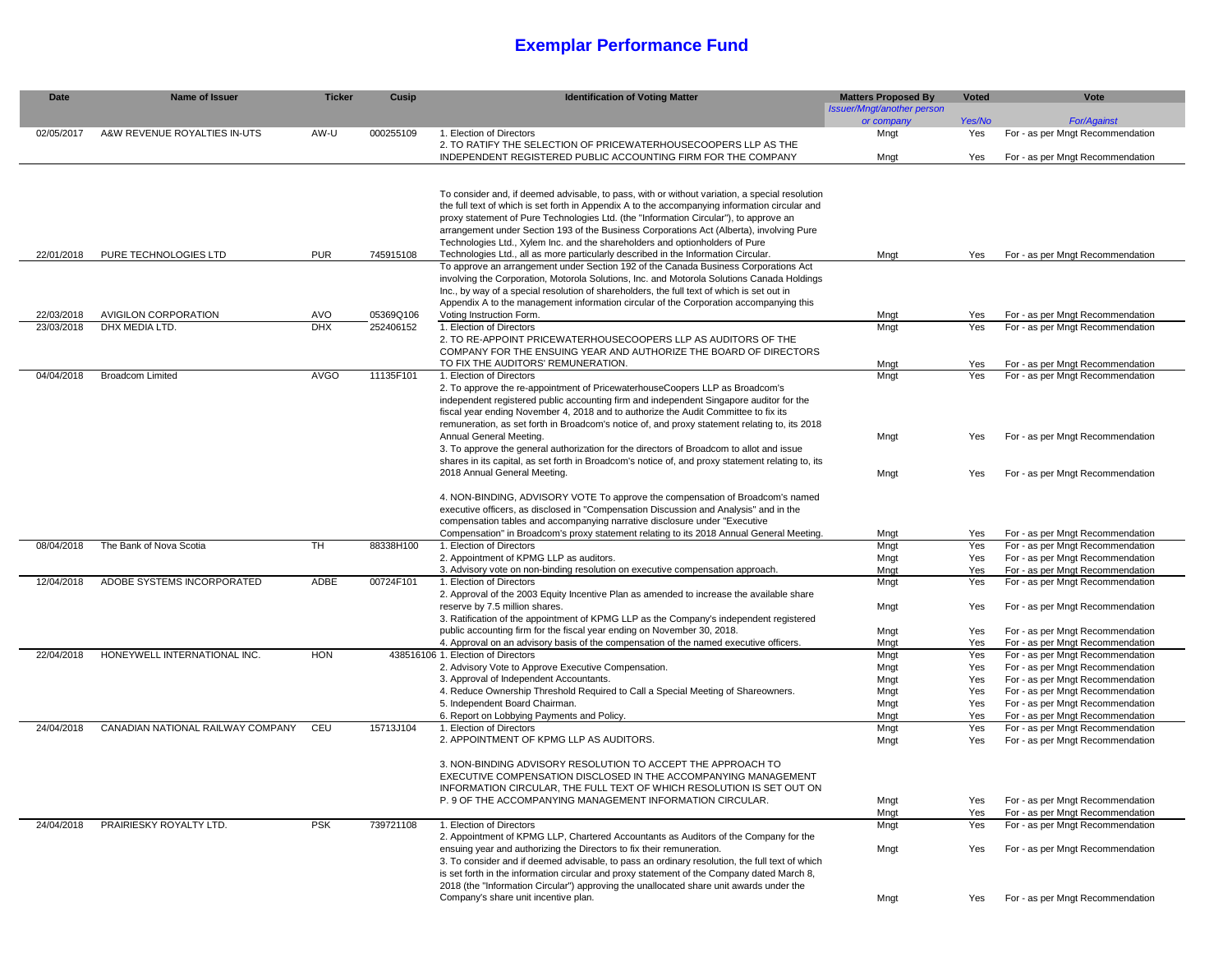|            |                                   |            |           | 4. To consider a non-binding advisory resolution, the full text of which is set forth in the                          |                     |            |                                                                          |
|------------|-----------------------------------|------------|-----------|-----------------------------------------------------------------------------------------------------------------------|---------------------|------------|--------------------------------------------------------------------------|
|            |                                   |            |           | Information Circular, approving the Company's approach to executive compensation.                                     | Mngt                | Yes        | For - as per Mngt Recommendation                                         |
| 25/04/2018 | TEXTRON INC.                      | <b>TXT</b> |           | 883203101 1. Election of Directors                                                                                    | Mngt                | Yes        | For - as per Mngt Recommendation                                         |
|            |                                   |            |           |                                                                                                                       |                     |            |                                                                          |
|            |                                   |            |           | 2. Approval of the advisory (non-binding) resolution to approve executive compensation.                               | Mngt                | Yes        | For - as per Mngt Recommendation                                         |
|            |                                   |            |           | 3. Ratification of appointment of independent registered public accounting firm.                                      | Mngt                | Yes        | For - as per Mngt Recommendation                                         |
|            |                                   |            |           | 4. Shareholder proposal regarding shareholder action by written consent.                                              | Mngt                | Yes        | For - as per Mngt Recommendation                                         |
|            |                                   |            |           | 5. Shareholder proposal regarding director tenure limit.                                                              | Mngt                | Yes        | For - as per Mngt Recommendation                                         |
| 26/04/2018 | NEWMONT MINING CORPORATION        | <b>NEM</b> |           | 651639106 1. Election of Directors                                                                                    | Mngt                | Yes        | For - as per Mngt Recommendation                                         |
|            |                                   |            |           | 2. Approve, on an Advisory Basis, Named Executive Officer Compensation.                                               | Mngt                | Yes        | For - as per Mngt Recommendation                                         |
|            |                                   |            |           | 3. Ratify Appointment of Independent Registered Public Accounting Firm for 2018.                                      | Mngt                | Yes        | For - as per Mngt Recommendation                                         |
| 26/04/2018 | TOROMONT INDUSTRIES LTD.          | <b>TIH</b> |           | 891102105 1. Election of Directors                                                                                    | Mngt                | Yes        | For - as per Mngt Recommendation                                         |
|            |                                   |            |           | 2. To appoint Ernst & Young LLP, Chartered Professional Accountants, as auditors of the                               |                     |            |                                                                          |
|            |                                   |            |           | Corporation until the next annual general meeting at a remuneration to be fixed by the                                |                     |            |                                                                          |
|            |                                   |            |           | Directors of the Corporation.                                                                                         | Mngt                | Yes        | For - as per Mngt Recommendation                                         |
|            |                                   |            |           | 3. To approve a resolution for the new Shareholder Rights Plan of the Corporation, as                                 |                     |            |                                                                          |
|            |                                   |            |           | described on page 51 of the Corporation's Circular.                                                                   | Mngt                | Yes        | For - as per Mngt Recommendation                                         |
|            |                                   |            |           | 4. To approve a non-binding resolution accepting the Corporation's approach to executive                              |                     |            |                                                                          |
|            |                                   |            |           | compensation, as described on page 5 of the Corporation's Circular.                                                   | Mngt                | Yes        | For - as per Mngt Recommendation                                         |
|            |                                   |            |           |                                                                                                                       |                     |            |                                                                          |
|            |                                   |            |           | 5. To vote in the discretion of the proxyholder on any amendments or variations to the                                |                     |            |                                                                          |
|            |                                   |            |           | matters identified in the accompanying Notice of Annual & Special Meeting of Shareholders                             |                     |            |                                                                          |
|            |                                   |            |           | or in respect of such other matters as are presented for action at the Meeting.                                       | Mngt                | Yes        | For - as per Mngt Recommendation                                         |
| 26/04/2018 | <b>VERMILION ENERGY</b>           | <b>VET</b> |           | 923725105 1. To set the number of directors at 9 (Nine).                                                              | Mngt                | Yes        | For - as per Mngt Recommendation                                         |
|            |                                   |            |           | 2. Election of Directors                                                                                              | Mngt                | Yes        | For - as per Mngt Recommendation                                         |
|            |                                   |            |           | 3. Appointment of Deloitte LLP as Auditors of the Corporation for the ensuing year and                                |                     |            |                                                                          |
|            |                                   |            |           | authorizing the Directors to fix their remuneration.                                                                  | Mngt                | Yes        | For - as per Mngt Recommendation                                         |
|            |                                   |            |           | 4. Approving a security based compensation arrangement providing for five year treasury-                              |                     |            |                                                                          |
|            |                                   |            |           | based share awards for our President and Chief Executive Officer. This arrangement is a                               |                     |            |                                                                          |
|            |                                   |            |           | component of the overall compensation structure designed to retain and incentivize a key                              |                     |            |                                                                          |
|            |                                   |            |           | employee.                                                                                                             | Mngt                | Yes        | For - as per Mngt Recommendation                                         |
|            |                                   |            |           | 5. Advisory resolution to accept the approach to executive compensation disclosed in the                              |                     |            |                                                                          |
|            |                                   |            |           | 2018 Proxy Statement and Information Circular.                                                                        | Mngt                | Yes        | For - as per Mngt Recommendation                                         |
| 26/04/2018 | <b>METHANEX CORPORATION</b>       | MX         | 59151K108 | 1. Election of Directors                                                                                              | Mngt                | Yes        | For - as per Mngt Recommendation                                         |
|            |                                   |            |           | 2. To re-appoint KPMG LLP, Chartered Professional Accountants, as auditors of the                                     |                     |            |                                                                          |
|            |                                   |            |           | Company for the ensuing year and authorize the Board of Directors to fix the remuneration                             |                     |            |                                                                          |
|            |                                   |            |           | of the auditors.                                                                                                      |                     |            |                                                                          |
|            |                                   |            |           |                                                                                                                       | Mngt                | Yes        | For - as per Mngt Recommendation                                         |
|            |                                   |            |           | 3. The advisory resolution accepting the Company's approach to executive compensation                                 |                     |            |                                                                          |
|            |                                   |            |           | as disclosed in the accompanying Information Circular.                                                                | Mngt                | Yes        | For - as per Mngt Recommendation                                         |
| 26/04/2018 | HUSKY ENERGY INC.                 | <b>HSE</b> |           | 448055103 1. Election of Directors                                                                                    | Mngt                | Yes        | For - as per Mngt Recommendation                                         |
|            |                                   |            |           | 2. The appointment of KPMG LLP as auditors of the Corporation.                                                        | Mngt                | Yes        | For - as per Mngt Recommendation                                         |
| 27/04/2018 | <b>AGNICO EAGLE MINES LIMITED</b> | AEM        |           | 8474108 1. Election of Directors                                                                                      | Mngt                | Yes        | For - as per Mngt Recommendation                                         |
|            |                                   |            |           | 2. Appointment of Ernst & Young LLP as Auditors of the Company for the ensuing year and                               |                     |            |                                                                          |
|            |                                   |            |           | authorizing the Directors to fix their remuneration.                                                                  | Mngt                | Yes        | For - as per Mngt Recommendation                                         |
|            |                                   |            |           | 3. Consideration of and, if deemed advisable, the passing of an ordinary resolution                                   |                     |            |                                                                          |
|            |                                   |            |           | approving an amendment to the Company's Stock Option Plan.                                                            |                     |            |                                                                          |
|            |                                   |            |           |                                                                                                                       | Mngt                | Yes        | For - as per Mngt Recommendation                                         |
|            |                                   |            |           | 4. Consideration of and, if deemed advisable, the passing of an ordinary resolution                                   |                     |            |                                                                          |
|            |                                   |            |           | confirming the adoption of the amended and restated by-laws of the Company.                                           | Mngt                | Yes        | For - as per Mngt Recommendation                                         |
|            |                                   |            |           | 5. Consideration of and, if deemed advisable, the passing of a non-binding, advisory                                  |                     |            |                                                                          |
|            |                                   |            |           | resolution accepting the Company's approach to executive compensation.                                                | Mngt                | Yes        | For - as per Mngt Recommendation                                         |
| 27/04/2018 | TRANSCANADA CORPORATION           | <b>TRP</b> | 89353D107 | 1. Election of Directors                                                                                              | Mngt                | Yes        | For - as per Mngt Recommendation                                         |
|            |                                   |            |           |                                                                                                                       |                     |            |                                                                          |
|            |                                   |            |           | 2. RESOLUTION TO APPOINT KPMG LLP, CHARTERED PROFESSIONAL                                                             |                     |            |                                                                          |
|            |                                   |            |           |                                                                                                                       |                     |            |                                                                          |
|            |                                   |            |           | ACCOUNTANTS AS AUDITORS AND AUTHORIZE THE DIRECTORS TO FIX THEIR                                                      |                     |            |                                                                          |
|            |                                   |            |           | REMUNERATION.                                                                                                         | Mngt                | Yes        | For - as per Mngt Recommendation                                         |
|            |                                   |            |           |                                                                                                                       |                     |            |                                                                          |
|            |                                   |            |           | 3. RESOLUTION TO ACCEPT TRANSCANADA'S APPROACH TO EXECUTIVE                                                           |                     |            |                                                                          |
|            |                                   |            |           | COMPENSATION, AS DESCRIBED IN THE MANAGEMENT INFORMATION CIRCULAR.                                                    |                     |            |                                                                          |
|            |                                   |            |           |                                                                                                                       | Mngt                | Yes        | For - as per Mngt Recommendation                                         |
|            |                                   |            |           | 4. RESOLUTION TO CONSIDER THE SHAREHOLDER PROPOSAL REGARDING                                                          |                     |            |                                                                          |
|            |                                   |            |           | CLIMATE CHANGE DISCLOSURE, AS SET FORTH IN SCHEDULE A OF THE                                                          |                     |            |                                                                          |
|            |                                   |            |           | MANAGEMENT INFORMATION CIRCULAR.                                                                                      | Mngt                | Yes        | For - as per Mngt Recommendation                                         |
| 30/04/2018 | UNITED TECHNOLOGIES               | <b>UAL</b> |           | 910047109 1. Election of Directors                                                                                    | Mngt                | Yes        | For - as per Mngt Recommendation                                         |
|            |                                   |            |           | 2. Advisory Vote to Approve Executive Compensation.                                                                   | Mngt                | Yes        | For - as per Mngt Recommendation                                         |
|            |                                   |            |           | 3. Approve the UTC 2018 Long-Term Incentive Plan.                                                                     |                     |            |                                                                          |
|            |                                   |            |           |                                                                                                                       | Mngt                | Yes        | For - as per Mngt Recommendation                                         |
|            |                                   |            |           | 4. Appoint PricewaterhouseCoopers LLP to Serve as Independent Auditor for 2018.                                       | Mngt                | Yes        | For - as per Mngt Recommendation                                         |
|            |                                   |            |           | 5. Approve an Amendment to the Restated Certificate of Incorporation to Eliminate                                     |                     |            |                                                                          |
|            |                                   |            |           | Supermajority Voting for Certain Business Combinations.                                                               | Mngt                | <b>Yes</b> | For - as per Mngt Recommendation                                         |
|            |                                   |            |           |                                                                                                                       |                     |            |                                                                          |
| 27/04/2018 | A&W REVENUE ROYALTIES INCOME FUND | AW-U       |           | 6. Shareowner Proposal: Reduce Threshold to Call Special Meetings from 25% to 10%.<br>255109 1. Election of Directors | Stockholder<br>Mngt | Yes<br>Yes | Against - as per Mngt Recommendation<br>For - as per Mngt Recommendation |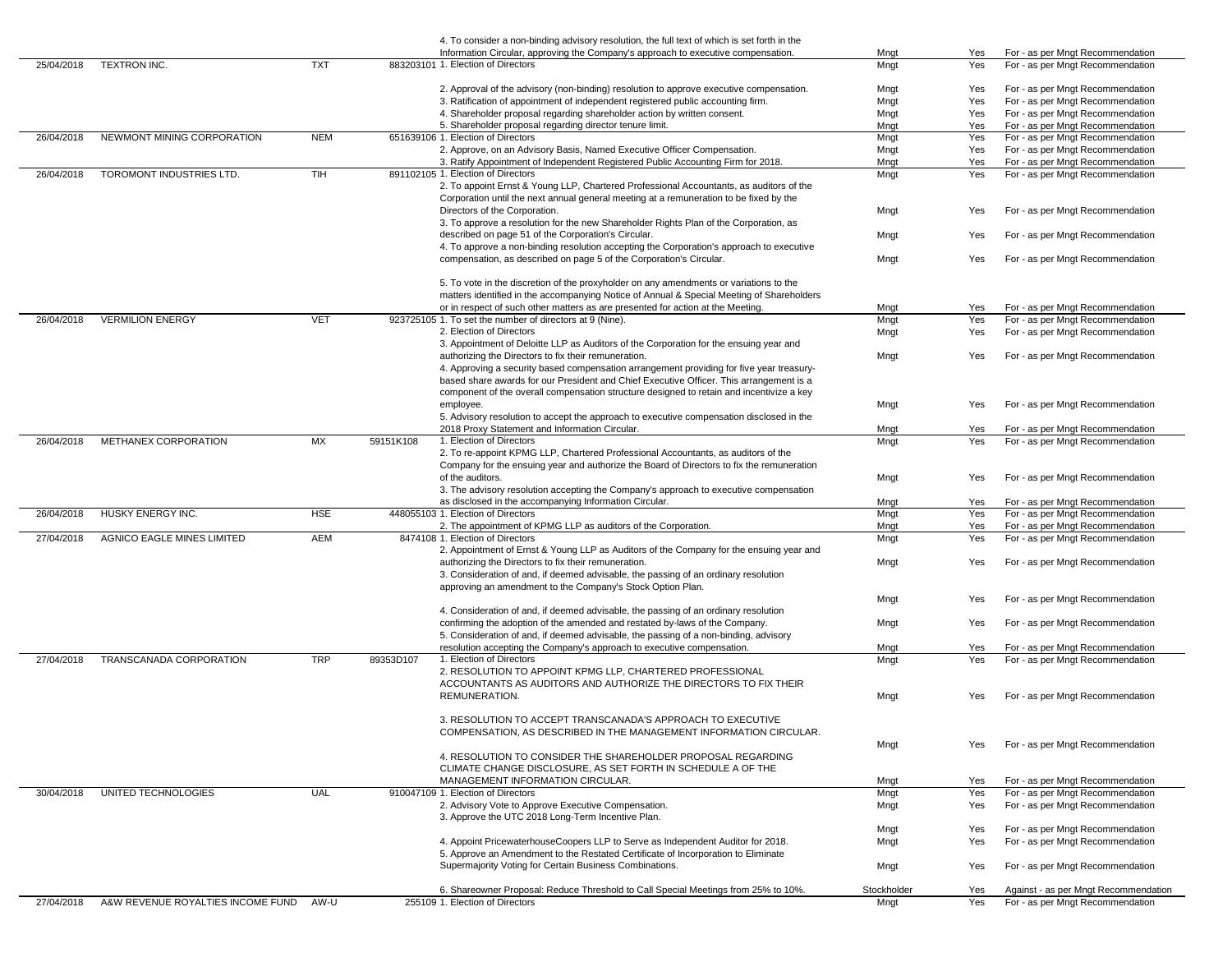|            |                                       |            |           | 2. TO APPOINT PRICEWATERHOUSECOOPERS LLP, CHARTERED ACCOUNTANTS.<br>AS AUDITORS OF THE FUND FOR THE ENSUING YEAR AND TO AUTHORIZE THE<br>TRUSTEES TO FIX THEIR REMUNERATION.<br>3. TO CONSIDER, AND IF SOUGHT FIT, TO APPROVE A SPECIAL RESOLUTION<br>AMENDING THE AMENDED AND RESTATED DECLARATION OF TRUST OF THE<br>FUND DATED MAY 3, 2011 TO AMEND THE QUORUM REQUIREMENT FOR<br>MEETINGS OF UNITHOLDERS OF THE FUND TO TWO OR MORE INDIVIDUALS<br>PRESENT IN PERSON EITHER HOLDING PERSONALLY OR REPRESENTING AS<br>PROXIES NOT LESS IN AGGREGATE THAN 5% (CURRENTLY 10%) OF THE VOTES<br>ATTACHED TO THE TOTAL OF THE UNITS OF THE FUND, ALL AS MORE<br>PARTICULARLY DESCRIBED IN THE ACCOMPANYING INFORMATION CIRCULAR OF<br>THE FUND. | Mngt        | Yes | For - as per Mngt Recommendation     |
|------------|---------------------------------------|------------|-----------|-----------------------------------------------------------------------------------------------------------------------------------------------------------------------------------------------------------------------------------------------------------------------------------------------------------------------------------------------------------------------------------------------------------------------------------------------------------------------------------------------------------------------------------------------------------------------------------------------------------------------------------------------------------------------------------------------------------------------------------------------|-------------|-----|--------------------------------------|
|            |                                       |            |           |                                                                                                                                                                                                                                                                                                                                                                                                                                                                                                                                                                                                                                                                                                                                               | Mngt        | Yes | For - as per Mngt Recommendation     |
|            |                                       |            |           | 4. TO CONSIDER, AND IF SOUGHT FIT, TO APPROVE A SPECIAL RESOLUTION<br>AMENDING THE AMENDED AND RESTATED DECLARATION OF TRUST OF THE<br>FUND DATED MAY 3, 2011 TO CLARIFY THAT, FOR CERTAINTY AND<br>NOTWITHSTANDING ANY OTHER PROVISION OF THE DECLARATION OF TRUST,<br>THE FUND IS PERMITTED TO UTILIZE THE "NOTICE AND ACCESS" DELIVERY<br>PROCEDURES SET OUT IN NATIONAL INSTRUMENT 54-101 - COMMUNICATION<br>WITH BENEFICIAL OWNERS OF SECURITIES OF A REPORTING ISSUER, ALL AS<br>MORE PARTICULARLY DESCRIBED IN THE INFORMATION CIRCULAR OF THE<br>FUND.                                                                                                                                                                                | Mngt        | Yes | For - as per Mngt Recommendation     |
| 02/05/2018 | SUNCOR ENERGY INC.                    | SU         |           | 867224107 1. Election of Directors                                                                                                                                                                                                                                                                                                                                                                                                                                                                                                                                                                                                                                                                                                            | Mngt        | Yes | For - as per Mngt Recommendation     |
|            |                                       |            |           | 2. Re-appointment of PricewaterhouseCoopers LLP as auditor of Suncor Energy Inc. for the<br>ensuing year.                                                                                                                                                                                                                                                                                                                                                                                                                                                                                                                                                                                                                                     | Mngt        | Yes | For - as per Mngt Recommendation     |
|            |                                       |            |           | 3. To accept the approach to executive compensation disclosed in the Management Proxy                                                                                                                                                                                                                                                                                                                                                                                                                                                                                                                                                                                                                                                         |             |     |                                      |
|            |                                       |            |           | Circular of Suncor Energy Inc. dated March 1, 2018.                                                                                                                                                                                                                                                                                                                                                                                                                                                                                                                                                                                                                                                                                           | Mngt        | Yes | For - as per Mngt Recommendation     |
|            |                                       |            |           | 1. BE IT RESOLVED THAT under Article 11.1 of the Articles of the Company, the number                                                                                                                                                                                                                                                                                                                                                                                                                                                                                                                                                                                                                                                          |             |     |                                      |
| 03/05/2018 | <b>INTERFOR CORPORATION</b>           | <b>IFP</b> | 45868C109 | of directors of the Company be set at nine.*                                                                                                                                                                                                                                                                                                                                                                                                                                                                                                                                                                                                                                                                                                  | Mngt        | Yes | For - as per Mngt Recommendation     |
|            |                                       |            |           | 2. Election of Directors                                                                                                                                                                                                                                                                                                                                                                                                                                                                                                                                                                                                                                                                                                                      | Mngt        | Yes | For - as per Mngt Recommendation     |
|            |                                       |            |           | 3. BE IT RESOLVED THAT KPMG LLP be appointed as auditor of the Company to hold<br>office until the conclusion of the next annual general meeting at a remuneration to be set by<br>the Board of Directors of the Company.<br>4. BE IT RESOLVED THAT, on an advisory basis only and not to diminish the role and<br>responsibilities of the Board of Directors, the shareholders accept the approach to<br>executive compensation disclosed in the management information circular of the Company<br>dated March 16, 2018 delivered in connection with the 2018 annual general meeting of                                                                                                                                                      | Mngt        | Yes | For - as per Mngt Recommendation     |
|            |                                       |            |           | shareholders.                                                                                                                                                                                                                                                                                                                                                                                                                                                                                                                                                                                                                                                                                                                                 | Mngt        | Yes | For - as per Mngt Recommendation     |
| 03/05/2018 | STELLA-JONES INC.                     | SJ         | 85853F105 | 1. Election of Directors<br>2. Appointment of PricewaterhouseCoopers LLP as Auditors of the Corporation for the                                                                                                                                                                                                                                                                                                                                                                                                                                                                                                                                                                                                                               | Mngt        | Yes | For - as per Mngt Recommendation     |
|            |                                       |            |           | ensuing year and authorizing the Directors to fix their remuneration.                                                                                                                                                                                                                                                                                                                                                                                                                                                                                                                                                                                                                                                                         | Mngt        | Yes | For - as per Mngt Recommendation     |
| 03/05/2018 | <b>MANULIFE FINANCIAL CORPORATION</b> | <b>MFC</b> | 56501R106 | 1. Election of Directors                                                                                                                                                                                                                                                                                                                                                                                                                                                                                                                                                                                                                                                                                                                      | Mngt        | Yes | For - as per Mngt Recommendation     |
|            |                                       |            |           | 2. Appointment of Ernst & Young LLP as Auditors.                                                                                                                                                                                                                                                                                                                                                                                                                                                                                                                                                                                                                                                                                              | Mngt        | Yes | For - as per Mngt Recommendation     |
|            |                                       |            |           | 3. Advisory resolution accepting approach to executive compensation.                                                                                                                                                                                                                                                                                                                                                                                                                                                                                                                                                                                                                                                                          | Mngt        | Yes | For - as per Mngt Recommendation     |
|            |                                       |            |           | 4A. Shareholder Proposal No. 1.                                                                                                                                                                                                                                                                                                                                                                                                                                                                                                                                                                                                                                                                                                               | Stockholder | Yes | Against - as per Mngt Recommendation |
|            |                                       |            |           | 4B. Shareholder Proposal No. 2.                                                                                                                                                                                                                                                                                                                                                                                                                                                                                                                                                                                                                                                                                                               | Stockholder | Yes | Against - as per Mngt Recommendation |
| 04/05/2018 | <b>ENERFLEX LTD.</b>                  | <b>EFX</b> | 29269R105 | 1. Election of Directors                                                                                                                                                                                                                                                                                                                                                                                                                                                                                                                                                                                                                                                                                                                      | Mngt        | Yes | For - as per Mngt Recommendation     |
|            |                                       |            |           | 2. Appointment of Ernst & Young LLP as Auditors and authorizing the Board of Directors to<br>fix their remuneration.                                                                                                                                                                                                                                                                                                                                                                                                                                                                                                                                                                                                                          | Mngt        | Yes | For - as per Mngt Recommendation     |
|            |                                       |            |           | 3. Accept the approach to executive compensation described in the accompanying                                                                                                                                                                                                                                                                                                                                                                                                                                                                                                                                                                                                                                                                |             |     |                                      |
|            |                                       |            |           | Management Information Circular.                                                                                                                                                                                                                                                                                                                                                                                                                                                                                                                                                                                                                                                                                                              | Mngt        | Yes | For - as per Mngt Recommendation     |
| 04/05/2018 | <b>CHORUS AVIATION INC.</b>           | <b>CHR</b> | 17040T300 | 1. Election of Directors                                                                                                                                                                                                                                                                                                                                                                                                                                                                                                                                                                                                                                                                                                                      | Mngt        | Yes | For - as per Mngt Recommendation     |
|            |                                       |            |           | 2. APPOINTMENT OF PRICEWATERHOUSECOOPERS LLP AS EXTERNAL AUDITORS<br>FOR THE ENSUING YEAR<br>3. APPROVAL OF A RESOLUTION AUTHORIZING THE AMENDMENT AND<br>RESTATEMENT OF CHORUS' LONG TERM INCENTIVE PLAN TO PROVIDE FOR AN<br>AUTOMATIC 10 BUSINESS DAY EXTENSION OF THE EXPIRY DATE OF SHARE<br>OPTIONS THAT EXPIRE DURING OR SHORTLY AFTER A TRADING BLACKOUT, AS<br>MORE PARTICULARLY DESCRIBED IN THE ACCOMPANYING MANAGEMENT PROXY                                                                                                                                                                                                                                                                                                      | Mngt        | Yes | For - as per Mngt Recommendation     |
|            |                                       |            |           | CIRCULAR.<br>4. APPROVAL OF AN ADVISORY, NON-BINDING RESOLUTION IN RESPECT OF                                                                                                                                                                                                                                                                                                                                                                                                                                                                                                                                                                                                                                                                 | Mngt        | Yes | For - as per Mngt Recommendation     |
|            |                                       |            |           | CHORUS' APPROACH TO EXECUTIVE COMPENSATION, AS MORE PARTICULARLY                                                                                                                                                                                                                                                                                                                                                                                                                                                                                                                                                                                                                                                                              |             |     |                                      |
|            |                                       |            |           | DESCRIBED IN THE ACCOMPANYING MANAGEMENT PROXY CIRCULAR.                                                                                                                                                                                                                                                                                                                                                                                                                                                                                                                                                                                                                                                                                      | Mngt        | Yes | For - as per Mngt Recommendation     |
| 08/05/2018 | TRINIDAD DRILLING LTD.                | <b>TDG</b> |           | 896356102 1. Election of Directors                                                                                                                                                                                                                                                                                                                                                                                                                                                                                                                                                                                                                                                                                                            | Mngt        | Yes | For - as per Mngt Recommendation     |
|            |                                       |            |           | 2. Appointment of PricewaterhouseCoopers LLP, Chartered Accountants as Auditors of the                                                                                                                                                                                                                                                                                                                                                                                                                                                                                                                                                                                                                                                        |             |     |                                      |
|            |                                       |            |           | Corporation for the ensuing year and authorizing the Directors to fix their remuneration.                                                                                                                                                                                                                                                                                                                                                                                                                                                                                                                                                                                                                                                     | Mngt        | Yes | For - as per Mngt Recommendation     |
|            |                                       |            |           | 3. Ratifying and confirming the amended and restated By-Law No. 1.<br>1. Election of Directors                                                                                                                                                                                                                                                                                                                                                                                                                                                                                                                                                                                                                                                | Mngt        | Yes | For - as per Mngt Recommendation     |
| 08/05/2018 | MORNEAU SHEPELL INC.                  | MSI        | 61767W104 | 2. The re-appointment of KPMG LLP to act as auditors of the Company, and to authorize                                                                                                                                                                                                                                                                                                                                                                                                                                                                                                                                                                                                                                                         | Mngt        | Yes | For - as per Mngt Recommendation     |
|            |                                       |            |           | the directors to fix their remuneration.                                                                                                                                                                                                                                                                                                                                                                                                                                                                                                                                                                                                                                                                                                      | Mngt        | Yes | For - as per Mngt Recommendation     |
|            |                                       |            |           | 3. A resolution, the text of which is set out in Schedule "A" of the accompanying                                                                                                                                                                                                                                                                                                                                                                                                                                                                                                                                                                                                                                                             |             |     |                                      |
|            |                                       |            |           | Management Information Circular dated March 7, 2018 (the "Circular"), to approve                                                                                                                                                                                                                                                                                                                                                                                                                                                                                                                                                                                                                                                              |             |     |                                      |
|            |                                       |            |           | amendments to the Company's by-laws, as more particularly described in the Circular.                                                                                                                                                                                                                                                                                                                                                                                                                                                                                                                                                                                                                                                          | Mngt        |     | Yes For - as per Mngt Recommendation |

| Mngt | Yes. | For - as per Mngt Recommendation |
|------|------|----------------------------------|
|      |      |                                  |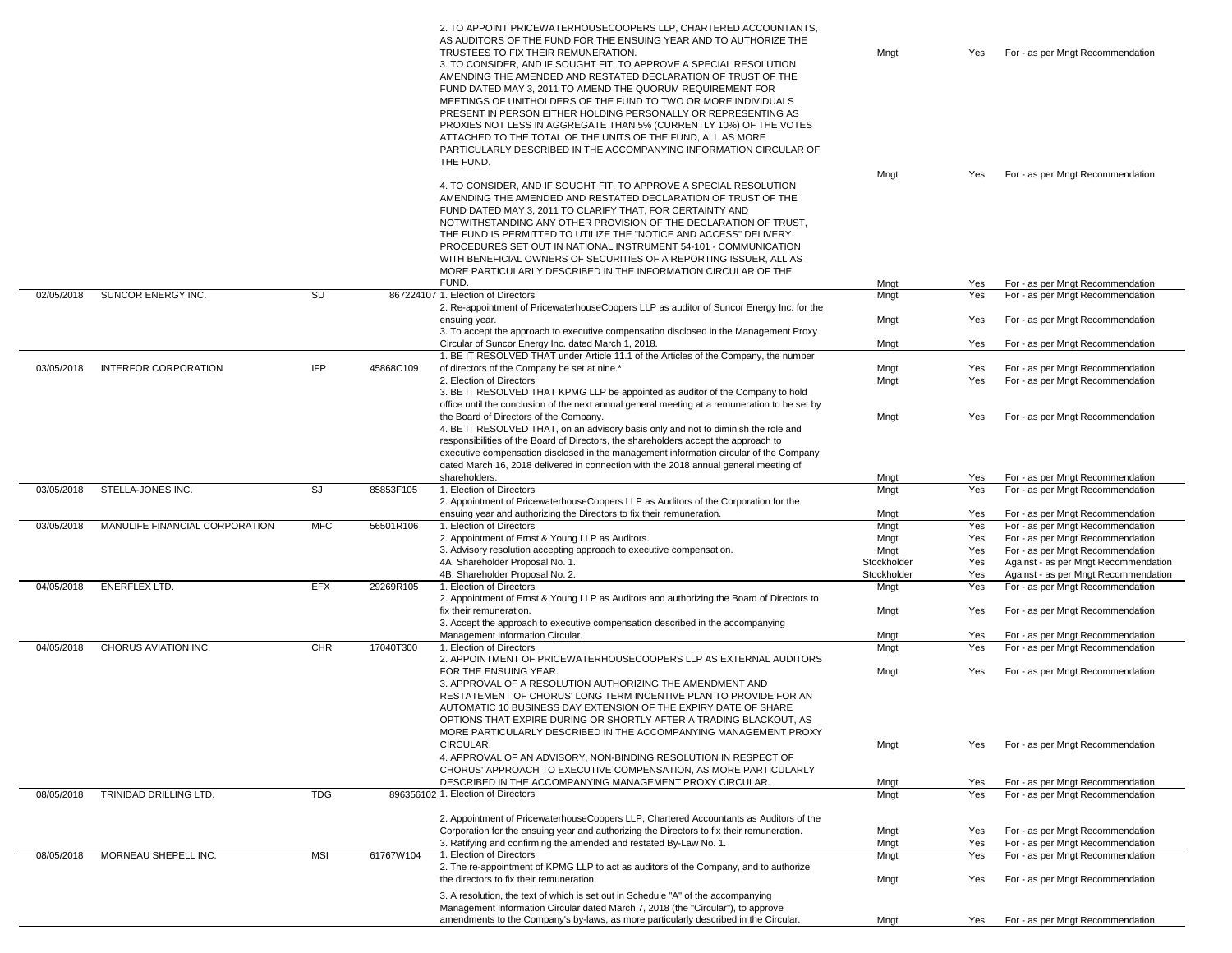| 09/05/2018 | CME GROUP INC.                 | <b>CME</b>  | 12572Q105 | 1. Election of Directors<br>2. Ratification of the appointment of Ernst & Young as our independent registered public                                                   | Mngt         | Yes        | For - as per Mngt Recommendation                                         |
|------------|--------------------------------|-------------|-----------|------------------------------------------------------------------------------------------------------------------------------------------------------------------------|--------------|------------|--------------------------------------------------------------------------|
|            |                                |             |           | accounting firm for 2018.                                                                                                                                              | Mngt         | Yes        | For - as per Mngt Recommendation                                         |
|            |                                |             |           | 3. Advisory vote on the compensation of our named executive officers.                                                                                                  | Mngt         | Yes        | For - as per Mngt Recommendation                                         |
|            | 18/05/2018 CSX Corporation     | <b>CSX</b>  |           | 126408103 1. Election of Director.                                                                                                                                     | Mngt         | Yes        | For - as per Mngt Recommendation                                         |
|            |                                |             |           | 2. The ratification of the appointment of Ernst & Young LLP as the Independent Registered<br>Public Accounting Firm for 2018.                                          | Mngt         | Yes        | For - as per Mngt Recommendation                                         |
|            |                                |             |           | 3. Advisory (non-binding) resolution to approve compensation for the Company's named                                                                                   |              |            |                                                                          |
|            |                                |             |           | executive officers.                                                                                                                                                    | Mngt         | Yes        | For - as per Mngt Recommendation                                         |
|            |                                |             |           | 4. The approval of the 2018 CSX Employee Stock Purchase Plan.                                                                                                          | Mngt         | Yes        | For - as per Mngt Recommendation                                         |
|            | 15/05/2018 ZOETIS INC.         | <b>ZTS</b>  | 98978V103 | 1. Election of Director.                                                                                                                                               | Mngt         | Yes        | For - as per Mngt Recommendation                                         |
|            |                                |             |           | 2. Advisory vote to approve our executive compensation (Say on Pay).                                                                                                   | Mngt         | Yes        | For - as per Mngt Recommendation                                         |
|            |                                |             |           | 3. Ratification of appointment of KPMG LLP as our independent registered public<br>accounting firm for 2018.                                                           | Mngt         | Yes        | For - as per Mngt Recommendation                                         |
| 15/05/2018 | BOYD GROUP INCOME FUND         | BYD-U       | 103309100 | 1. Election of Trustees                                                                                                                                                | Mngt         | Yes        | For - as per Mngt Recommendation                                         |
|            |                                |             |           | 2. Election of Director.                                                                                                                                               | Mngt         | Yes        | For - as per Mngt Recommendation                                         |
|            |                                |             |           | 3. Appointment of Deloitte LLP, Chartered Professional Accountants as Auditors of the Boyd                                                                             |              |            |                                                                          |
|            |                                |             |           | Group Income Fund for the ensuing year and authorizing the Trustees to fix their                                                                                       |              |            |                                                                          |
|            |                                |             |           | remuneration.                                                                                                                                                          | Mngt         | Yes        | For - as per Mngt Recommendation                                         |
|            |                                |             |           | 4. Resolution to amend Article 12 of the Trust Declaration, adding Section 12.12, Advance<br><b>Notice of Nominations</b>                                              | Mngt         | Yes        | For - as per Mngt Recommendation                                         |
| 15/05/2018 | THE CHARLES SCHWAB CORPORATION | TH          | 88338H100 | 1. Election of Directors                                                                                                                                               | Mngt         | Yes        | For - as per Mngt Recommendation                                         |
|            |                                |             |           | 2. Ratification of the selection of Deloitte & Touche LLP as independent auditors                                                                                      | Mngt         | Yes        | For - as per Mngt Recommendation                                         |
|            |                                |             |           | 3. Advisory vote to approve named executive officer compensation                                                                                                       | Mngt         | Yes        | For - as per Mngt Recommendation                                         |
|            |                                |             |           | 4. Approval of 2013 Stock Incentive Plan as Amended and Restated                                                                                                       | Mngt         | Yes        | For - as per Mngt Recommendation                                         |
|            |                                |             |           | 5. Approval of Amended and Restated Bylaws to adopt a proxy access bylaw for director                                                                                  |              |            |                                                                          |
|            |                                |             |           | nominations by stockholders                                                                                                                                            | Mngt         | Yes        | For - as per Mngt Recommendation                                         |
|            |                                |             |           | 6. Stockholder Proposal requesting annual disclosure of EEO-1 data<br>7. Stockholder Proposal requesting disclosure of the company's political contributions and       | Mngt         | Yes        | Against - as per Mngt Recommendation                                     |
|            |                                |             |           | expenditures, recipients, and related policies and procedures                                                                                                          | Mngt         | Yes        | Against - as per Mngt Recommendation                                     |
| 16/05/2018 | MONDELEZ INTERNATIONAL, INC.   | <b>MDLZ</b> | 609207105 | 1. Election of Directors                                                                                                                                               | Mngt         | Yes        | For - as per Mngt Recommendation                                         |
|            |                                |             |           | 2. Advisory Vote to Approve Executive Compensation.                                                                                                                    | Mngt         | Yes        | For - as per Mngt Recommendation                                         |
|            |                                |             |           | 3. Ratification of PricewaterhouseCoopers LLP as Independent Registered Public                                                                                         |              |            |                                                                          |
|            |                                |             |           | Accountants for Fiscal Year Ending December 31, 2018.                                                                                                                  | Mngt         | Yes        | For - as per Mngt Recommendation                                         |
|            |                                |             |           | 4. Report on Non-Recyclable Packaging.<br>5. Create a Committee to Prepare a Report Regarding the Impact of Plant Closures on                                          | Mngt         | Yes        | Against - as per Mngt Recommendation                                     |
|            |                                |             |           |                                                                                                                                                                        |              |            |                                                                          |
|            |                                |             |           |                                                                                                                                                                        |              |            |                                                                          |
|            |                                |             |           | Communities and Alternatives to Help Mitigate the Effects.                                                                                                             |              |            |                                                                          |
|            |                                |             |           |                                                                                                                                                                        | Mngt         | Yes        | Against - as per Mngt Recommendation                                     |
| 16/05/2018 | NORTHROP GRUMMAN CORPORATION   | <b>NOC</b>  |           | 666807102 1. Election of Directors                                                                                                                                     | Mngt         | Yes        | For - as per Mngt Recommendation                                         |
|            |                                |             |           | 2. Proposal to approve, on an advisory basis, the compensation of the Company's Named                                                                                  |              |            |                                                                          |
|            |                                |             |           | <b>Executive Officers.</b>                                                                                                                                             | Mngt         | Yes        | For - as per Mngt Recommendation                                         |
|            |                                |             |           | 3. Proposal to ratify the appointment of Deloitte & Touche LLP as the Company's<br>Independent Auditor for fiscal year ending December 31, 2018.                       | Mngt         | Yes        | For - as per Mngt Recommendation                                         |
|            |                                |             |           |                                                                                                                                                                        |              |            |                                                                          |
|            |                                |             |           | 4. Proposal to modify the ownership threshold for shareholders to call a special meeting.                                                                              | Mngt         | Yes        | Against - as per Mngt Recommendation                                     |
| 23/05/2018 | PAYPAL HOLDINGS, INC.          | <b>PYPL</b> | 70450Y103 | 1. Election of Directors                                                                                                                                               | Mngt         | Yes        | For - as per Mngt Recommendation                                         |
|            |                                |             |           | 2. Advisory vote to approve the compensation of our named executive officers.                                                                                          | Mngt         | Yes        | For - as per Mngt Recommendation                                         |
|            |                                |             |           | 3. Approval of the PayPal Holdings, Inc. Amended and Restated 2015 Equity Incentive<br>Award Plan.                                                                     |              |            |                                                                          |
|            |                                |             |           | 4. Approval of the PayPal Holdings, Inc. Amended and Restated Employee Stock Purchase                                                                                  | Mngt         | Yes        | For - as per Mngt Recommendation                                         |
|            |                                |             |           | Plan.                                                                                                                                                                  | Mngt         | Yes        | For - as per Mngt Recommendation                                         |
|            |                                |             |           | 5. Ratification of the appointment of PricewaterhouseCoopers LLP as our independent                                                                                    |              |            |                                                                          |
|            |                                |             |           | auditor for 2018.                                                                                                                                                      | Mngt         | Yes        | For - as per Mngt Recommendation                                         |
|            |                                |             |           | 6. Stockholder proposal regarding stockholder proxy access enhancement.                                                                                                | Mngt         | Yes        | Against - as per Mngt Recommendation                                     |
|            |                                |             |           | 7. Stockholder proposal regarding political transparency.                                                                                                              | Mngt         | Yes<br>Yes | Against - as per Mngt Recommendation                                     |
| 23/05/2018 | NORTHLAND POWER INC.           | <b>NPI</b>  |           | 8. Stockholder proposal regarding human and indigenous peoples' rights.<br>666511100 1. Election of Director                                                           | Mngt<br>Mngt | Yes        | Against - as per Mngt Recommendation<br>For - as per Mngt Recommendation |
|            |                                |             |           | 2. The reappointment of Ernst & Young LLP as auditors of the Corporation and                                                                                           |              |            |                                                                          |
|            |                                |             |           | authorization of the directors to fix the auditors' remuneration.                                                                                                      | Mngt         | Yes        | For - as per Mngt Recommendation                                         |
|            |                                |             |           | 3. The resolution to accept Northland's approach to executive compensation.                                                                                            | Mngt         | Yes        | For - as per Mngt Recommendation                                         |
| 24/05/2018 | <b>MORGAN STANLEY</b>          | <b>MS</b>   | 617446448 | 1. Election of Director                                                                                                                                                | Mngt         | Yes        | For - as per Mngt Recommendation                                         |
|            |                                |             |           | 2. To ratify the appointment of Deloitte & Touche LLP as independent auditor<br>3. To approve the compensation of executives as disclosed in the proxy statement (non- | Mngt         | Yes        | For - as per Mngt Recommendation                                         |
|            |                                |             |           | binding advisory vote)                                                                                                                                                 | Mngt         | Yes        | For - as per Mngt Recommendation                                         |
|            |                                |             |           | 4. Shareholder proposal regarding a policy to prohibit vesting of deferred equity awards for                                                                           |              |            |                                                                          |
|            |                                |             |           | senior executives who resign to enter government service                                                                                                               | Mngt         | Yes        | Against - as per Mngt Recommendation                                     |
| 24/05/2018 | <b>BUNGE LIMITED</b>           | <b>BG</b>   | G16962105 | 1. Election of Directors                                                                                                                                               | Mngt         | Yes        | For - as per Mngt Recommendation                                         |
|            |                                |             |           | 2. To appoint Deloitte & Touche LLP as Bunge Limited's independent auditors for the fiscal                                                                             |              |            |                                                                          |
|            |                                |             |           | year ending December 31, 2018 and to authorize the audit committee of the Board of<br>Directors to determine the independent auditors' fees                            |              | Yes        |                                                                          |
|            |                                |             |           | 3. Advisory vote to approve executive compensation.                                                                                                                    | Mngt<br>Mngt | Yes        | For - as per Mngt Recommendation<br>For - as per Mngt Recommendation     |
| 24/05/2018 | PURE MULTI-FAMILY REIT LP      | <b>HACK</b> | 26924G201 | 1. To fix the number of directors (the "Directors") of Pure Multi-Family REIT (GP) Inc. at<br>seven.                                                                   | Mngt         | Yes        | For - as per Mngt Recommendation                                         |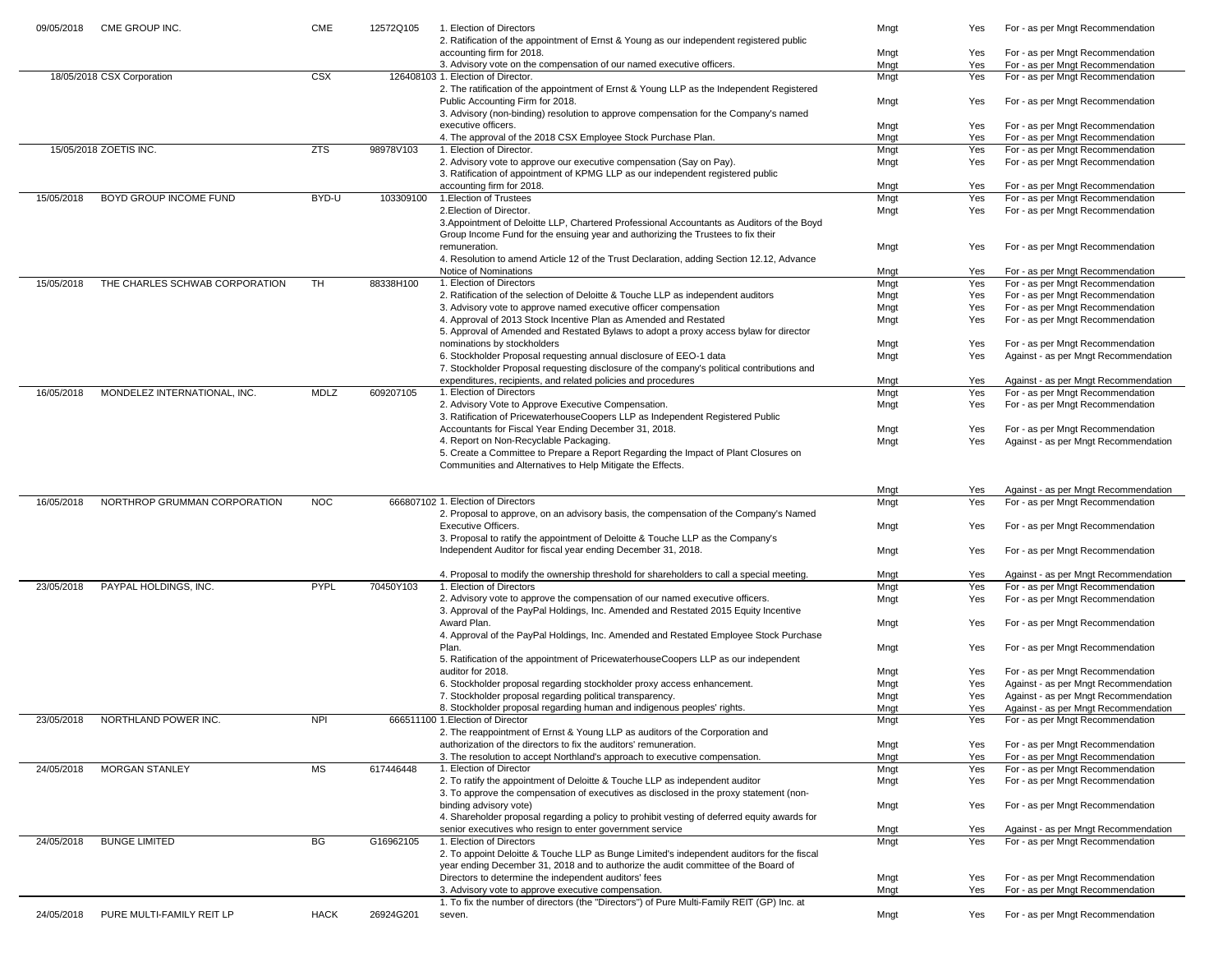|            |                                 |             |           | 2. Election of Directors<br>3. Appointment of KPMG LLP, Chartered Accountants, as auditor of Pure Multi-Family<br>REIT LP ("Pure Multi-Family") for the ensuing year and to authorize the Directors to fix their                                                                                                                                                                                                                                                                                                                                                                                                                                                                                                                                                                                                                                                                            | Mngt         | Yes | For - as per Mngt Recommendation     |
|------------|---------------------------------|-------------|-----------|---------------------------------------------------------------------------------------------------------------------------------------------------------------------------------------------------------------------------------------------------------------------------------------------------------------------------------------------------------------------------------------------------------------------------------------------------------------------------------------------------------------------------------------------------------------------------------------------------------------------------------------------------------------------------------------------------------------------------------------------------------------------------------------------------------------------------------------------------------------------------------------------|--------------|-----|--------------------------------------|
|            |                                 |             |           | remuneration.                                                                                                                                                                                                                                                                                                                                                                                                                                                                                                                                                                                                                                                                                                                                                                                                                                                                               | Mngt         | Yes | For - as per Mngt Recommendation     |
|            |                                 |             |           | 4. To consider, and if thought fit, to pass an ordinary resolution authorizing and approving<br>certain amendments to Pure Multi-Family's Limited Partnership Agreement dated May 8,<br>2012, as amended and restated May 28, 2015 and as amended August 21, 2015 (as<br>amended, the "LP Agreement") to remove Pure MultiFamily Management Limited<br>Partnership as a general partner of Pure Multi-Family (the "Managing General Partner<br>Amendment") and to make such additional and/or alternative amendments to the LP<br>Agreement as are necessary or desirable to facilitate the Managing General Partner<br>Amendment or otherwise, as more particularly described in, and subject to, the<br>accompanying Information Circular dated April 9, 2018 (the "Information Circular").<br>5. To consider, and if thought fit, to pass a special resolution authorizing and approving | Mngt         | Yes | For - as per Mngt Recommendation     |
|            |                                 |             |           | certain amendments to the LP Agreement to remove certain restrictions on the Class B<br>Units contained therein (the "Class B Amendment") and to make such additional and/or<br>alternative amendments to the LP Agreement as are necessary or desirable to facilitate the<br>Class B Amendment or otherwise, as more particularly described in, and subject to, the<br>accompanying Information Circular.                                                                                                                                                                                                                                                                                                                                                                                                                                                                                  | Mngt         | Yes | For - as per Mngt Recommendation     |
|            |                                 |             |           | 6. To consider, and if thought fit, to pass an ordinary resolution authorizing and approving,<br>certain amendments to Pure Multi-Family's Restricted Unit Plan, as more particularly<br>described in, and subject to, the accompanying Information Circular.                                                                                                                                                                                                                                                                                                                                                                                                                                                                                                                                                                                                                               | Mngt         | Yes | For - as per Mngt Recommendation     |
|            |                                 |             |           | 7. To transact such further and other business as may properly come before the meeting or                                                                                                                                                                                                                                                                                                                                                                                                                                                                                                                                                                                                                                                                                                                                                                                                   |              |     |                                      |
|            |                                 |             |           | any adjournment thereof.                                                                                                                                                                                                                                                                                                                                                                                                                                                                                                                                                                                                                                                                                                                                                                                                                                                                    | Mngt         | Yes | For - as per Mngt Recommendation     |
| 01/06/2018 | AKAMAI TECHNOLOGIES, INC.       | AKAM        | 00971T101 | 1. Election of Directors<br>2. To approve amendments to our Certificate of Incorporation to declassify the Board of                                                                                                                                                                                                                                                                                                                                                                                                                                                                                                                                                                                                                                                                                                                                                                         | Mngt         | Yes | For - as per Mngt Recommendation     |
|            |                                 |             |           | Directors.                                                                                                                                                                                                                                                                                                                                                                                                                                                                                                                                                                                                                                                                                                                                                                                                                                                                                  | Mngt         | Yes | For - as per Mngt Recommendation     |
|            |                                 |             |           | 3. To approve, on an advisory basis, our named executive officer compensation.<br>4. To ratify the selection of PricewaterhouseCoopers LLP as our independent auditors for                                                                                                                                                                                                                                                                                                                                                                                                                                                                                                                                                                                                                                                                                                                  | Mngt         | Yes | For - as per Mngt Recommendation     |
|            |                                 |             |           | the fiscal year ending December 31, 2018.                                                                                                                                                                                                                                                                                                                                                                                                                                                                                                                                                                                                                                                                                                                                                                                                                                                   |              |     |                                      |
|            |                                 |             |           |                                                                                                                                                                                                                                                                                                                                                                                                                                                                                                                                                                                                                                                                                                                                                                                                                                                                                             | Mngt         | Yes | For - as per Mngt Recommendation     |
| 04/06/2018 | UNITEDHEALTH GROUP INCORPORATED | <b>UNH</b>  | 91324P102 | 1. Election of Directors                                                                                                                                                                                                                                                                                                                                                                                                                                                                                                                                                                                                                                                                                                                                                                                                                                                                    | Mngt         | Yes | For - as per Mngt Recommendation     |
|            |                                 |             |           | 2. Advisory approval of the Company's executive compensation.                                                                                                                                                                                                                                                                                                                                                                                                                                                                                                                                                                                                                                                                                                                                                                                                                               | Mngt         | Yes | For - as per Mngt Recommendation     |
|            |                                 |             |           | 3. Ratification of the appointment of Deloitte & Touche LLP as the independent registered                                                                                                                                                                                                                                                                                                                                                                                                                                                                                                                                                                                                                                                                                                                                                                                                   |              |     |                                      |
|            |                                 |             |           | public accounting firm for the Company for the year ending December 31, 2018.                                                                                                                                                                                                                                                                                                                                                                                                                                                                                                                                                                                                                                                                                                                                                                                                               | Mngt         | Yes | For - as per Mngt Recommendation     |
| 30/05/2018 | TWITTER, INC.                   | <b>TWTR</b> | 90184L102 | 1. Election of Directors                                                                                                                                                                                                                                                                                                                                                                                                                                                                                                                                                                                                                                                                                                                                                                                                                                                                    | Mngt         | Yes | For - as per Mngt Recommendation     |
|            |                                 |             |           | 2. To approve, on an advisory basis, the compensation of our named executive officers.<br>3. Ratification of the appointment of PricewaterhouseCoopers LLP as our independent                                                                                                                                                                                                                                                                                                                                                                                                                                                                                                                                                                                                                                                                                                               | Mngt         | Yes | For - as per Mngt Recommendation     |
|            |                                 |             |           | registered public accounting firm for our fiscal year ending December 31, 2018.<br>4. A stockholder proposal regarding the formation of a public policy committee of the Board                                                                                                                                                                                                                                                                                                                                                                                                                                                                                                                                                                                                                                                                                                              | Mngt         | Yes | For - as per Mngt Recommendation     |
|            |                                 |             |           | of Directors.                                                                                                                                                                                                                                                                                                                                                                                                                                                                                                                                                                                                                                                                                                                                                                                                                                                                               |              | Yes | Against - as per Mngt Recommendation |
|            |                                 |             |           | 5. A stockholder proposal regarding a report on our content enforcement policies.                                                                                                                                                                                                                                                                                                                                                                                                                                                                                                                                                                                                                                                                                                                                                                                                           | Mngt<br>Mngt | Yes | Against - as per Mngt Recommendation |
|            |                                 |             |           |                                                                                                                                                                                                                                                                                                                                                                                                                                                                                                                                                                                                                                                                                                                                                                                                                                                                                             |              |     |                                      |
| 31/05/2018 | <b>RAYTHEON COMPANY</b>         | <b>RTN</b>  | 755111507 | 1. Election of Directors                                                                                                                                                                                                                                                                                                                                                                                                                                                                                                                                                                                                                                                                                                                                                                                                                                                                    | Mngt         | Yes | For - as per Mngt Recommendation     |
|            |                                 |             |           | 2. Advisory vote to approve named executive officer compensation                                                                                                                                                                                                                                                                                                                                                                                                                                                                                                                                                                                                                                                                                                                                                                                                                            | Mngt         | Yes | For - as per Mngt Recommendation     |
|            |                                 |             |           | 3. Ratification of Independent Auditors                                                                                                                                                                                                                                                                                                                                                                                                                                                                                                                                                                                                                                                                                                                                                                                                                                                     | Mngt         | Yes | For - as per Mngt Recommendation     |
|            |                                 |             |           | 4. Shareholder proposal to amend the proxy access by-law                                                                                                                                                                                                                                                                                                                                                                                                                                                                                                                                                                                                                                                                                                                                                                                                                                    | Mngt         | Yes | Against - as per Mngt Recommendation |
| 30/05/2018 | SHOPIFY INC.                    | <b>SHOP</b> | 82509L107 | 1. Election of Directors                                                                                                                                                                                                                                                                                                                                                                                                                                                                                                                                                                                                                                                                                                                                                                                                                                                                    | Mngt         | Yes | For - as per Mngt Recommendation     |
|            |                                 |             |           | 2. Resolution approving the re-appointment of PricewaterhouseCoopers LLP as auditors of<br>the Company and authorizing the Board of Directors to fix their remuneration.<br>3. Resolution approving the amendment and restatement of the Company's Stock Option                                                                                                                                                                                                                                                                                                                                                                                                                                                                                                                                                                                                                             | Mngt         | Yes | For - as per Mngt Recommendation     |
|            |                                 |             |           | Plan and approving all unallocated options under the Stock Option Plan, as amended, all as<br>disclosed in the Management Information Circular for the Meeting.                                                                                                                                                                                                                                                                                                                                                                                                                                                                                                                                                                                                                                                                                                                             | Mngt         | Yes | For - as per Mngt Recommendation     |
|            |                                 |             |           | 4. Resolution approving the amendment and restatement of the Company's Long Term<br>Incentive Plan and approving all unallocated awards under the Long Term Incentive Plan,<br>as amended, all as disclosed in the Management Information Circular for the Meeting.<br>5. Non-binding advisory resolution that the shareholders accept the Company's approach to<br>executive compensation as disclosed in the Management Information Circular for the                                                                                                                                                                                                                                                                                                                                                                                                                                      | Mngt         | Yes | For - as per Mngt Recommendation     |
|            |                                 |             |           | Meeting.                                                                                                                                                                                                                                                                                                                                                                                                                                                                                                                                                                                                                                                                                                                                                                                                                                                                                    | Mngt         | Yes | For - as per Mngt Recommendation     |

| Mngt | Yes        | For - as per Mngt Recommendation     |
|------|------------|--------------------------------------|
| Mngt | <b>Yes</b> | For - as per Mngt Recommendation     |
|      |            |                                      |
|      |            |                                      |
|      |            |                                      |
| Mngt | Yes        | For - as per Mngt Recommendation     |
|      |            |                                      |
| Mngt | Yes        | For - as per Mngt Recommendation     |
| Mngt | Yes        | For - as per Mngt Recommendation     |
| Mngt | Yes        | For - as per Mngt Recommendation     |
| Mngt | Yes        | For - as per Mngt Recommendation     |
| Mngt | Yes        | For - as per Mngt Recommendation     |
| Mngt | Yes        | For - as per Mngt Recommendation     |
| Mngt | Yes        | For - as per Mngt Recommendation     |
| Mngt | Yes        | For - as per Mngt Recommendation     |
| Mngt | Yes        | For - as per Mngt Recommendation     |
|      |            |                                      |
| Mngt | Yes        | For - as per Mngt Recommendation     |
| Mngt | Yes        | For - as per Mngt Recommendation     |
| Mngt | Yes        | For - as per Mngt Recommendation     |
| Mngt | Yes        | For - as per Mngt Recommendation     |
| Mngt | Yes        | Against - as per Mngt Recommendation |
| Mngt | Yes        | Against - as per Mngt Recommendation |
| Mngt | Yes        | For - as per Mngt Recommendation     |
| Mngt | Yes        | For - as per Mngt Recommendation     |
| Mngt | Yes        | For - as per Mngt Recommendation     |
| Mngt | Yes        | Against - as per Mngt Recommendation |
| Mngt | Yes        | For - as per Mngt Recommendation     |
|      |            |                                      |
| Mngt | Yes        | For - as per Mngt Recommendation     |
| Mngt | Yes        | For - as per Mngt Recommendation     |
|      |            |                                      |
|      |            |                                      |
| Mngt | Yes        | For - as per Mngt Recommendation     |
| Mngt | Yes        | For - as per Mngt Recommendation     |
|      |            |                                      |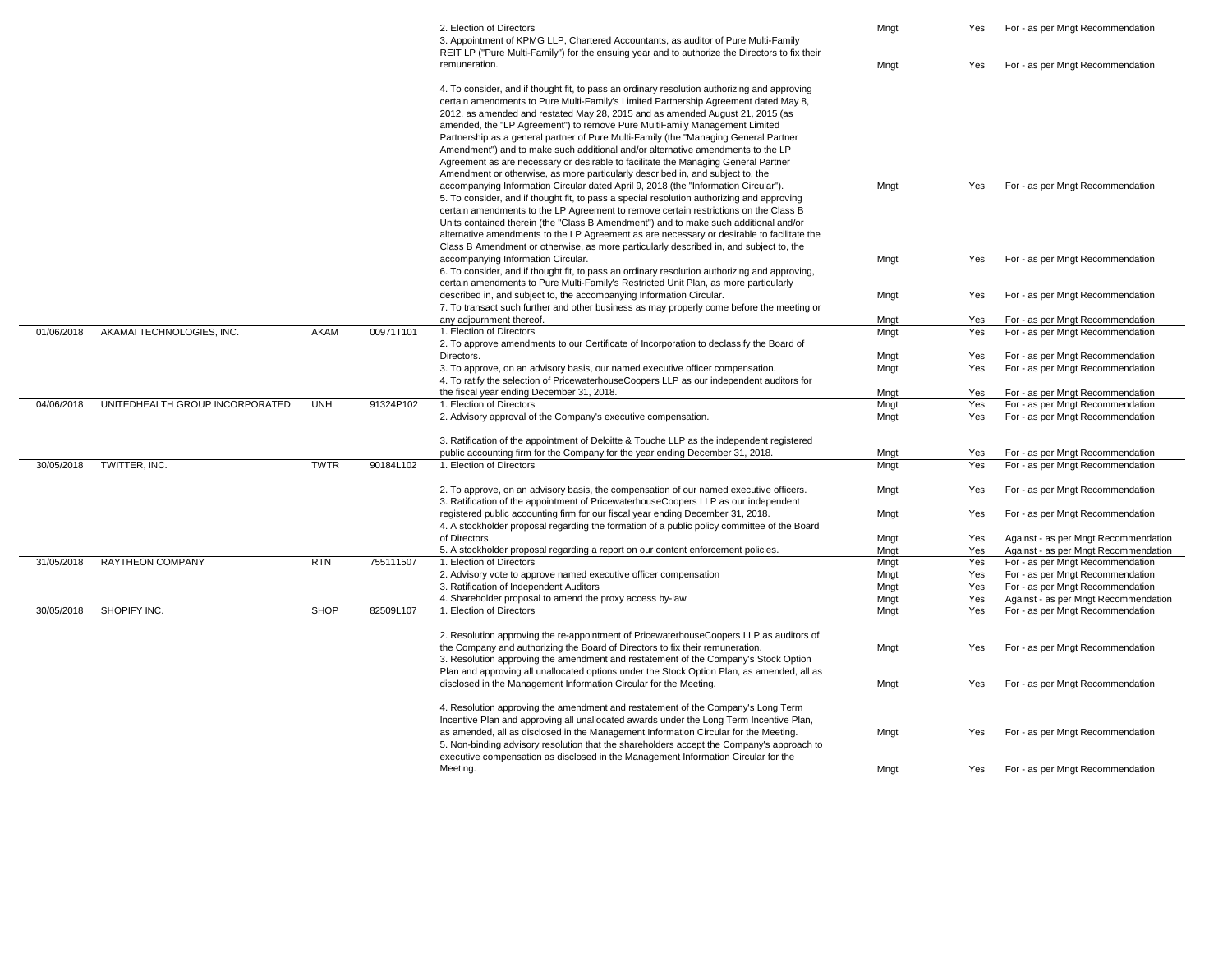## **Exemplar Leaders Fund**

| Yes/No<br><b>For/Against</b><br>Issuer/Mngt/another person or company<br>1. Election of Directors<br><b>CISCO SYS INC</b><br><b>CSCO</b><br>17275R102<br>For - as per Mngt Recommendation<br>12/12/2016<br>Yes<br>Mngt<br>For - as per Mngt Recommendation<br>2. appointment of auditors<br>Yes<br>Mngt<br>3. executive compensation<br>For - as per Mngt Recommendation<br>Mngt<br>Yes<br>Against - against Mngt Recommendation<br>4. resolution<br>Mngt<br>Yes<br>5. resolution<br>Against - against Mngt Recommendation<br>Yes<br>Mngt<br>6. resolution<br>Against - against Mngt Recommendation<br>Yes<br>Mngt<br><b>BSM TECHNOLOGIES INC.</b><br>1. Election of Directors<br><b>GPS</b><br>55714406<br>22/03/2018<br>Mngt<br>Yes<br>For - as per Mngt Recommendation<br>2. Re-appointment of PricewaterhouseCoopers LLP as the auditors of the Company for the<br>ensuing year and to authorize the board of directors to fix their remuneration.<br>Mngt<br>Yes<br>For - as per Mngt Recommendation<br>3. An ordinary resolution approving all unallocated options under the Company's Second<br>Amended and Restated Stock Option Plan, as more particularly described in the management<br>information circular under the heading "Business of Meeting - Approval of Unallocated Options<br>Under the Option Plan".<br>For - as per Mngt Recommendation<br>Mngt<br>Yes<br><b>QUARTERHILL INC.</b><br>1. Election of Directors<br><b>QTRH</b><br>747713105<br>Mngt<br>Yes<br>18/04/2018<br>For - as per Mngt Recommendation<br>2. To appoint PricewaterhouseCoopers LLP as the auditors of the Corporation and to authorize<br>the directors of the Corporation to fix the auditor's remuneration.<br>Mngt<br>Yes<br>For - as per Mngt Recommendation<br>3. To consider and, if deemed advisable, to approve the adoption of Quarterhill's 2018 Equity<br>Incentive Plan as more fully described in Quarterhill's March 16, 2018 management information<br>circular.<br>Mngt<br>Yes<br>Against - against Mngt Recommendation<br>1. Election of Directors<br>PRAIRIESKY ROYALTY LTD.<br><b>PSK</b><br>24/04/2018<br>739721108<br>Mngt<br>Yes<br>For - as per Mngt Recommendation<br>2. Appointment of KPMG LLP, Chartered Accountants as Auditors of the Company for the<br>ensuing year and authorizing the Directors to fix their remuneration.<br>Mngt<br>For - as per Mngt Recommendation<br>Yes<br>3. To consider and if deemed advisable, to pass an ordinary resolution, the full text of which is set<br>forth in the information circular and proxy statement of the Company dated March 8, 2018 (the<br>"Information Circular") approving the unallocated share unit awards under the Company's share<br>Against - against Mngt Recommendation<br>unit incentive plan.<br>Mngt<br>Yes<br>4. To consider a non-binding advisory resolution, the full text of which is set forth in the<br>Information Circular, approving the Company's approach to executive compensation.<br>Against - against Mngt Recommendation<br>Yes<br>Mngt<br><b>ECN CAPITAL CORP.</b><br>ECN<br>For - as per Mngt Recommendation<br>27/04/2018<br>26829L107<br>1. Election of Directors<br>Mngt<br>Yes<br>2. Re-appointment of Ernst & Young LLP as auditors of ECN Capital Corp. to hold office until the<br>next annual meeting of shareholders or until a successor is appointed and the authorization of<br>the board of directors to fix the remuneration of the auditors.<br>For - as per Mngt Recommendation<br>Mngt<br>Yes<br>3. Advisory vote approving the approach to executive compensation disclosed in the<br>Management Information Circular delivered in advance of the 2018 annual meeting of<br>Mngt<br>shareholders of the Corporation.<br>Yes<br>Against - against Mngt Recommendation<br>831022116<br>01/05/2018<br><b>SLATE RETAIL REIT</b><br>SRT-U<br>Mngt<br>Yes<br>For - as per Mngt Recommendation<br>1. Election of Directors<br>2. RE-APPOINTMENT OF DELOITTE LLP AS THE AUDITORS OF THE REIT FOR THE<br>ENSUING YEAR AND AUTHORIZING THE TRUSTEES OF THE REIT TO FIX THE<br><b>REMUNERATION OF SUCH AUDITORS.</b><br>For - as per Mngt Recommendation<br>Mngt<br>Yes<br>3. AN ORDINARY RESOLUTION APPROVING THE SECOND AMENDED AND RESTATED<br>DEFERRED UNIT PLAN, PURSUANT TO WHICH TRUSTEES OF THE REIT HAVE THE<br>OPPORTUNITY TO ACQUIRE DEFERRED CLASS U UNITS.<br>Mngt<br>For - as per Mngt Recommendation<br>Yes<br>4. A SPECIAL RESOLUTION AUTHORIZING AND APPROVING AN AMENDMENT AND<br>RESTATEMENT OF THE REIT'S DECLARATION OF TRUST FOR THE PURPOSES OF (I)<br>MAKING THE FEATURES OF THE CLASS A UNITS, CLASS I UNITS AND CLASS U UNITS<br>CONSISTENT AMONG ALL THREE CLASSES, WITHOUT CHANGING THE RELATIVE<br>ECONOMICS OF THE DIFFERENT CLASSES OF UNITS ON A POST-CONVERSION BASIS,<br>AND CERTAIN CONSEQUENTIAL AMENDMENTS AND ADMINISTRATIVE AMENDMENTS,<br>(II) INCREASING THE QUORUM REQUIREMENT FOR UNITHOLDER MEETINGS, AND (III)<br>AMENDING THE ADVANCE NOTICE PROVISIONS.<br>For - as per Mngt Recommendation<br>Mngt<br>Yes<br><b>GRAN TIERRA ENERGY INC.</b><br>38656C100<br><b>BUS</b><br>1. Election of Directors<br>Mngt<br>Yes<br>02/05/2018<br>For - as per Mngt Recommendation<br>2. Proposal to ratify the appointment of KPMG LLP as the independent registered public<br>accounting firm for 2018.<br>Mngt<br>For - as per Mngt Recommendation<br>Yes<br>3. Proposal to approve, on an advisory basis, the compensation of Gran Tierra Energy Inc.'s<br>named executive officers, as disclosed in the proxy statement.<br>Mngt<br>For - as per Mngt Recommendation<br>Yes | <b>Date</b> | <b>Name of Issuer</b> | <b>Ticker</b> | Cusip | <b>Identification of Voting Matter</b> | <b>Matters Proposed By</b> | <b>Voted</b> | Vote |
|---------------------------------------------------------------------------------------------------------------------------------------------------------------------------------------------------------------------------------------------------------------------------------------------------------------------------------------------------------------------------------------------------------------------------------------------------------------------------------------------------------------------------------------------------------------------------------------------------------------------------------------------------------------------------------------------------------------------------------------------------------------------------------------------------------------------------------------------------------------------------------------------------------------------------------------------------------------------------------------------------------------------------------------------------------------------------------------------------------------------------------------------------------------------------------------------------------------------------------------------------------------------------------------------------------------------------------------------------------------------------------------------------------------------------------------------------------------------------------------------------------------------------------------------------------------------------------------------------------------------------------------------------------------------------------------------------------------------------------------------------------------------------------------------------------------------------------------------------------------------------------------------------------------------------------------------------------------------------------------------------------------------------------------------------------------------------------------------------------------------------------------------------------------------------------------------------------------------------------------------------------------------------------------------------------------------------------------------------------------------------------------------------------------------------------------------------------------------------------------------------------------------------------------------------------------------------------------------------------------------------------------------------------------------------------------------------------------------------------------------------------------------------------------------------------------------------------------------------------------------------------------------------------------------------------------------------------------------------------------------------------------------------------------------------------------------------------------------------------------------------------------------------------------------------------------------------------------------------------------------------------------------------------------------------------------------------------------------------------------------------------------------------------------------------------------------------------------------------------------------------------------------------------------------------------------------------------------------------------------------------------------------------------------------------------------------------------------------------------------------------------------------------------------------------------------------------------------------------------------------------------------------------------------------------------------------------------------------------------------------------------------------------------------------------------------------------------------------------------------------------------------------------------------------------------------------------------------------------------------------------------------------------------------------------------------------------------------------------------------------------------------------------------------------------------------------------------------------------------------------------------------------------------------------------------------------------------------------------------------------------------------------------------------------------------------------------------------------------------------------------------------------------------------------------------------------------------------------------------------------------------------------------------------------------------------------------------------------------------------------------------------------------------------------------------------------------------------------------------------------------------------------------------------------------------------------------------------------------------------------------------------------------------------------------------------------------------------------------------------------------------------------------------------------------------------------------------------------------------------------------------------------------------------------------------------------------------------------------------------------------------------|-------------|-----------------------|---------------|-------|----------------------------------------|----------------------------|--------------|------|
|                                                                                                                                                                                                                                                                                                                                                                                                                                                                                                                                                                                                                                                                                                                                                                                                                                                                                                                                                                                                                                                                                                                                                                                                                                                                                                                                                                                                                                                                                                                                                                                                                                                                                                                                                                                                                                                                                                                                                                                                                                                                                                                                                                                                                                                                                                                                                                                                                                                                                                                                                                                                                                                                                                                                                                                                                                                                                                                                                                                                                                                                                                                                                                                                                                                                                                                                                                                                                                                                                                                                                                                                                                                                                                                                                                                                                                                                                                                                                                                                                                                                                                                                                                                                                                                                                                                                                                                                                                                                                                                                                                                                                                                                                                                                                                                                                                                                                                                                                                                                                                                                                                                                                                                                                                                                                                                                                                                                                                                                                                                                                                                                                                       |             |                       |               |       |                                        |                            |              |      |
|                                                                                                                                                                                                                                                                                                                                                                                                                                                                                                                                                                                                                                                                                                                                                                                                                                                                                                                                                                                                                                                                                                                                                                                                                                                                                                                                                                                                                                                                                                                                                                                                                                                                                                                                                                                                                                                                                                                                                                                                                                                                                                                                                                                                                                                                                                                                                                                                                                                                                                                                                                                                                                                                                                                                                                                                                                                                                                                                                                                                                                                                                                                                                                                                                                                                                                                                                                                                                                                                                                                                                                                                                                                                                                                                                                                                                                                                                                                                                                                                                                                                                                                                                                                                                                                                                                                                                                                                                                                                                                                                                                                                                                                                                                                                                                                                                                                                                                                                                                                                                                                                                                                                                                                                                                                                                                                                                                                                                                                                                                                                                                                                                                       |             |                       |               |       |                                        |                            |              |      |
|                                                                                                                                                                                                                                                                                                                                                                                                                                                                                                                                                                                                                                                                                                                                                                                                                                                                                                                                                                                                                                                                                                                                                                                                                                                                                                                                                                                                                                                                                                                                                                                                                                                                                                                                                                                                                                                                                                                                                                                                                                                                                                                                                                                                                                                                                                                                                                                                                                                                                                                                                                                                                                                                                                                                                                                                                                                                                                                                                                                                                                                                                                                                                                                                                                                                                                                                                                                                                                                                                                                                                                                                                                                                                                                                                                                                                                                                                                                                                                                                                                                                                                                                                                                                                                                                                                                                                                                                                                                                                                                                                                                                                                                                                                                                                                                                                                                                                                                                                                                                                                                                                                                                                                                                                                                                                                                                                                                                                                                                                                                                                                                                                                       |             |                       |               |       |                                        |                            |              |      |
|                                                                                                                                                                                                                                                                                                                                                                                                                                                                                                                                                                                                                                                                                                                                                                                                                                                                                                                                                                                                                                                                                                                                                                                                                                                                                                                                                                                                                                                                                                                                                                                                                                                                                                                                                                                                                                                                                                                                                                                                                                                                                                                                                                                                                                                                                                                                                                                                                                                                                                                                                                                                                                                                                                                                                                                                                                                                                                                                                                                                                                                                                                                                                                                                                                                                                                                                                                                                                                                                                                                                                                                                                                                                                                                                                                                                                                                                                                                                                                                                                                                                                                                                                                                                                                                                                                                                                                                                                                                                                                                                                                                                                                                                                                                                                                                                                                                                                                                                                                                                                                                                                                                                                                                                                                                                                                                                                                                                                                                                                                                                                                                                                                       |             |                       |               |       |                                        |                            |              |      |
|                                                                                                                                                                                                                                                                                                                                                                                                                                                                                                                                                                                                                                                                                                                                                                                                                                                                                                                                                                                                                                                                                                                                                                                                                                                                                                                                                                                                                                                                                                                                                                                                                                                                                                                                                                                                                                                                                                                                                                                                                                                                                                                                                                                                                                                                                                                                                                                                                                                                                                                                                                                                                                                                                                                                                                                                                                                                                                                                                                                                                                                                                                                                                                                                                                                                                                                                                                                                                                                                                                                                                                                                                                                                                                                                                                                                                                                                                                                                                                                                                                                                                                                                                                                                                                                                                                                                                                                                                                                                                                                                                                                                                                                                                                                                                                                                                                                                                                                                                                                                                                                                                                                                                                                                                                                                                                                                                                                                                                                                                                                                                                                                                                       |             |                       |               |       |                                        |                            |              |      |
|                                                                                                                                                                                                                                                                                                                                                                                                                                                                                                                                                                                                                                                                                                                                                                                                                                                                                                                                                                                                                                                                                                                                                                                                                                                                                                                                                                                                                                                                                                                                                                                                                                                                                                                                                                                                                                                                                                                                                                                                                                                                                                                                                                                                                                                                                                                                                                                                                                                                                                                                                                                                                                                                                                                                                                                                                                                                                                                                                                                                                                                                                                                                                                                                                                                                                                                                                                                                                                                                                                                                                                                                                                                                                                                                                                                                                                                                                                                                                                                                                                                                                                                                                                                                                                                                                                                                                                                                                                                                                                                                                                                                                                                                                                                                                                                                                                                                                                                                                                                                                                                                                                                                                                                                                                                                                                                                                                                                                                                                                                                                                                                                                                       |             |                       |               |       |                                        |                            |              |      |
|                                                                                                                                                                                                                                                                                                                                                                                                                                                                                                                                                                                                                                                                                                                                                                                                                                                                                                                                                                                                                                                                                                                                                                                                                                                                                                                                                                                                                                                                                                                                                                                                                                                                                                                                                                                                                                                                                                                                                                                                                                                                                                                                                                                                                                                                                                                                                                                                                                                                                                                                                                                                                                                                                                                                                                                                                                                                                                                                                                                                                                                                                                                                                                                                                                                                                                                                                                                                                                                                                                                                                                                                                                                                                                                                                                                                                                                                                                                                                                                                                                                                                                                                                                                                                                                                                                                                                                                                                                                                                                                                                                                                                                                                                                                                                                                                                                                                                                                                                                                                                                                                                                                                                                                                                                                                                                                                                                                                                                                                                                                                                                                                                                       |             |                       |               |       |                                        |                            |              |      |
|                                                                                                                                                                                                                                                                                                                                                                                                                                                                                                                                                                                                                                                                                                                                                                                                                                                                                                                                                                                                                                                                                                                                                                                                                                                                                                                                                                                                                                                                                                                                                                                                                                                                                                                                                                                                                                                                                                                                                                                                                                                                                                                                                                                                                                                                                                                                                                                                                                                                                                                                                                                                                                                                                                                                                                                                                                                                                                                                                                                                                                                                                                                                                                                                                                                                                                                                                                                                                                                                                                                                                                                                                                                                                                                                                                                                                                                                                                                                                                                                                                                                                                                                                                                                                                                                                                                                                                                                                                                                                                                                                                                                                                                                                                                                                                                                                                                                                                                                                                                                                                                                                                                                                                                                                                                                                                                                                                                                                                                                                                                                                                                                                                       |             |                       |               |       |                                        |                            |              |      |
|                                                                                                                                                                                                                                                                                                                                                                                                                                                                                                                                                                                                                                                                                                                                                                                                                                                                                                                                                                                                                                                                                                                                                                                                                                                                                                                                                                                                                                                                                                                                                                                                                                                                                                                                                                                                                                                                                                                                                                                                                                                                                                                                                                                                                                                                                                                                                                                                                                                                                                                                                                                                                                                                                                                                                                                                                                                                                                                                                                                                                                                                                                                                                                                                                                                                                                                                                                                                                                                                                                                                                                                                                                                                                                                                                                                                                                                                                                                                                                                                                                                                                                                                                                                                                                                                                                                                                                                                                                                                                                                                                                                                                                                                                                                                                                                                                                                                                                                                                                                                                                                                                                                                                                                                                                                                                                                                                                                                                                                                                                                                                                                                                                       |             |                       |               |       |                                        |                            |              |      |
|                                                                                                                                                                                                                                                                                                                                                                                                                                                                                                                                                                                                                                                                                                                                                                                                                                                                                                                                                                                                                                                                                                                                                                                                                                                                                                                                                                                                                                                                                                                                                                                                                                                                                                                                                                                                                                                                                                                                                                                                                                                                                                                                                                                                                                                                                                                                                                                                                                                                                                                                                                                                                                                                                                                                                                                                                                                                                                                                                                                                                                                                                                                                                                                                                                                                                                                                                                                                                                                                                                                                                                                                                                                                                                                                                                                                                                                                                                                                                                                                                                                                                                                                                                                                                                                                                                                                                                                                                                                                                                                                                                                                                                                                                                                                                                                                                                                                                                                                                                                                                                                                                                                                                                                                                                                                                                                                                                                                                                                                                                                                                                                                                                       |             |                       |               |       |                                        |                            |              |      |
|                                                                                                                                                                                                                                                                                                                                                                                                                                                                                                                                                                                                                                                                                                                                                                                                                                                                                                                                                                                                                                                                                                                                                                                                                                                                                                                                                                                                                                                                                                                                                                                                                                                                                                                                                                                                                                                                                                                                                                                                                                                                                                                                                                                                                                                                                                                                                                                                                                                                                                                                                                                                                                                                                                                                                                                                                                                                                                                                                                                                                                                                                                                                                                                                                                                                                                                                                                                                                                                                                                                                                                                                                                                                                                                                                                                                                                                                                                                                                                                                                                                                                                                                                                                                                                                                                                                                                                                                                                                                                                                                                                                                                                                                                                                                                                                                                                                                                                                                                                                                                                                                                                                                                                                                                                                                                                                                                                                                                                                                                                                                                                                                                                       |             |                       |               |       |                                        |                            |              |      |
|                                                                                                                                                                                                                                                                                                                                                                                                                                                                                                                                                                                                                                                                                                                                                                                                                                                                                                                                                                                                                                                                                                                                                                                                                                                                                                                                                                                                                                                                                                                                                                                                                                                                                                                                                                                                                                                                                                                                                                                                                                                                                                                                                                                                                                                                                                                                                                                                                                                                                                                                                                                                                                                                                                                                                                                                                                                                                                                                                                                                                                                                                                                                                                                                                                                                                                                                                                                                                                                                                                                                                                                                                                                                                                                                                                                                                                                                                                                                                                                                                                                                                                                                                                                                                                                                                                                                                                                                                                                                                                                                                                                                                                                                                                                                                                                                                                                                                                                                                                                                                                                                                                                                                                                                                                                                                                                                                                                                                                                                                                                                                                                                                                       |             |                       |               |       |                                        |                            |              |      |
|                                                                                                                                                                                                                                                                                                                                                                                                                                                                                                                                                                                                                                                                                                                                                                                                                                                                                                                                                                                                                                                                                                                                                                                                                                                                                                                                                                                                                                                                                                                                                                                                                                                                                                                                                                                                                                                                                                                                                                                                                                                                                                                                                                                                                                                                                                                                                                                                                                                                                                                                                                                                                                                                                                                                                                                                                                                                                                                                                                                                                                                                                                                                                                                                                                                                                                                                                                                                                                                                                                                                                                                                                                                                                                                                                                                                                                                                                                                                                                                                                                                                                                                                                                                                                                                                                                                                                                                                                                                                                                                                                                                                                                                                                                                                                                                                                                                                                                                                                                                                                                                                                                                                                                                                                                                                                                                                                                                                                                                                                                                                                                                                                                       |             |                       |               |       |                                        |                            |              |      |
|                                                                                                                                                                                                                                                                                                                                                                                                                                                                                                                                                                                                                                                                                                                                                                                                                                                                                                                                                                                                                                                                                                                                                                                                                                                                                                                                                                                                                                                                                                                                                                                                                                                                                                                                                                                                                                                                                                                                                                                                                                                                                                                                                                                                                                                                                                                                                                                                                                                                                                                                                                                                                                                                                                                                                                                                                                                                                                                                                                                                                                                                                                                                                                                                                                                                                                                                                                                                                                                                                                                                                                                                                                                                                                                                                                                                                                                                                                                                                                                                                                                                                                                                                                                                                                                                                                                                                                                                                                                                                                                                                                                                                                                                                                                                                                                                                                                                                                                                                                                                                                                                                                                                                                                                                                                                                                                                                                                                                                                                                                                                                                                                                                       |             |                       |               |       |                                        |                            |              |      |
|                                                                                                                                                                                                                                                                                                                                                                                                                                                                                                                                                                                                                                                                                                                                                                                                                                                                                                                                                                                                                                                                                                                                                                                                                                                                                                                                                                                                                                                                                                                                                                                                                                                                                                                                                                                                                                                                                                                                                                                                                                                                                                                                                                                                                                                                                                                                                                                                                                                                                                                                                                                                                                                                                                                                                                                                                                                                                                                                                                                                                                                                                                                                                                                                                                                                                                                                                                                                                                                                                                                                                                                                                                                                                                                                                                                                                                                                                                                                                                                                                                                                                                                                                                                                                                                                                                                                                                                                                                                                                                                                                                                                                                                                                                                                                                                                                                                                                                                                                                                                                                                                                                                                                                                                                                                                                                                                                                                                                                                                                                                                                                                                                                       |             |                       |               |       |                                        |                            |              |      |
|                                                                                                                                                                                                                                                                                                                                                                                                                                                                                                                                                                                                                                                                                                                                                                                                                                                                                                                                                                                                                                                                                                                                                                                                                                                                                                                                                                                                                                                                                                                                                                                                                                                                                                                                                                                                                                                                                                                                                                                                                                                                                                                                                                                                                                                                                                                                                                                                                                                                                                                                                                                                                                                                                                                                                                                                                                                                                                                                                                                                                                                                                                                                                                                                                                                                                                                                                                                                                                                                                                                                                                                                                                                                                                                                                                                                                                                                                                                                                                                                                                                                                                                                                                                                                                                                                                                                                                                                                                                                                                                                                                                                                                                                                                                                                                                                                                                                                                                                                                                                                                                                                                                                                                                                                                                                                                                                                                                                                                                                                                                                                                                                                                       |             |                       |               |       |                                        |                            |              |      |
|                                                                                                                                                                                                                                                                                                                                                                                                                                                                                                                                                                                                                                                                                                                                                                                                                                                                                                                                                                                                                                                                                                                                                                                                                                                                                                                                                                                                                                                                                                                                                                                                                                                                                                                                                                                                                                                                                                                                                                                                                                                                                                                                                                                                                                                                                                                                                                                                                                                                                                                                                                                                                                                                                                                                                                                                                                                                                                                                                                                                                                                                                                                                                                                                                                                                                                                                                                                                                                                                                                                                                                                                                                                                                                                                                                                                                                                                                                                                                                                                                                                                                                                                                                                                                                                                                                                                                                                                                                                                                                                                                                                                                                                                                                                                                                                                                                                                                                                                                                                                                                                                                                                                                                                                                                                                                                                                                                                                                                                                                                                                                                                                                                       |             |                       |               |       |                                        |                            |              |      |
|                                                                                                                                                                                                                                                                                                                                                                                                                                                                                                                                                                                                                                                                                                                                                                                                                                                                                                                                                                                                                                                                                                                                                                                                                                                                                                                                                                                                                                                                                                                                                                                                                                                                                                                                                                                                                                                                                                                                                                                                                                                                                                                                                                                                                                                                                                                                                                                                                                                                                                                                                                                                                                                                                                                                                                                                                                                                                                                                                                                                                                                                                                                                                                                                                                                                                                                                                                                                                                                                                                                                                                                                                                                                                                                                                                                                                                                                                                                                                                                                                                                                                                                                                                                                                                                                                                                                                                                                                                                                                                                                                                                                                                                                                                                                                                                                                                                                                                                                                                                                                                                                                                                                                                                                                                                                                                                                                                                                                                                                                                                                                                                                                                       |             |                       |               |       |                                        |                            |              |      |
|                                                                                                                                                                                                                                                                                                                                                                                                                                                                                                                                                                                                                                                                                                                                                                                                                                                                                                                                                                                                                                                                                                                                                                                                                                                                                                                                                                                                                                                                                                                                                                                                                                                                                                                                                                                                                                                                                                                                                                                                                                                                                                                                                                                                                                                                                                                                                                                                                                                                                                                                                                                                                                                                                                                                                                                                                                                                                                                                                                                                                                                                                                                                                                                                                                                                                                                                                                                                                                                                                                                                                                                                                                                                                                                                                                                                                                                                                                                                                                                                                                                                                                                                                                                                                                                                                                                                                                                                                                                                                                                                                                                                                                                                                                                                                                                                                                                                                                                                                                                                                                                                                                                                                                                                                                                                                                                                                                                                                                                                                                                                                                                                                                       |             |                       |               |       |                                        |                            |              |      |
|                                                                                                                                                                                                                                                                                                                                                                                                                                                                                                                                                                                                                                                                                                                                                                                                                                                                                                                                                                                                                                                                                                                                                                                                                                                                                                                                                                                                                                                                                                                                                                                                                                                                                                                                                                                                                                                                                                                                                                                                                                                                                                                                                                                                                                                                                                                                                                                                                                                                                                                                                                                                                                                                                                                                                                                                                                                                                                                                                                                                                                                                                                                                                                                                                                                                                                                                                                                                                                                                                                                                                                                                                                                                                                                                                                                                                                                                                                                                                                                                                                                                                                                                                                                                                                                                                                                                                                                                                                                                                                                                                                                                                                                                                                                                                                                                                                                                                                                                                                                                                                                                                                                                                                                                                                                                                                                                                                                                                                                                                                                                                                                                                                       |             |                       |               |       |                                        |                            |              |      |
|                                                                                                                                                                                                                                                                                                                                                                                                                                                                                                                                                                                                                                                                                                                                                                                                                                                                                                                                                                                                                                                                                                                                                                                                                                                                                                                                                                                                                                                                                                                                                                                                                                                                                                                                                                                                                                                                                                                                                                                                                                                                                                                                                                                                                                                                                                                                                                                                                                                                                                                                                                                                                                                                                                                                                                                                                                                                                                                                                                                                                                                                                                                                                                                                                                                                                                                                                                                                                                                                                                                                                                                                                                                                                                                                                                                                                                                                                                                                                                                                                                                                                                                                                                                                                                                                                                                                                                                                                                                                                                                                                                                                                                                                                                                                                                                                                                                                                                                                                                                                                                                                                                                                                                                                                                                                                                                                                                                                                                                                                                                                                                                                                                       |             |                       |               |       |                                        |                            |              |      |
|                                                                                                                                                                                                                                                                                                                                                                                                                                                                                                                                                                                                                                                                                                                                                                                                                                                                                                                                                                                                                                                                                                                                                                                                                                                                                                                                                                                                                                                                                                                                                                                                                                                                                                                                                                                                                                                                                                                                                                                                                                                                                                                                                                                                                                                                                                                                                                                                                                                                                                                                                                                                                                                                                                                                                                                                                                                                                                                                                                                                                                                                                                                                                                                                                                                                                                                                                                                                                                                                                                                                                                                                                                                                                                                                                                                                                                                                                                                                                                                                                                                                                                                                                                                                                                                                                                                                                                                                                                                                                                                                                                                                                                                                                                                                                                                                                                                                                                                                                                                                                                                                                                                                                                                                                                                                                                                                                                                                                                                                                                                                                                                                                                       |             |                       |               |       |                                        |                            |              |      |
|                                                                                                                                                                                                                                                                                                                                                                                                                                                                                                                                                                                                                                                                                                                                                                                                                                                                                                                                                                                                                                                                                                                                                                                                                                                                                                                                                                                                                                                                                                                                                                                                                                                                                                                                                                                                                                                                                                                                                                                                                                                                                                                                                                                                                                                                                                                                                                                                                                                                                                                                                                                                                                                                                                                                                                                                                                                                                                                                                                                                                                                                                                                                                                                                                                                                                                                                                                                                                                                                                                                                                                                                                                                                                                                                                                                                                                                                                                                                                                                                                                                                                                                                                                                                                                                                                                                                                                                                                                                                                                                                                                                                                                                                                                                                                                                                                                                                                                                                                                                                                                                                                                                                                                                                                                                                                                                                                                                                                                                                                                                                                                                                                                       |             |                       |               |       |                                        |                            |              |      |
|                                                                                                                                                                                                                                                                                                                                                                                                                                                                                                                                                                                                                                                                                                                                                                                                                                                                                                                                                                                                                                                                                                                                                                                                                                                                                                                                                                                                                                                                                                                                                                                                                                                                                                                                                                                                                                                                                                                                                                                                                                                                                                                                                                                                                                                                                                                                                                                                                                                                                                                                                                                                                                                                                                                                                                                                                                                                                                                                                                                                                                                                                                                                                                                                                                                                                                                                                                                                                                                                                                                                                                                                                                                                                                                                                                                                                                                                                                                                                                                                                                                                                                                                                                                                                                                                                                                                                                                                                                                                                                                                                                                                                                                                                                                                                                                                                                                                                                                                                                                                                                                                                                                                                                                                                                                                                                                                                                                                                                                                                                                                                                                                                                       |             |                       |               |       |                                        |                            |              |      |
|                                                                                                                                                                                                                                                                                                                                                                                                                                                                                                                                                                                                                                                                                                                                                                                                                                                                                                                                                                                                                                                                                                                                                                                                                                                                                                                                                                                                                                                                                                                                                                                                                                                                                                                                                                                                                                                                                                                                                                                                                                                                                                                                                                                                                                                                                                                                                                                                                                                                                                                                                                                                                                                                                                                                                                                                                                                                                                                                                                                                                                                                                                                                                                                                                                                                                                                                                                                                                                                                                                                                                                                                                                                                                                                                                                                                                                                                                                                                                                                                                                                                                                                                                                                                                                                                                                                                                                                                                                                                                                                                                                                                                                                                                                                                                                                                                                                                                                                                                                                                                                                                                                                                                                                                                                                                                                                                                                                                                                                                                                                                                                                                                                       |             |                       |               |       |                                        |                            |              |      |
|                                                                                                                                                                                                                                                                                                                                                                                                                                                                                                                                                                                                                                                                                                                                                                                                                                                                                                                                                                                                                                                                                                                                                                                                                                                                                                                                                                                                                                                                                                                                                                                                                                                                                                                                                                                                                                                                                                                                                                                                                                                                                                                                                                                                                                                                                                                                                                                                                                                                                                                                                                                                                                                                                                                                                                                                                                                                                                                                                                                                                                                                                                                                                                                                                                                                                                                                                                                                                                                                                                                                                                                                                                                                                                                                                                                                                                                                                                                                                                                                                                                                                                                                                                                                                                                                                                                                                                                                                                                                                                                                                                                                                                                                                                                                                                                                                                                                                                                                                                                                                                                                                                                                                                                                                                                                                                                                                                                                                                                                                                                                                                                                                                       |             |                       |               |       |                                        |                            |              |      |
|                                                                                                                                                                                                                                                                                                                                                                                                                                                                                                                                                                                                                                                                                                                                                                                                                                                                                                                                                                                                                                                                                                                                                                                                                                                                                                                                                                                                                                                                                                                                                                                                                                                                                                                                                                                                                                                                                                                                                                                                                                                                                                                                                                                                                                                                                                                                                                                                                                                                                                                                                                                                                                                                                                                                                                                                                                                                                                                                                                                                                                                                                                                                                                                                                                                                                                                                                                                                                                                                                                                                                                                                                                                                                                                                                                                                                                                                                                                                                                                                                                                                                                                                                                                                                                                                                                                                                                                                                                                                                                                                                                                                                                                                                                                                                                                                                                                                                                                                                                                                                                                                                                                                                                                                                                                                                                                                                                                                                                                                                                                                                                                                                                       |             |                       |               |       |                                        |                            |              |      |
|                                                                                                                                                                                                                                                                                                                                                                                                                                                                                                                                                                                                                                                                                                                                                                                                                                                                                                                                                                                                                                                                                                                                                                                                                                                                                                                                                                                                                                                                                                                                                                                                                                                                                                                                                                                                                                                                                                                                                                                                                                                                                                                                                                                                                                                                                                                                                                                                                                                                                                                                                                                                                                                                                                                                                                                                                                                                                                                                                                                                                                                                                                                                                                                                                                                                                                                                                                                                                                                                                                                                                                                                                                                                                                                                                                                                                                                                                                                                                                                                                                                                                                                                                                                                                                                                                                                                                                                                                                                                                                                                                                                                                                                                                                                                                                                                                                                                                                                                                                                                                                                                                                                                                                                                                                                                                                                                                                                                                                                                                                                                                                                                                                       |             |                       |               |       |                                        |                            |              |      |
|                                                                                                                                                                                                                                                                                                                                                                                                                                                                                                                                                                                                                                                                                                                                                                                                                                                                                                                                                                                                                                                                                                                                                                                                                                                                                                                                                                                                                                                                                                                                                                                                                                                                                                                                                                                                                                                                                                                                                                                                                                                                                                                                                                                                                                                                                                                                                                                                                                                                                                                                                                                                                                                                                                                                                                                                                                                                                                                                                                                                                                                                                                                                                                                                                                                                                                                                                                                                                                                                                                                                                                                                                                                                                                                                                                                                                                                                                                                                                                                                                                                                                                                                                                                                                                                                                                                                                                                                                                                                                                                                                                                                                                                                                                                                                                                                                                                                                                                                                                                                                                                                                                                                                                                                                                                                                                                                                                                                                                                                                                                                                                                                                                       |             |                       |               |       |                                        |                            |              |      |
|                                                                                                                                                                                                                                                                                                                                                                                                                                                                                                                                                                                                                                                                                                                                                                                                                                                                                                                                                                                                                                                                                                                                                                                                                                                                                                                                                                                                                                                                                                                                                                                                                                                                                                                                                                                                                                                                                                                                                                                                                                                                                                                                                                                                                                                                                                                                                                                                                                                                                                                                                                                                                                                                                                                                                                                                                                                                                                                                                                                                                                                                                                                                                                                                                                                                                                                                                                                                                                                                                                                                                                                                                                                                                                                                                                                                                                                                                                                                                                                                                                                                                                                                                                                                                                                                                                                                                                                                                                                                                                                                                                                                                                                                                                                                                                                                                                                                                                                                                                                                                                                                                                                                                                                                                                                                                                                                                                                                                                                                                                                                                                                                                                       |             |                       |               |       |                                        |                            |              |      |
|                                                                                                                                                                                                                                                                                                                                                                                                                                                                                                                                                                                                                                                                                                                                                                                                                                                                                                                                                                                                                                                                                                                                                                                                                                                                                                                                                                                                                                                                                                                                                                                                                                                                                                                                                                                                                                                                                                                                                                                                                                                                                                                                                                                                                                                                                                                                                                                                                                                                                                                                                                                                                                                                                                                                                                                                                                                                                                                                                                                                                                                                                                                                                                                                                                                                                                                                                                                                                                                                                                                                                                                                                                                                                                                                                                                                                                                                                                                                                                                                                                                                                                                                                                                                                                                                                                                                                                                                                                                                                                                                                                                                                                                                                                                                                                                                                                                                                                                                                                                                                                                                                                                                                                                                                                                                                                                                                                                                                                                                                                                                                                                                                                       |             |                       |               |       |                                        |                            |              |      |
|                                                                                                                                                                                                                                                                                                                                                                                                                                                                                                                                                                                                                                                                                                                                                                                                                                                                                                                                                                                                                                                                                                                                                                                                                                                                                                                                                                                                                                                                                                                                                                                                                                                                                                                                                                                                                                                                                                                                                                                                                                                                                                                                                                                                                                                                                                                                                                                                                                                                                                                                                                                                                                                                                                                                                                                                                                                                                                                                                                                                                                                                                                                                                                                                                                                                                                                                                                                                                                                                                                                                                                                                                                                                                                                                                                                                                                                                                                                                                                                                                                                                                                                                                                                                                                                                                                                                                                                                                                                                                                                                                                                                                                                                                                                                                                                                                                                                                                                                                                                                                                                                                                                                                                                                                                                                                                                                                                                                                                                                                                                                                                                                                                       |             |                       |               |       |                                        |                            |              |      |
|                                                                                                                                                                                                                                                                                                                                                                                                                                                                                                                                                                                                                                                                                                                                                                                                                                                                                                                                                                                                                                                                                                                                                                                                                                                                                                                                                                                                                                                                                                                                                                                                                                                                                                                                                                                                                                                                                                                                                                                                                                                                                                                                                                                                                                                                                                                                                                                                                                                                                                                                                                                                                                                                                                                                                                                                                                                                                                                                                                                                                                                                                                                                                                                                                                                                                                                                                                                                                                                                                                                                                                                                                                                                                                                                                                                                                                                                                                                                                                                                                                                                                                                                                                                                                                                                                                                                                                                                                                                                                                                                                                                                                                                                                                                                                                                                                                                                                                                                                                                                                                                                                                                                                                                                                                                                                                                                                                                                                                                                                                                                                                                                                                       |             |                       |               |       |                                        |                            |              |      |
|                                                                                                                                                                                                                                                                                                                                                                                                                                                                                                                                                                                                                                                                                                                                                                                                                                                                                                                                                                                                                                                                                                                                                                                                                                                                                                                                                                                                                                                                                                                                                                                                                                                                                                                                                                                                                                                                                                                                                                                                                                                                                                                                                                                                                                                                                                                                                                                                                                                                                                                                                                                                                                                                                                                                                                                                                                                                                                                                                                                                                                                                                                                                                                                                                                                                                                                                                                                                                                                                                                                                                                                                                                                                                                                                                                                                                                                                                                                                                                                                                                                                                                                                                                                                                                                                                                                                                                                                                                                                                                                                                                                                                                                                                                                                                                                                                                                                                                                                                                                                                                                                                                                                                                                                                                                                                                                                                                                                                                                                                                                                                                                                                                       |             |                       |               |       |                                        |                            |              |      |
|                                                                                                                                                                                                                                                                                                                                                                                                                                                                                                                                                                                                                                                                                                                                                                                                                                                                                                                                                                                                                                                                                                                                                                                                                                                                                                                                                                                                                                                                                                                                                                                                                                                                                                                                                                                                                                                                                                                                                                                                                                                                                                                                                                                                                                                                                                                                                                                                                                                                                                                                                                                                                                                                                                                                                                                                                                                                                                                                                                                                                                                                                                                                                                                                                                                                                                                                                                                                                                                                                                                                                                                                                                                                                                                                                                                                                                                                                                                                                                                                                                                                                                                                                                                                                                                                                                                                                                                                                                                                                                                                                                                                                                                                                                                                                                                                                                                                                                                                                                                                                                                                                                                                                                                                                                                                                                                                                                                                                                                                                                                                                                                                                                       |             |                       |               |       |                                        |                            |              |      |
|                                                                                                                                                                                                                                                                                                                                                                                                                                                                                                                                                                                                                                                                                                                                                                                                                                                                                                                                                                                                                                                                                                                                                                                                                                                                                                                                                                                                                                                                                                                                                                                                                                                                                                                                                                                                                                                                                                                                                                                                                                                                                                                                                                                                                                                                                                                                                                                                                                                                                                                                                                                                                                                                                                                                                                                                                                                                                                                                                                                                                                                                                                                                                                                                                                                                                                                                                                                                                                                                                                                                                                                                                                                                                                                                                                                                                                                                                                                                                                                                                                                                                                                                                                                                                                                                                                                                                                                                                                                                                                                                                                                                                                                                                                                                                                                                                                                                                                                                                                                                                                                                                                                                                                                                                                                                                                                                                                                                                                                                                                                                                                                                                                       |             |                       |               |       |                                        |                            |              |      |
|                                                                                                                                                                                                                                                                                                                                                                                                                                                                                                                                                                                                                                                                                                                                                                                                                                                                                                                                                                                                                                                                                                                                                                                                                                                                                                                                                                                                                                                                                                                                                                                                                                                                                                                                                                                                                                                                                                                                                                                                                                                                                                                                                                                                                                                                                                                                                                                                                                                                                                                                                                                                                                                                                                                                                                                                                                                                                                                                                                                                                                                                                                                                                                                                                                                                                                                                                                                                                                                                                                                                                                                                                                                                                                                                                                                                                                                                                                                                                                                                                                                                                                                                                                                                                                                                                                                                                                                                                                                                                                                                                                                                                                                                                                                                                                                                                                                                                                                                                                                                                                                                                                                                                                                                                                                                                                                                                                                                                                                                                                                                                                                                                                       |             |                       |               |       |                                        |                            |              |      |
|                                                                                                                                                                                                                                                                                                                                                                                                                                                                                                                                                                                                                                                                                                                                                                                                                                                                                                                                                                                                                                                                                                                                                                                                                                                                                                                                                                                                                                                                                                                                                                                                                                                                                                                                                                                                                                                                                                                                                                                                                                                                                                                                                                                                                                                                                                                                                                                                                                                                                                                                                                                                                                                                                                                                                                                                                                                                                                                                                                                                                                                                                                                                                                                                                                                                                                                                                                                                                                                                                                                                                                                                                                                                                                                                                                                                                                                                                                                                                                                                                                                                                                                                                                                                                                                                                                                                                                                                                                                                                                                                                                                                                                                                                                                                                                                                                                                                                                                                                                                                                                                                                                                                                                                                                                                                                                                                                                                                                                                                                                                                                                                                                                       |             |                       |               |       |                                        |                            |              |      |
|                                                                                                                                                                                                                                                                                                                                                                                                                                                                                                                                                                                                                                                                                                                                                                                                                                                                                                                                                                                                                                                                                                                                                                                                                                                                                                                                                                                                                                                                                                                                                                                                                                                                                                                                                                                                                                                                                                                                                                                                                                                                                                                                                                                                                                                                                                                                                                                                                                                                                                                                                                                                                                                                                                                                                                                                                                                                                                                                                                                                                                                                                                                                                                                                                                                                                                                                                                                                                                                                                                                                                                                                                                                                                                                                                                                                                                                                                                                                                                                                                                                                                                                                                                                                                                                                                                                                                                                                                                                                                                                                                                                                                                                                                                                                                                                                                                                                                                                                                                                                                                                                                                                                                                                                                                                                                                                                                                                                                                                                                                                                                                                                                                       |             |                       |               |       |                                        |                            |              |      |
|                                                                                                                                                                                                                                                                                                                                                                                                                                                                                                                                                                                                                                                                                                                                                                                                                                                                                                                                                                                                                                                                                                                                                                                                                                                                                                                                                                                                                                                                                                                                                                                                                                                                                                                                                                                                                                                                                                                                                                                                                                                                                                                                                                                                                                                                                                                                                                                                                                                                                                                                                                                                                                                                                                                                                                                                                                                                                                                                                                                                                                                                                                                                                                                                                                                                                                                                                                                                                                                                                                                                                                                                                                                                                                                                                                                                                                                                                                                                                                                                                                                                                                                                                                                                                                                                                                                                                                                                                                                                                                                                                                                                                                                                                                                                                                                                                                                                                                                                                                                                                                                                                                                                                                                                                                                                                                                                                                                                                                                                                                                                                                                                                                       |             |                       |               |       |                                        |                            |              |      |
|                                                                                                                                                                                                                                                                                                                                                                                                                                                                                                                                                                                                                                                                                                                                                                                                                                                                                                                                                                                                                                                                                                                                                                                                                                                                                                                                                                                                                                                                                                                                                                                                                                                                                                                                                                                                                                                                                                                                                                                                                                                                                                                                                                                                                                                                                                                                                                                                                                                                                                                                                                                                                                                                                                                                                                                                                                                                                                                                                                                                                                                                                                                                                                                                                                                                                                                                                                                                                                                                                                                                                                                                                                                                                                                                                                                                                                                                                                                                                                                                                                                                                                                                                                                                                                                                                                                                                                                                                                                                                                                                                                                                                                                                                                                                                                                                                                                                                                                                                                                                                                                                                                                                                                                                                                                                                                                                                                                                                                                                                                                                                                                                                                       |             |                       |               |       |                                        |                            |              |      |
|                                                                                                                                                                                                                                                                                                                                                                                                                                                                                                                                                                                                                                                                                                                                                                                                                                                                                                                                                                                                                                                                                                                                                                                                                                                                                                                                                                                                                                                                                                                                                                                                                                                                                                                                                                                                                                                                                                                                                                                                                                                                                                                                                                                                                                                                                                                                                                                                                                                                                                                                                                                                                                                                                                                                                                                                                                                                                                                                                                                                                                                                                                                                                                                                                                                                                                                                                                                                                                                                                                                                                                                                                                                                                                                                                                                                                                                                                                                                                                                                                                                                                                                                                                                                                                                                                                                                                                                                                                                                                                                                                                                                                                                                                                                                                                                                                                                                                                                                                                                                                                                                                                                                                                                                                                                                                                                                                                                                                                                                                                                                                                                                                                       |             |                       |               |       |                                        |                            |              |      |
|                                                                                                                                                                                                                                                                                                                                                                                                                                                                                                                                                                                                                                                                                                                                                                                                                                                                                                                                                                                                                                                                                                                                                                                                                                                                                                                                                                                                                                                                                                                                                                                                                                                                                                                                                                                                                                                                                                                                                                                                                                                                                                                                                                                                                                                                                                                                                                                                                                                                                                                                                                                                                                                                                                                                                                                                                                                                                                                                                                                                                                                                                                                                                                                                                                                                                                                                                                                                                                                                                                                                                                                                                                                                                                                                                                                                                                                                                                                                                                                                                                                                                                                                                                                                                                                                                                                                                                                                                                                                                                                                                                                                                                                                                                                                                                                                                                                                                                                                                                                                                                                                                                                                                                                                                                                                                                                                                                                                                                                                                                                                                                                                                                       |             |                       |               |       |                                        |                            |              |      |
|                                                                                                                                                                                                                                                                                                                                                                                                                                                                                                                                                                                                                                                                                                                                                                                                                                                                                                                                                                                                                                                                                                                                                                                                                                                                                                                                                                                                                                                                                                                                                                                                                                                                                                                                                                                                                                                                                                                                                                                                                                                                                                                                                                                                                                                                                                                                                                                                                                                                                                                                                                                                                                                                                                                                                                                                                                                                                                                                                                                                                                                                                                                                                                                                                                                                                                                                                                                                                                                                                                                                                                                                                                                                                                                                                                                                                                                                                                                                                                                                                                                                                                                                                                                                                                                                                                                                                                                                                                                                                                                                                                                                                                                                                                                                                                                                                                                                                                                                                                                                                                                                                                                                                                                                                                                                                                                                                                                                                                                                                                                                                                                                                                       |             |                       |               |       |                                        |                            |              |      |
|                                                                                                                                                                                                                                                                                                                                                                                                                                                                                                                                                                                                                                                                                                                                                                                                                                                                                                                                                                                                                                                                                                                                                                                                                                                                                                                                                                                                                                                                                                                                                                                                                                                                                                                                                                                                                                                                                                                                                                                                                                                                                                                                                                                                                                                                                                                                                                                                                                                                                                                                                                                                                                                                                                                                                                                                                                                                                                                                                                                                                                                                                                                                                                                                                                                                                                                                                                                                                                                                                                                                                                                                                                                                                                                                                                                                                                                                                                                                                                                                                                                                                                                                                                                                                                                                                                                                                                                                                                                                                                                                                                                                                                                                                                                                                                                                                                                                                                                                                                                                                                                                                                                                                                                                                                                                                                                                                                                                                                                                                                                                                                                                                                       |             |                       |               |       |                                        |                            |              |      |
|                                                                                                                                                                                                                                                                                                                                                                                                                                                                                                                                                                                                                                                                                                                                                                                                                                                                                                                                                                                                                                                                                                                                                                                                                                                                                                                                                                                                                                                                                                                                                                                                                                                                                                                                                                                                                                                                                                                                                                                                                                                                                                                                                                                                                                                                                                                                                                                                                                                                                                                                                                                                                                                                                                                                                                                                                                                                                                                                                                                                                                                                                                                                                                                                                                                                                                                                                                                                                                                                                                                                                                                                                                                                                                                                                                                                                                                                                                                                                                                                                                                                                                                                                                                                                                                                                                                                                                                                                                                                                                                                                                                                                                                                                                                                                                                                                                                                                                                                                                                                                                                                                                                                                                                                                                                                                                                                                                                                                                                                                                                                                                                                                                       |             |                       |               |       |                                        |                            |              |      |
|                                                                                                                                                                                                                                                                                                                                                                                                                                                                                                                                                                                                                                                                                                                                                                                                                                                                                                                                                                                                                                                                                                                                                                                                                                                                                                                                                                                                                                                                                                                                                                                                                                                                                                                                                                                                                                                                                                                                                                                                                                                                                                                                                                                                                                                                                                                                                                                                                                                                                                                                                                                                                                                                                                                                                                                                                                                                                                                                                                                                                                                                                                                                                                                                                                                                                                                                                                                                                                                                                                                                                                                                                                                                                                                                                                                                                                                                                                                                                                                                                                                                                                                                                                                                                                                                                                                                                                                                                                                                                                                                                                                                                                                                                                                                                                                                                                                                                                                                                                                                                                                                                                                                                                                                                                                                                                                                                                                                                                                                                                                                                                                                                                       |             |                       |               |       |                                        |                            |              |      |
|                                                                                                                                                                                                                                                                                                                                                                                                                                                                                                                                                                                                                                                                                                                                                                                                                                                                                                                                                                                                                                                                                                                                                                                                                                                                                                                                                                                                                                                                                                                                                                                                                                                                                                                                                                                                                                                                                                                                                                                                                                                                                                                                                                                                                                                                                                                                                                                                                                                                                                                                                                                                                                                                                                                                                                                                                                                                                                                                                                                                                                                                                                                                                                                                                                                                                                                                                                                                                                                                                                                                                                                                                                                                                                                                                                                                                                                                                                                                                                                                                                                                                                                                                                                                                                                                                                                                                                                                                                                                                                                                                                                                                                                                                                                                                                                                                                                                                                                                                                                                                                                                                                                                                                                                                                                                                                                                                                                                                                                                                                                                                                                                                                       |             |                       |               |       |                                        |                            |              |      |
|                                                                                                                                                                                                                                                                                                                                                                                                                                                                                                                                                                                                                                                                                                                                                                                                                                                                                                                                                                                                                                                                                                                                                                                                                                                                                                                                                                                                                                                                                                                                                                                                                                                                                                                                                                                                                                                                                                                                                                                                                                                                                                                                                                                                                                                                                                                                                                                                                                                                                                                                                                                                                                                                                                                                                                                                                                                                                                                                                                                                                                                                                                                                                                                                                                                                                                                                                                                                                                                                                                                                                                                                                                                                                                                                                                                                                                                                                                                                                                                                                                                                                                                                                                                                                                                                                                                                                                                                                                                                                                                                                                                                                                                                                                                                                                                                                                                                                                                                                                                                                                                                                                                                                                                                                                                                                                                                                                                                                                                                                                                                                                                                                                       |             |                       |               |       |                                        |                            |              |      |
|                                                                                                                                                                                                                                                                                                                                                                                                                                                                                                                                                                                                                                                                                                                                                                                                                                                                                                                                                                                                                                                                                                                                                                                                                                                                                                                                                                                                                                                                                                                                                                                                                                                                                                                                                                                                                                                                                                                                                                                                                                                                                                                                                                                                                                                                                                                                                                                                                                                                                                                                                                                                                                                                                                                                                                                                                                                                                                                                                                                                                                                                                                                                                                                                                                                                                                                                                                                                                                                                                                                                                                                                                                                                                                                                                                                                                                                                                                                                                                                                                                                                                                                                                                                                                                                                                                                                                                                                                                                                                                                                                                                                                                                                                                                                                                                                                                                                                                                                                                                                                                                                                                                                                                                                                                                                                                                                                                                                                                                                                                                                                                                                                                       |             |                       |               |       |                                        |                            |              |      |
|                                                                                                                                                                                                                                                                                                                                                                                                                                                                                                                                                                                                                                                                                                                                                                                                                                                                                                                                                                                                                                                                                                                                                                                                                                                                                                                                                                                                                                                                                                                                                                                                                                                                                                                                                                                                                                                                                                                                                                                                                                                                                                                                                                                                                                                                                                                                                                                                                                                                                                                                                                                                                                                                                                                                                                                                                                                                                                                                                                                                                                                                                                                                                                                                                                                                                                                                                                                                                                                                                                                                                                                                                                                                                                                                                                                                                                                                                                                                                                                                                                                                                                                                                                                                                                                                                                                                                                                                                                                                                                                                                                                                                                                                                                                                                                                                                                                                                                                                                                                                                                                                                                                                                                                                                                                                                                                                                                                                                                                                                                                                                                                                                                       |             |                       |               |       |                                        |                            |              |      |
|                                                                                                                                                                                                                                                                                                                                                                                                                                                                                                                                                                                                                                                                                                                                                                                                                                                                                                                                                                                                                                                                                                                                                                                                                                                                                                                                                                                                                                                                                                                                                                                                                                                                                                                                                                                                                                                                                                                                                                                                                                                                                                                                                                                                                                                                                                                                                                                                                                                                                                                                                                                                                                                                                                                                                                                                                                                                                                                                                                                                                                                                                                                                                                                                                                                                                                                                                                                                                                                                                                                                                                                                                                                                                                                                                                                                                                                                                                                                                                                                                                                                                                                                                                                                                                                                                                                                                                                                                                                                                                                                                                                                                                                                                                                                                                                                                                                                                                                                                                                                                                                                                                                                                                                                                                                                                                                                                                                                                                                                                                                                                                                                                                       |             |                       |               |       |                                        |                            |              |      |
|                                                                                                                                                                                                                                                                                                                                                                                                                                                                                                                                                                                                                                                                                                                                                                                                                                                                                                                                                                                                                                                                                                                                                                                                                                                                                                                                                                                                                                                                                                                                                                                                                                                                                                                                                                                                                                                                                                                                                                                                                                                                                                                                                                                                                                                                                                                                                                                                                                                                                                                                                                                                                                                                                                                                                                                                                                                                                                                                                                                                                                                                                                                                                                                                                                                                                                                                                                                                                                                                                                                                                                                                                                                                                                                                                                                                                                                                                                                                                                                                                                                                                                                                                                                                                                                                                                                                                                                                                                                                                                                                                                                                                                                                                                                                                                                                                                                                                                                                                                                                                                                                                                                                                                                                                                                                                                                                                                                                                                                                                                                                                                                                                                       |             |                       |               |       |                                        |                            |              |      |
|                                                                                                                                                                                                                                                                                                                                                                                                                                                                                                                                                                                                                                                                                                                                                                                                                                                                                                                                                                                                                                                                                                                                                                                                                                                                                                                                                                                                                                                                                                                                                                                                                                                                                                                                                                                                                                                                                                                                                                                                                                                                                                                                                                                                                                                                                                                                                                                                                                                                                                                                                                                                                                                                                                                                                                                                                                                                                                                                                                                                                                                                                                                                                                                                                                                                                                                                                                                                                                                                                                                                                                                                                                                                                                                                                                                                                                                                                                                                                                                                                                                                                                                                                                                                                                                                                                                                                                                                                                                                                                                                                                                                                                                                                                                                                                                                                                                                                                                                                                                                                                                                                                                                                                                                                                                                                                                                                                                                                                                                                                                                                                                                                                       |             |                       |               |       |                                        |                            |              |      |
|                                                                                                                                                                                                                                                                                                                                                                                                                                                                                                                                                                                                                                                                                                                                                                                                                                                                                                                                                                                                                                                                                                                                                                                                                                                                                                                                                                                                                                                                                                                                                                                                                                                                                                                                                                                                                                                                                                                                                                                                                                                                                                                                                                                                                                                                                                                                                                                                                                                                                                                                                                                                                                                                                                                                                                                                                                                                                                                                                                                                                                                                                                                                                                                                                                                                                                                                                                                                                                                                                                                                                                                                                                                                                                                                                                                                                                                                                                                                                                                                                                                                                                                                                                                                                                                                                                                                                                                                                                                                                                                                                                                                                                                                                                                                                                                                                                                                                                                                                                                                                                                                                                                                                                                                                                                                                                                                                                                                                                                                                                                                                                                                                                       |             |                       |               |       |                                        |                            |              |      |